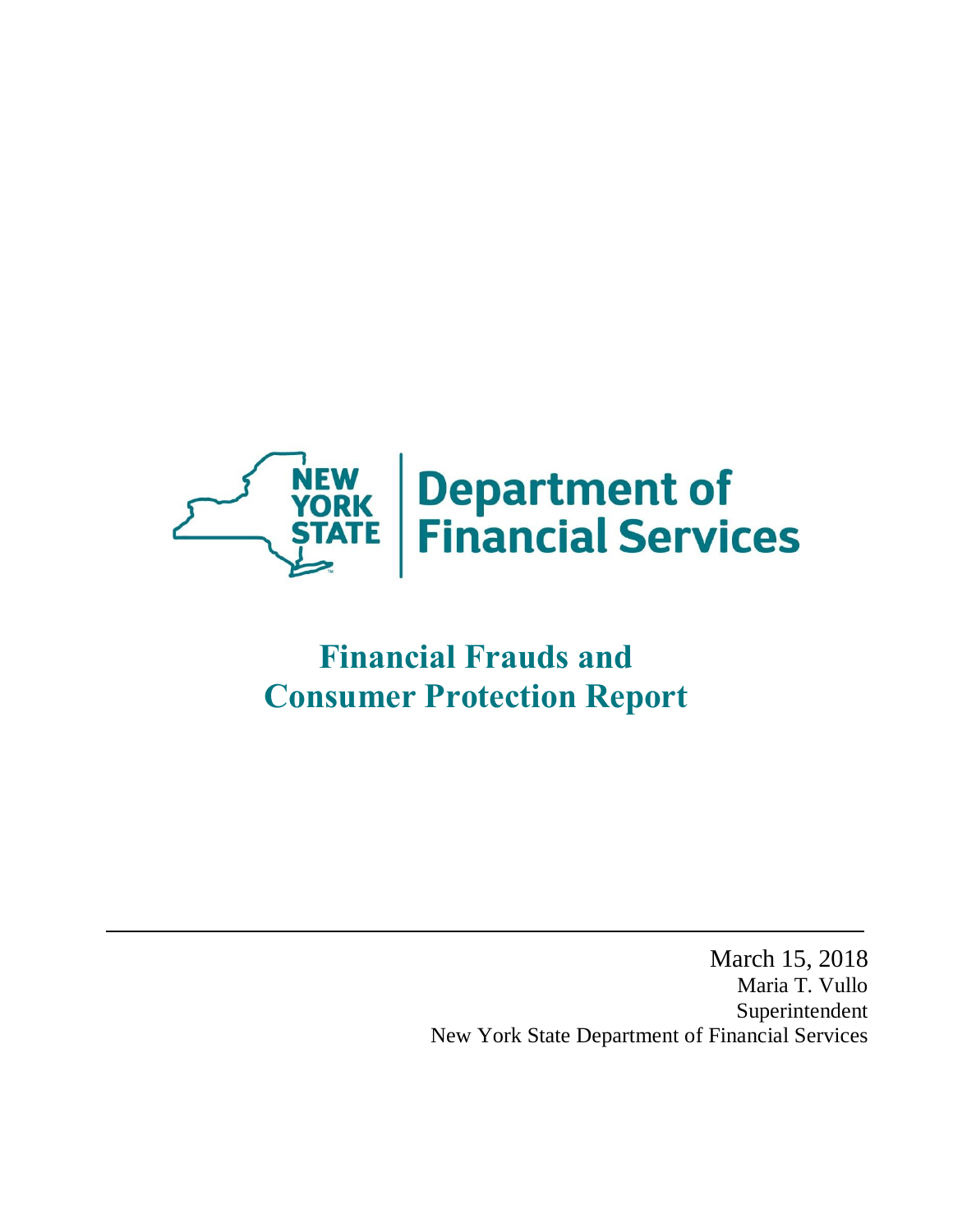# **Table of Contents**

| Lloydøs of London, Clements & Co., United Nations Federal Credit Union5 |  |
|-------------------------------------------------------------------------|--|
|                                                                         |  |
|                                                                         |  |
|                                                                         |  |
|                                                                         |  |
|                                                                         |  |
|                                                                         |  |
|                                                                         |  |
|                                                                         |  |
|                                                                         |  |
|                                                                         |  |
|                                                                         |  |
|                                                                         |  |
|                                                                         |  |
|                                                                         |  |
|                                                                         |  |
|                                                                         |  |
|                                                                         |  |
|                                                                         |  |
|                                                                         |  |
|                                                                         |  |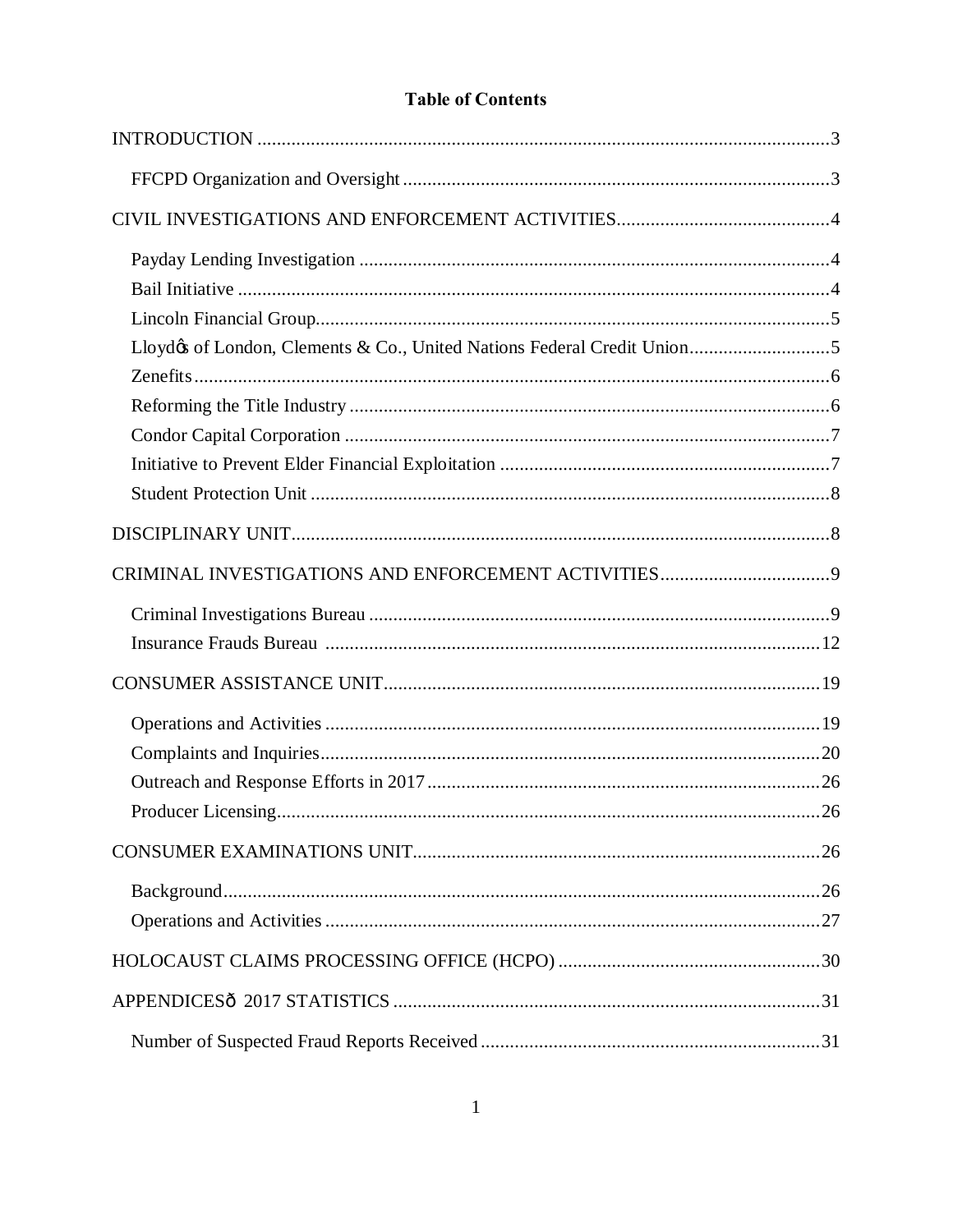| 2017 DATA CALLÔ VEHICLE PRINCIPAL LOCATION MISREPRESENTATION 36 |  |
|-----------------------------------------------------------------|--|
|                                                                 |  |
|                                                                 |  |
|                                                                 |  |
|                                                                 |  |
|                                                                 |  |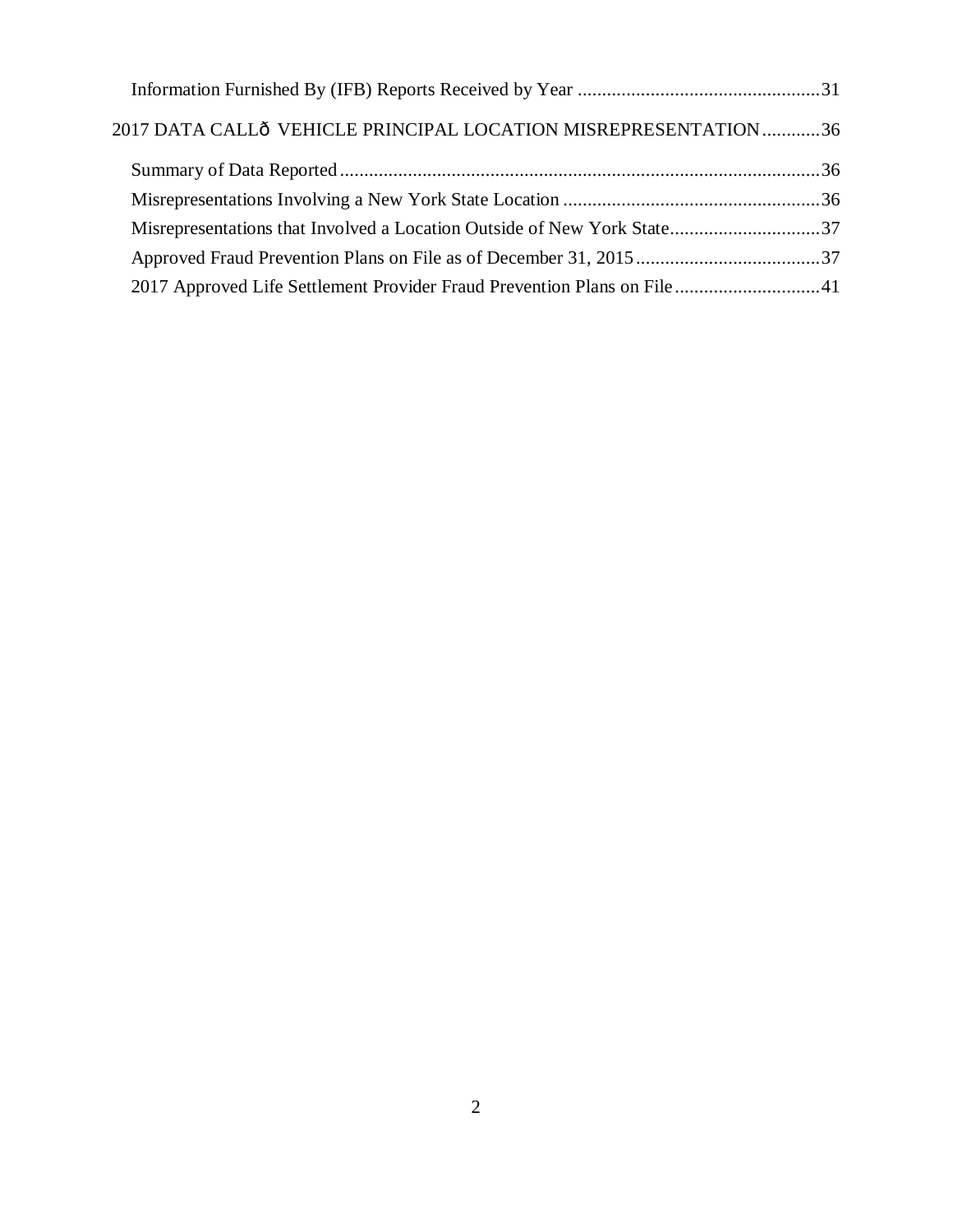# <span id="page-3-0"></span>**INTRODUCTION**

 This report, required under Section 409(b) of the Financial Services Law, summarizes the activities of the Financial Frauds & Consumer Protection Division ( $\delta$ FFCPD $\delta$ ) of the Department of Financial Services (õDFSö) during 2017 in combating fraud against entities regulated under the Banking and Insurance laws, as well as fraud against consumers; the Department & handling of consumer complaints; and the Department & examination activities in the areas of consumer compliance, fair lending, and the Community Reinvestment Act.

### **FFCPD Organization and Oversight**

The FFCPD encompasses the units described below:

- • **Civil Investigations Unit:** Investigates civil financial fraud and violations of consumer and fair lending laws, the Financial Services Law, the Banking Law and the Insurance Law;
- • **Disciplinary Unit:** Addresses unlicensed activity and violations of the Insurance Law by entering into stipulations with insurance producers and non-producers for fines and disciplinary measures including corrective action, license suspension or revocation, conducts examinations, and brings disciplinary proceedings and conducts hearing against licensees for violations of the Insurance Law;
- **Student Protection Unit:** Protects students from fraud and misrepresentation in the market for financial products and services; monitors student-related financial practices in New York; and educates student consumers and their parents about available financial products and services.
- • **Criminal Investigation Unit:** Handles banking, criminal investigations, and insurance fraud;
- • **Consumer Assistance Unit:** Oversees insurance producer licensing and continuing education, and investigates complaints against regulated entities and individuals except those relating to mortgages; manages the deployment and staffing of the DFS Mobile Command Center;
- • **Consumer Examinations Unit:** Conducts fair lending, consumer compliance, and Community Reinvestment Act examinations, and is responsible for the Banking Development District Program;
- **Holocaust Claims Processing Office:** Advocates on behalf of Holocaust victims and their heirs, seeking the just and orderly return of assets to their rightful owners.

 Section 404 of the Financial Services Law provides that the Superintendent is authorized to investigate activities that may constitute violations subject to Section 408 of the Financial Services Law, or violations of the Insurance Law or Banking Law. In addition, where the Superintendent has a reasonable suspicion that a person or entity has engaged or is engaging in fraud or misconduct under the Banking Law, the Insurance Law, the Financial Services Law, or other laws that give the Superintendent investigatory or enforcement powers, then the Superintendent is empowered to investigate or assist another entity with the power to do so.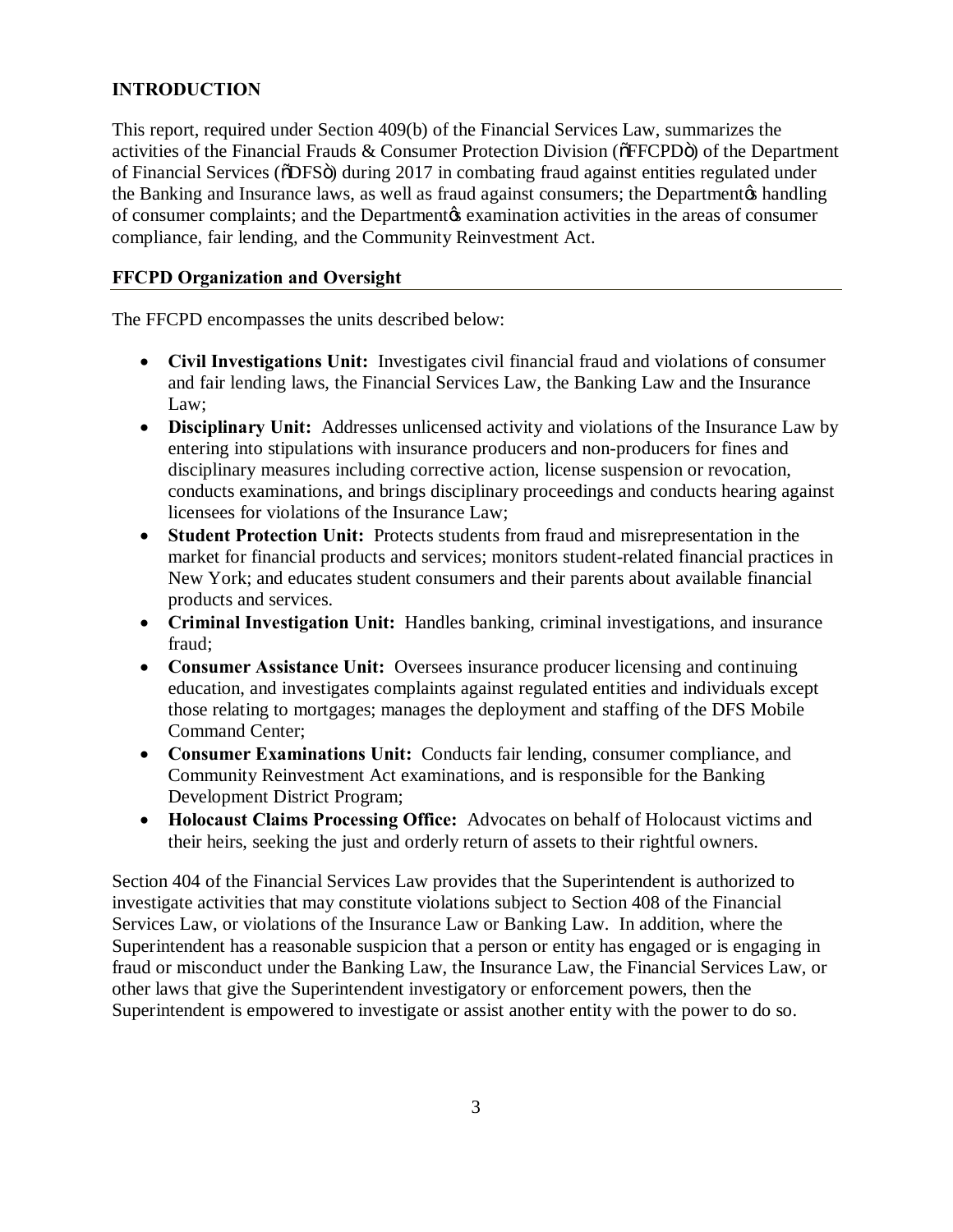# <span id="page-4-0"></span>**CIVIL INVESTIGATIONS AND ENFORCEMENT ACTIVITIES**

 The Civil Investigations Unit investigates civil financial fraud and violations of consumer and fair lending laws, the Financial Services Law, the Banking Law, and the Insurance Law. Discussed below are some of the Unite investigations, activities, and initiatives in 2017.

#### **Payday Lending Investigation**

 In September 2017, DFS announced a settlement with a payday loan debt collector, Total Account Recovery (öTARö), and a payday loan servicer, E-Finance Call Center Support (õE-Financeö). DFS $\alpha$  investigation uncovered that TAR had attempted to collect on more than 20,000 payday loan debts of New York consumers and successfully collected payments on over 2,000 of those debts. The DFS investigation also found that TAR and E-Finance repeatedly called consumers at home and at work in attempts to collect on usurious payday loans, in violation of federal and state debt collection practices laws. Pursuant to the settlement with DFS, TAR and E-Finance, which have both ceased to operate, forgave more than \$11.8 million in New York consumersø payday loan debts and paid a \$45,000 penalty.

This settlement follows DFS% comprehensive initiative to stop illegal online payday lending in New York. Various parts of the initiative have been detailed in prior FFCPD annual reports.

### **Bail Initiative**

 In 2016, the Civil Investigations Unit was investigating complaints that alleged that certain bail agents were retaining premiums when the criminal defendants had not been released from custody. In some instances, the practice was occurring even though the bail surety companies with which the agents were associated have standardized bail bond agreements that include express provisions making it clear that premiums are not earned until a defendant is released from custody. Some such agreements provided that  $\tilde{o}[t]$ he premium for the Bond is fully earned upon Defendantøs release from custodyö or õ[t]he premium is fully earned upon your release from custody.ö Some insurers, however, did not ensure that their agents were using the forms of agreement that they were supposed to use or that they were providing those forms to indemnitors who paid the premiums for the bail bonds. At least one bail agent kept multiple premiums paid by successive indemnitors when the defendant was not released after one or more bail sufficiency hearings. During the course of its investigation, DFS learned that the United States Court of Appeals for the Second Circuit had certified a question of New York law to the New York Court of Appeals in a case that presented the same issue as that raised in some of the complaints. The Department requested leave to submit an *amicus* brief in the case because it presented issues of interpretation of the New York Insurance Law, and the Department licenses and regulates both surety companies that are authorized to do bail business in New York as well as bail agents. The New York Court of Appeals granted leave.

 On June 27, 2017, the New York Court of Appeals issued its unanimous opinion in *Gevorkyan v. Judelson*, **−** NY3d **−**, 2017 N.Y. Slip Op. 05176 (June 27, 2017). Citing New York Insurance Law Article 68 and its legislative history, the *Gevorkyan* Court confirmed the Departmentøs view that neither a bail surety company ó the insurer ó nor its bail agent earns a premium for a bail bond if a court refuses to accept the bond following a bail source or bail sufficiency hearing. According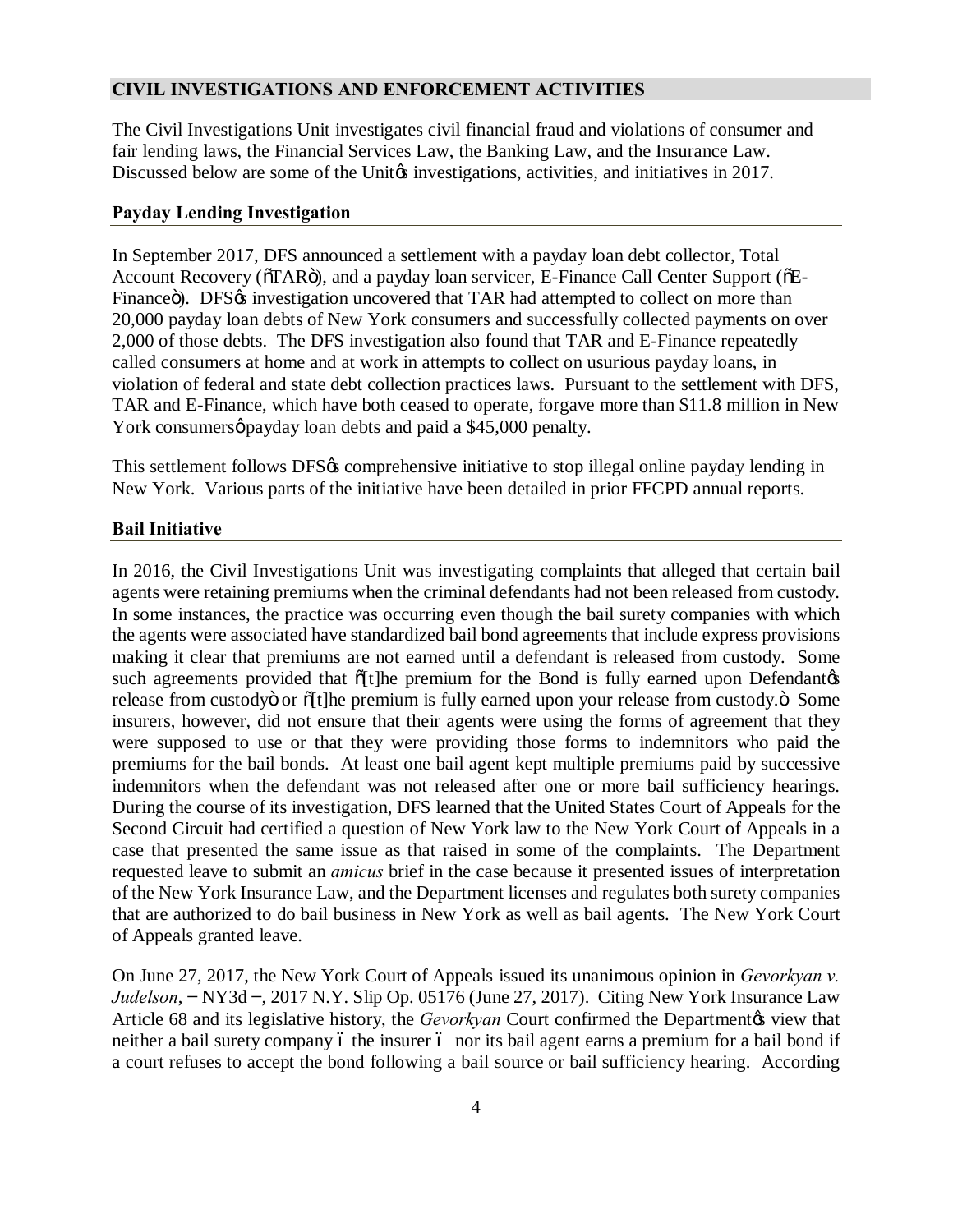<span id="page-5-0"></span>to the Courtos analysis of the statute, and as argued in the Departmentos amicus brief, an insurer is entitled to the premium only upon õgiving bail bondö under Insurance Law § 6804(a), and the bail bond õhas not been given if the court refuses to accept the bond after the bail source hearing. Ö Slip Op at 5, 7. The Court noted that its determination is further supported by the Insurance Law principle that premium follows risk:  $\delta$ The question before us ultimately turns on when a -premiume is earned. $\ddot{o}$  *Id.* at 11. As the Court explained,  $\ddot{o}$ [t]he use of the word  $\ddot{o}$ -premium $\phi$  in section 6804(a) is significant because that term connotes a consideration paid to an insurer for assuming a risk. Risk, when used -with reference to insurance, describes the liability assumed as specified on the face of the policy.  $\ddot{o}$  *Id.* In the Courto view, the insurer does not incur risk if the criminal defendant is not released and has no opportunity to jump bail. The court disapproves the bail bond, the surety never runs the risk it contracted to insure.<sup>3</sup> *Id*. at 12.

 Following the decision, on August 29, 2017 the Department issued a circular letter to all insurers authorized to write surety in New York and all licensed bail agents explaining the *Gevorkyan*  decision and stating that the premium or compensation on a bail bond for any defendant who is not released from custody after a criminal court does not accept a bail bond as the result of a bail sufficiency hearing must be returned to the persons who provided it as soon as possible after the criminal courtos determination in the bail sufficiency hearing.

### **Lincoln Financial Group**

 In 2015, Lincoln National Corporation, doing business as Lincoln Financial Group, self-reported to DFS unfair claims settlement practices stemming from its 2006 merger with Jefferson Pilot Corporation. Technical issues arising from the merger caused Lincoln to lose track of numerous life insurance policies and, as a result, many beneficiaries of New York policies waited weeks, months, or years before receiving their life insurance payments.

DFS% subsequent investigation found that executives failed to address adequately early red flags related to the problem. Despite performing an internal audit highlighting the claims processing issues, Lincoln did not take adequate steps to uncover and address the underlying problem of lost policies. The investigation also found that thousands of beneficiaries of New York policyholders were affected.

 In March 2017, DFS entered a Consent Order with Lincoln Financial Group, pursuant to which Lincoln paid a \$1.5 million fine for lost insurance claims and for unfair claims settlement practices. Lincoln Financial also agreed to pay out the remainder of more than \$50.6 million in claims and interest to affected New Yorkers, and to injunctive terms intended to prevent such problems from arising in future mergers.

### **Unlicensed Life Insurance Business by Lloyd's Of London, Clements & Company, and United Nations Federal Credit Union**

 In November 2017, DFS entered into a consent order with Clements & Company, Underwriters at Lloydøs of London, and the United Nations Federal Credit Union (õUNFCUö) for offering, marketing, and underwriting an unlicensed credit and debit card-based life insurance program for UNFCU members. The order required the parties to pay fines totaling \$1.47 million for unlicensed life insurance business and to establish an insurance program with a DFS-licensed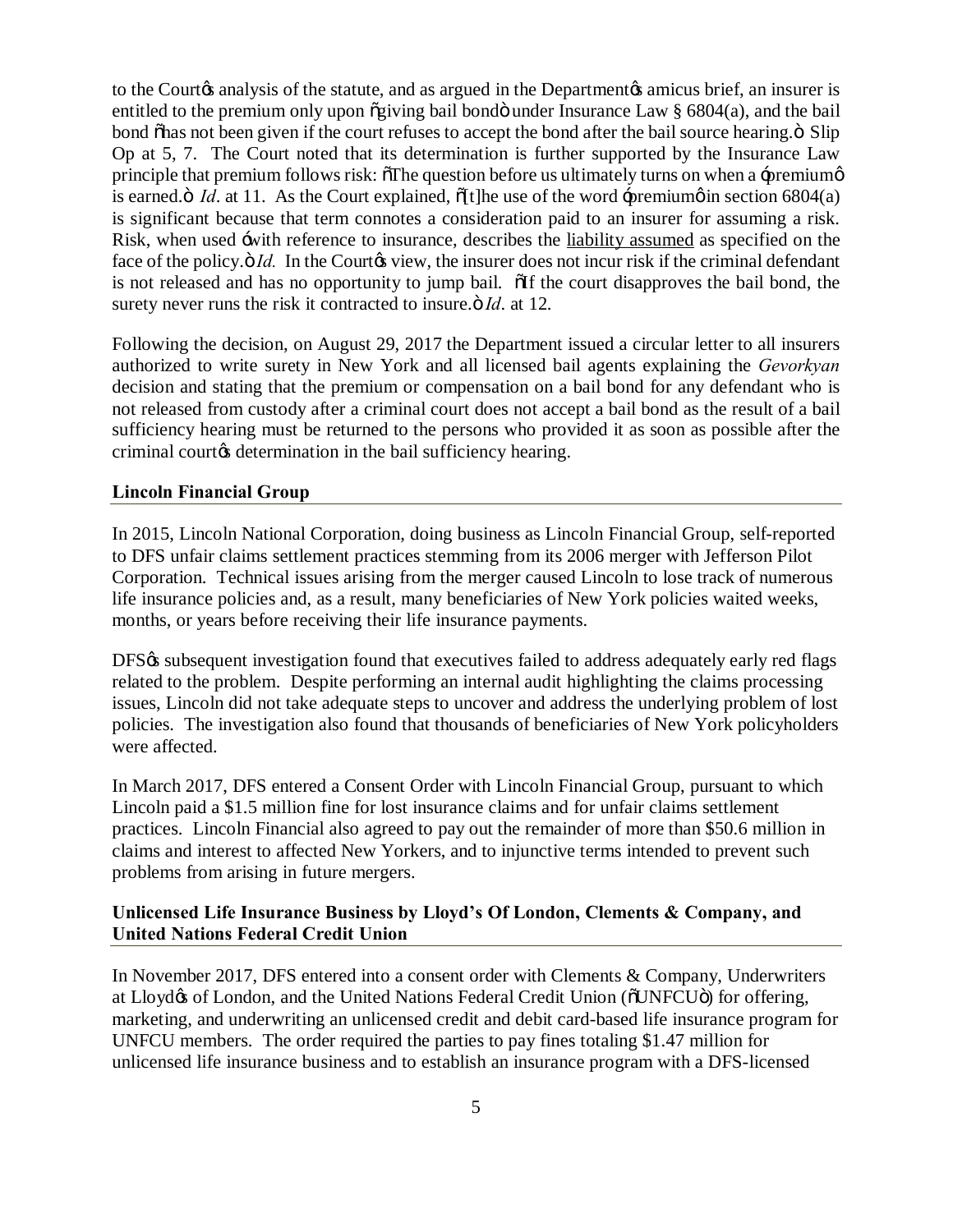<span id="page-6-0"></span>insurer. The insurance program offered guaranteed-issue term life insurance to UNFCU $\alpha$  members in more than 210 countries and territories. A total of more than 4,300 policies were sold, including to 804 members listing New York as their primary location.

 The insurance offered and sold to UNFCU members did not meet New York standards for policies sold by insurers approved by DFS, including omitting a mandatory  $\tilde{\text{co}}$ onversion privilegeö under which insurers are required to update or renew a policy regardless of the insured $\phi$  health. Additionally, the policy rates were not sufficient to support the program as required by the Insurance law. To bring the program into compliance and ensure that United Nations workers and alumni maintain their coverage for years to come, DFS required the parties to transfer the business to a New York-licensed insurer, Monitor Life Insurance Company of New York. Prior to the settlement, the program had been running at a severe loss and was unsustainable.

### **Zenefits**

 In April 2017, YourPeople Inc., doing business as Zenefits FTW Insurance Services, entered into a Consent Order with DFS in which it agreed to pay a \$1.2 million fine and take all necessary actions to ensure that all of its employees and contractors acting as insurance producers in New York are properly licensed and have completed all required training and education. The company provides an online platform that integrates human resources, payroll, and benefits functions for businesses. It also offers insurance brokerage services for the purchase of group property, casualty, health, and life insurance policies for employees.

 The settlement came after Zenefits, which is based in California, self-reported to DFS in November 2015 that its employees had engaged in insurance business in New York without licenses. A DFS investigation revealed that Zenefits permitted employees to solicit, negotiate, or sell insurance policies in New York without required licenses, did not maintain records necessary compliance controls and employee training programs. In addition, the company of former CEO, Parker Conrad, wrote a software macro in 2013 that allowed employees to evade broker to verify compliance with New York Insurance Law, and failed to implement adequate licensing education requirements.

### **Reforming the Title Insurance Industry**

 Following an investigation into industry practices and several comment periods, in October 2017 DFS adopted two new regulations to protect New Yorkers, provide greater transparency regarding closing costs, and address unscrupulous practices in the title insurance industry.

 The first regulation sets forth rules for permissible marketing expenses, including meals and entertainment, and ancillary fees that title agents or title insurers may charge at the closing. DFS% investigation revealed that title insurance companies and agents spend millions of dollars on inducements, referred to by the industry as  $\tilde{o}$ marketing costs, $\ddot{o}$  which are included in the calculation of the premium that consumers pay. The regulation establishes clear guidelines of expenditures that are prohibited, as well as a list of permitted expenditures. It further requires title insurance companies to exclude all illegal expenses from the calculation of future rates, which will result in a reduction of title insurance premiums charged to consumers. Lastly, the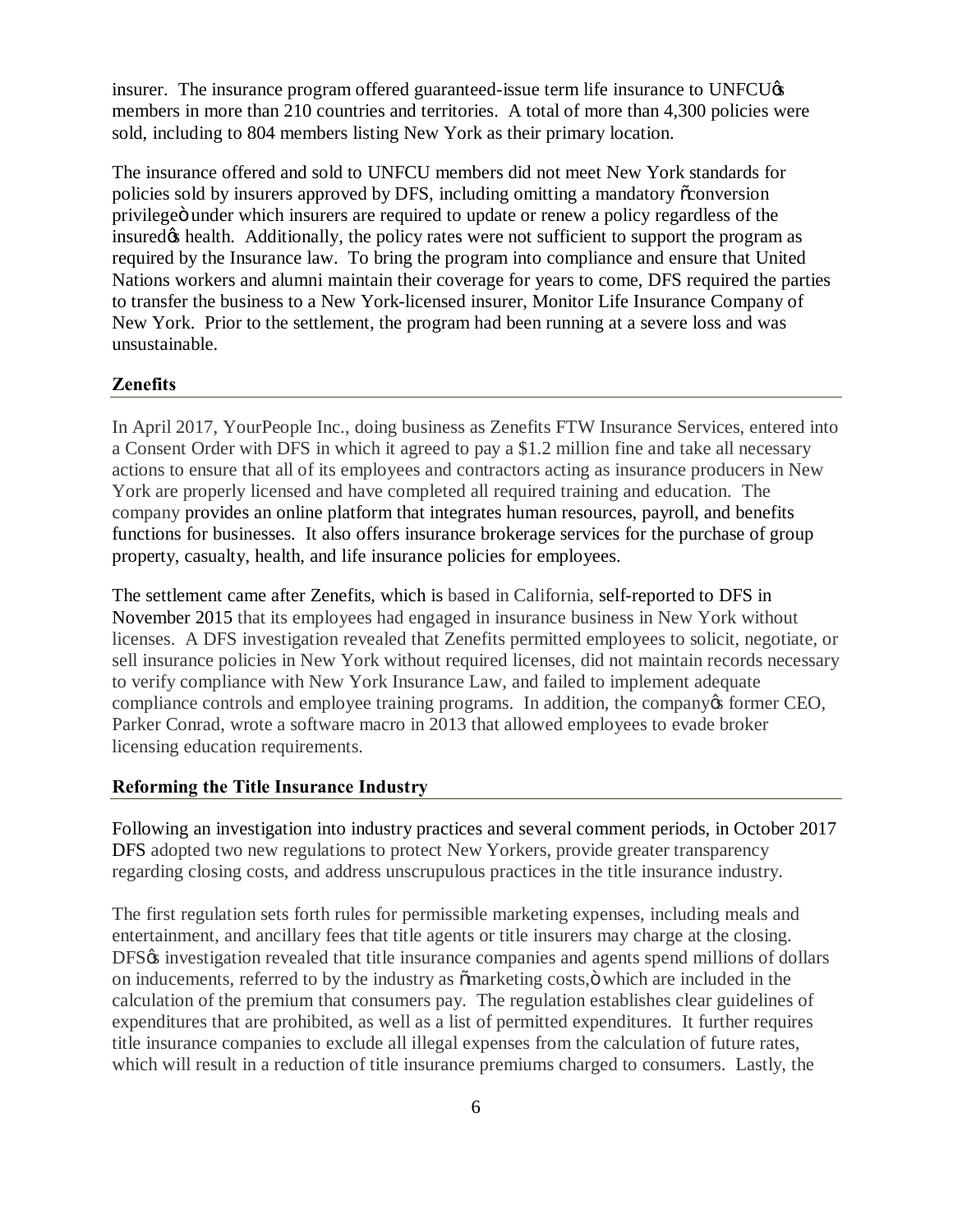<span id="page-7-0"></span> regulation limits the ancillary fees and expenses that may be charged to consumers for residential closings.

 The second regulation requires title insurance companies and agents to provide certain disclosures to consumers. It further requires companies and agents that generate a portion of their business from affiliates to function separately and independently from any affiliate and be open for business from other sources.

#### **Condor Capital Corporation**

 In April 2014, DFS commenced an action in the United States District Court for the Southern District of New York against Condor Capital Corporation, a domestic licensed sales finance its owner, Stephen Baron. The complaint alleged, among other misconduct, that Condor was hiding the existence of customersø positive credit balances and retaining them for itself, and sought restitution for consumers and the appointment of a receiver. This was the first legal action by a state regulator under Section 1042 of the Dodd-Frank Wall Street Reform and Consumer Protection Act (õCFPAö). The court granted DFS $\alpha$  motion for a preliminary injunction and appointed a receiver in May 2014. In December 2014, DFS reached a settlement with the defendants, and the court entered a Final Consent Judgment, under which Condor and Mr. Baron made full restitution, plus interest, to aggrieved customers nationwide (an estimated \$8 million to \$9 million) and paid a \$3 million penalty. In addition, Condor admitted to violations of CFPA, the Truth in Lending Act, and the Banking and Financial Services Laws; Mr. Baron admitted to violating the CFPA by providing substantial assistance to Condorøs violations. violations.<br>As part of the Final Consent Judgment, the receiver conducted an exhaustive sale process that company headquartered in New York that acquired and serviced subprime automobile loans, and

culminated in the District Courtos December 2015 order confirming the sale of substantially all of Condor $\alpha$  remaining assets. In November 2016, the Court approved the receiver $\alpha$  final report, discharged the receiver, and terminated the receivership. Mr. Baron filed numerous motions in the District Court, as well as appeals to the United States Court of Appeals for the Second Circuit, throughout the duration of the receivership seeking to enjoin or unwind the sale, all of which were dismissed. Following the termination of the receivership, Mr. Baron filed an appeal of the Courtøs final November 2016 order. The Second Circuit affirmed the District Courtøs final order in November 2017.

#### **Initiative to Prevent Elder Financial Exploitation**

 DFS has continued its efforts to combat elder financial exploitation in 2017 and hosted a training for DFS investigators and examiners. The training educated professionals in the field how to identify elder financial exploitation and facilitate referrals to Adult Protective Services where necessary. In October, DFS staff spoke at the Federal Financial Institutions Examination Council Consumer Compliance Conference in Arlington, Virginia, alongside representatives from the Consumer Financial Protection Bureau $\alpha$  Office of Older Americans, to discuss DFS initiatives in addressing elder financial exploitation. In late 2017, DFS held a training for New York-chartered banks and credit unions in White Plains that was attended by professionals from 16 institutions.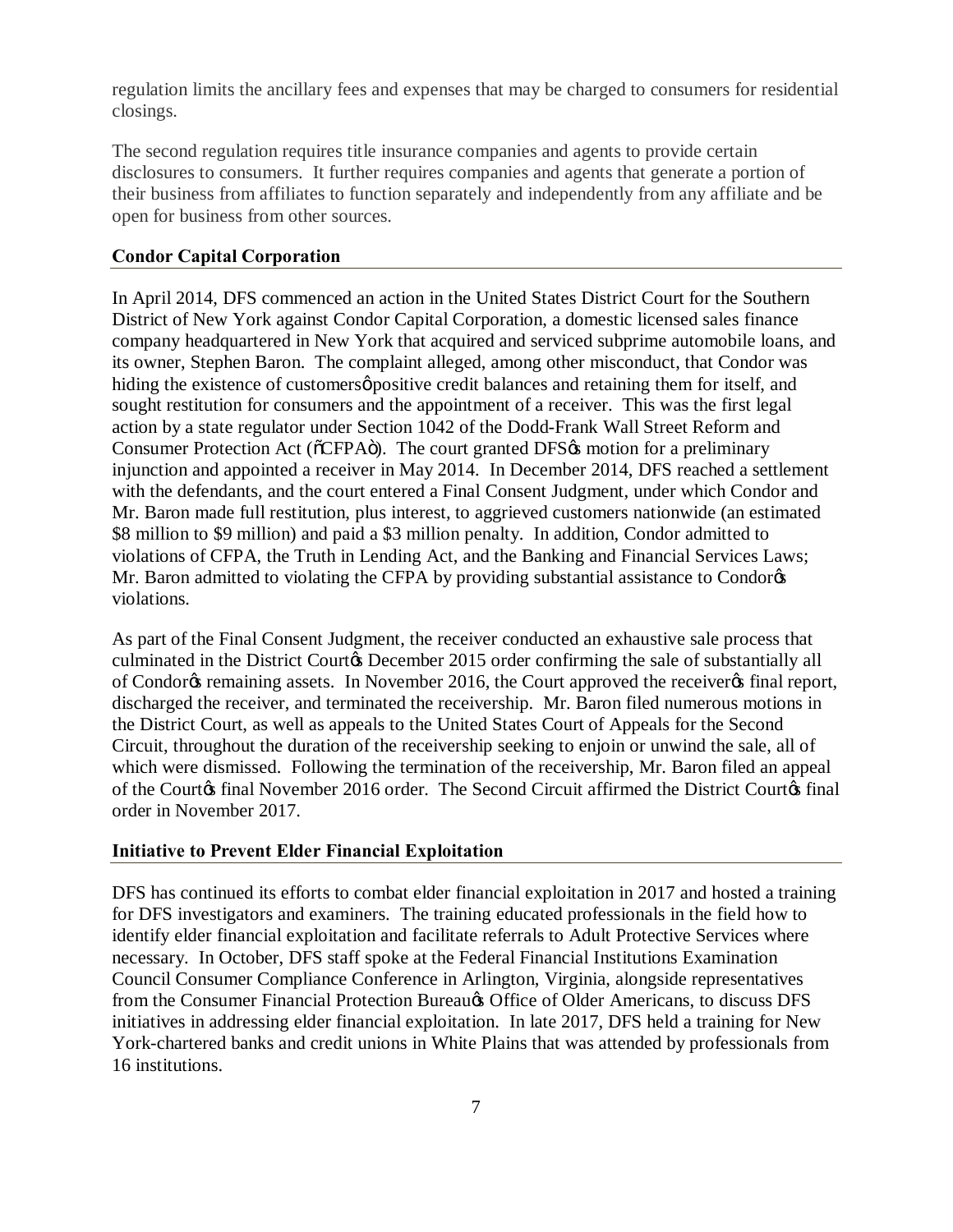### <span id="page-8-0"></span>**STUDENT PROTECTION UNIT**

Governor Cuomo established the Student Protection Unit ( $\delta$ SPU $\ddot{\text{o}}$ ) as part of his 2014615 Executive Budget to serve as a consumer watchdog for New Yorkøs students. SPU is dedicated to investigating potential consumer protection violations and distributing clear information that students and their families can use to help them make informed, long-term financial choices.

 In 2017, SPU conducted 72 workshops at schools, libraries, and community centers across the state. The workshops provided vital information to students, parents, and student loan borrowers about the best way to finance an education and available student loan repayment options. In addition, together with other DFS units, SPU attended the New York State Fair in August and answered questions and distributed brochures to help New York consumers better understand student loans.

SPU maintains and regularly updates a comprehensive östudent Lending Resource Centero on the Department & webpage. The Student Lending Resource Center includes tips for prospective college students, their families, and graduates already in repayment to help them navigate decisions relating to financing college education.

 SPU reviews and successfully resolves complaints regarding student financial products and services, including student loans, student banking products, student debt relief services, and student health insurance. SPU accepts complaints through DFS $\alpha$  online complaint portal and by mail.

 In 2015, Governor Cuomo signed Banking Law § 9-w, which required DFS to develop a standard student loan shopping sheet to be used by all New York schools of higher education. In 2016, DFS finalized the Financial Aid Award Information Sheet and enacted regulations that provide students and their families with a summary of what a school will cost, and available payment options. The standardized form makes it easy for students to compare the financial aid packages of different schools. DFS consulted with the Higher Education Services Corporation on the Financial Aid Award Information Sheet and answered questions from colleges as they incorporated the sheet into their financial aid award processes.

### **DISCIPLINARY UNIT**

 The Producers Unit oversees the activities of licensed individuals and entities that conduct insurance business in New York State. The goals of the Unit are to protect the public and ensure that licensees act in accordance with applicable insurance laws and DFS regulations. There are currently more than 305,000 insurance licensees in New York, including producers (agents and brokers), limited lines producers, independent and public adjusters, reinsurance intermediaries, bail agents, title agents, and life settlement brokers. The Unit, in collaboration with the Department & Producer Licensing Unit, monitors the insurance marketplace and reviews licensing applications to determine if unlawful or unlicensed activity is occurring and, if necessary, take steps to ensure that individuals or entities either achieve compliance or cease activities. activities. 8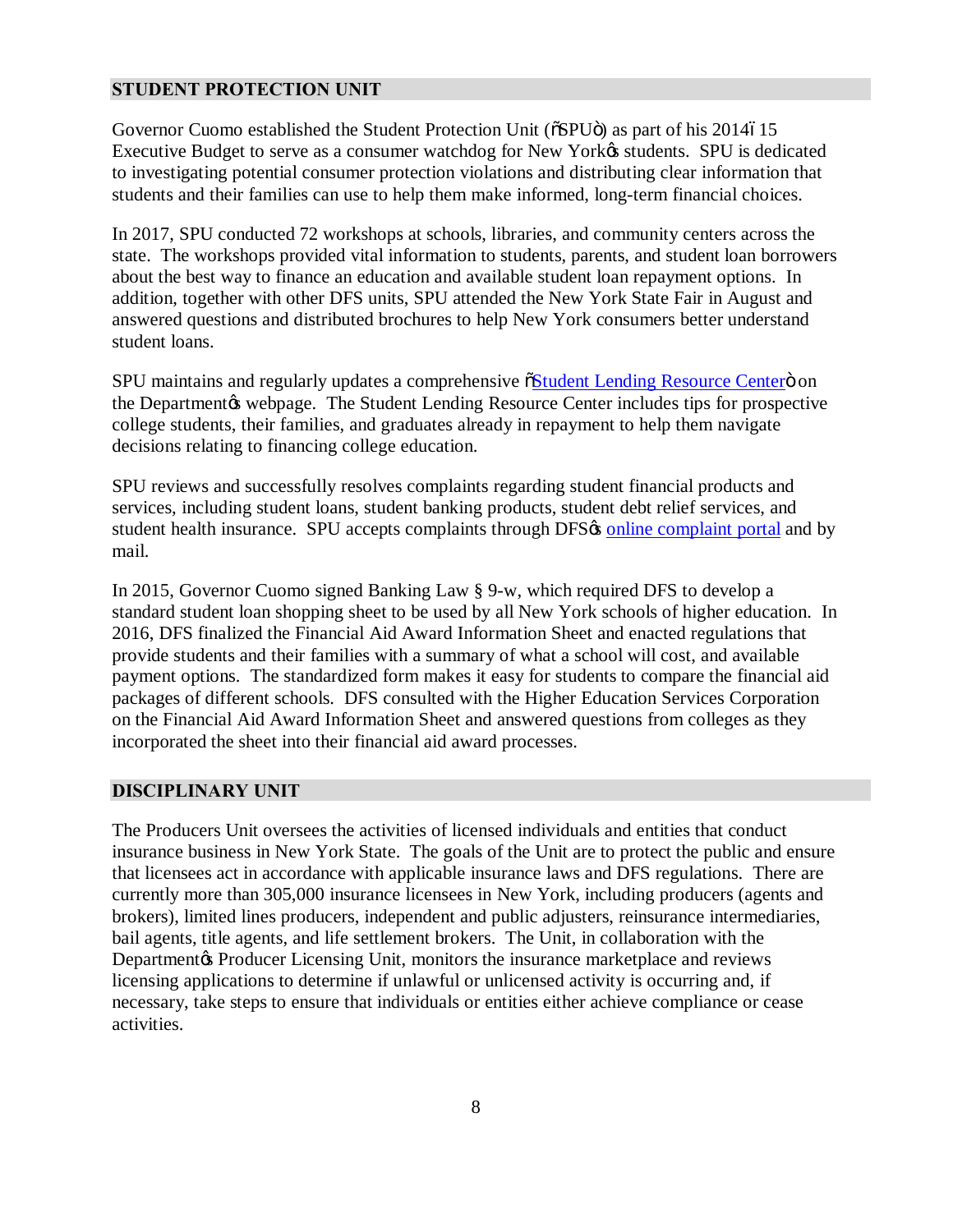When a violation of the Insurance Law is established, the Department may address the violation by imposing an administrative sanction resulting in license revocation or suspension, denying a pending application, or imposing a monetary penalty along with corrective action.

 In 2017, the Department entered into approximately 143 stipulations imposing penalties on insurance producers. In addition, three licenses were revoked after administrative hearings, 11 licenses were surrendered with the full force and effect of revocation, and four waivers were approved pursuant to 18 U.S.C. §1033.

### **Stipulations in 2017**

| Type of Action | <b>Total Requested</b> | <b>Total Completed</b> | <b>Fine Amount</b> |
|----------------|------------------------|------------------------|--------------------|
| Agent/Broker   | 158                    | 143                    | \$544,000          |

# **Hearings in 2017**

|                        | Requested |  |
|------------------------|-----------|--|
| Agent/Broker/Applicant | ∸-        |  |

# **CRIMINAL INVESTIGATIONS AND ENFORCEMENT ACTIVITIES**

### **Criminal Investigations Bureau**

# **Highlights of 2017**

- Court-ordered restitution resulting from the Criminal Investigations Bureau $\otimes$  ( $\delta$ CIB $\ddot{\circ}$ ) investigations totaled more than \$3.1 million;
- The Mortgage Fraud Unitøs ( $\delta$ MFU $\delta$ sö) investigations resulted in nine arrests, involving more than \$21.5 million in losses to victimized homeowners and financial institutions;
- CIB conducted 122 investigations that resulted in nine convictions;
- Sixty-five new cases were opened for investigation.

# **Background**

 The CIB investigates possible violations of New York Banking Law and certain enumerated misdemeanors and felonies of the New York Penal Code, and takes appropriate action after such investigation. CIB also investigates violations of anti-money laundering laws and regulations, as well as crimes relating to residential mortgage fraud. In addition, CIB provides support to various operating units within DFS to ensure that applicants for licensing have the requisite character and fitness. In that capacity, CIB reviews applicants ocriminal histories to assist in determinations of whether applicants meet the statutory requirements to be licensed or registered. CIB also conducts due diligence reviews of applicants seeking licenses with DFS& Banking Division.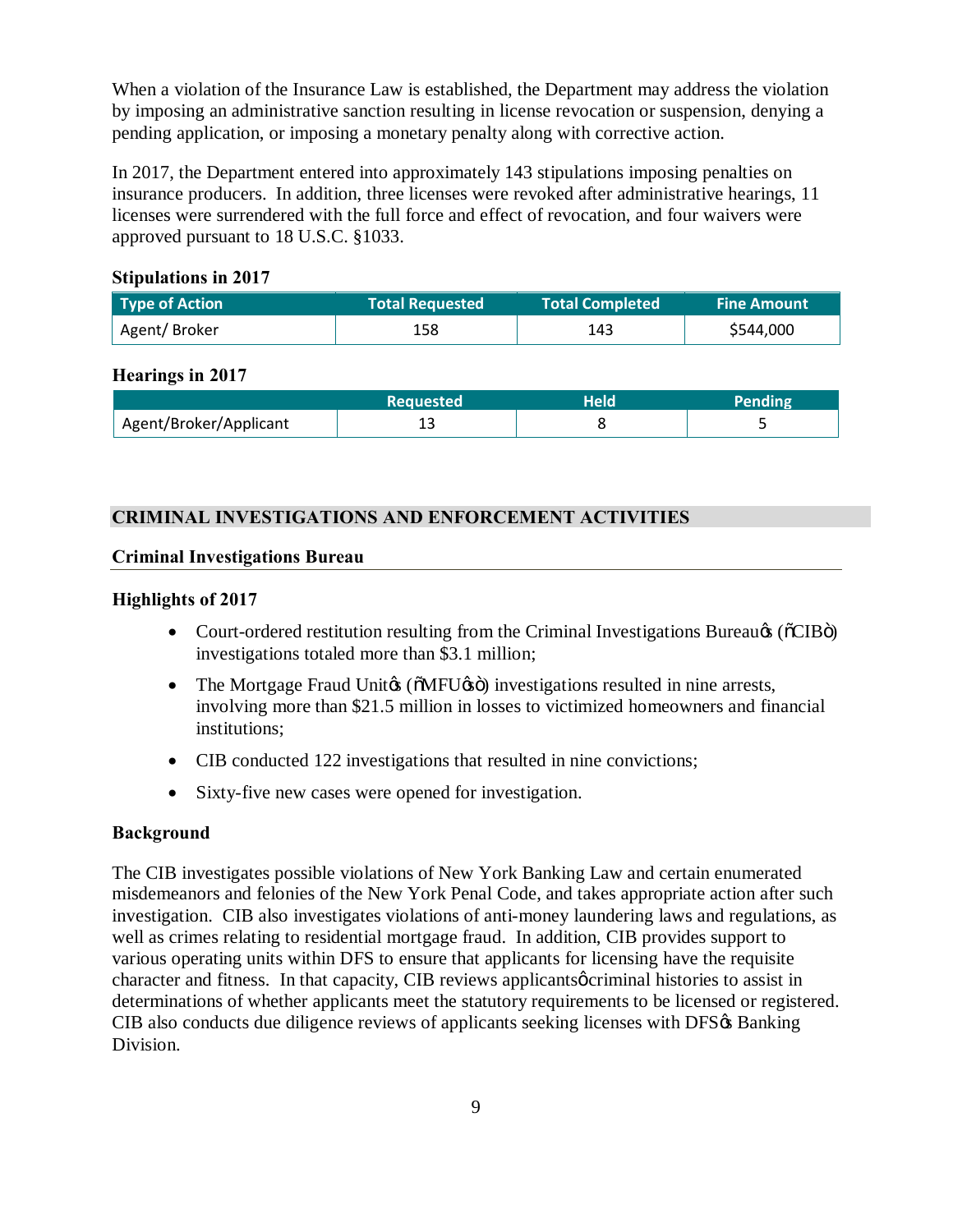### **Operations and Activities**

 CIB conducts specialized investigations into criminal conduct involving the financial services industry and works cooperatively with law enforcement and regulatory agencies at the federal, state, county, and local levels. Among CIB $\alpha$  major focuses are the following areas:

### **Investigations of Money Services Businesses**

 CIB works closely with numerous federal, state, county, and local regulatory and law enforcement agencies to ensure compliance with federal and state statutes and related regulations pertaining to money services businesses, including licensed check cashers and money transmitters. CIB works closely with the New York/New Jersey High Intensity Crime Area and with the federal Financial Crimes Enforcement Network on matters designed to detect and eliminate the illegal transmission of money within New York State to prevent money laundering and terrorist financing. CIB also works closely with both federal and state tax officials to identify and prosecute individuals and companies for tax avoidance activities.

#### **Mortgage Fraud Investigations**

The Mortgage Frauds Unit (õMFUö) was created to combat mortgage fraud by providing investigative expertise and support to regulatory and law enforcement agencies. The MFU $\alpha$  mission is to investigate mortgage fraud cases throughout New York State; to assist local, state, and federal regulatory and law enforcement agencies in the investigation and prosecution of such cases; and to educate law enforcement and the financial sector in identifying, investigating, and prosecuting mortgage fraud. In 2017, mortgage fraud investigations resulted in nine arrests and nine convictions in cases involving more than \$21.5 million in losses to victimized homeowners and financial institutions.

### **Mortgage Fraud Investigation Highlights**

#### **Former Controller of Mortgage Lender Charged with Multimillion Dollar Fraud**

 In December, the former controller of a mortgage lender was charged with bank fraud and mortgage fraud in connection with his participation in a \$12 million scheme to defraud banks of money intended for individuals seeking loans to purchase or refinance their homes. As part of the scheme, the controller allegedly falsified documents, kept funding for mortgages that never closed, and acquired funding multiple times for the same loans. CIB joined the Federal Bureau of Investigations ( $\delta$ FBI $\ddot{\rm o}$ ) in this investigation and referred the matter to the U.S. Attorney  $\alpha$ Office for the Southern District of New York.

### **Top Executives at Long Island Mortgage Lender Arrested in \$8.9 Million Fraud**

 Three senior executives at a Long Island mortgage lender were charged in August with conspiracy to commit wire and bank fraud in connection with securing more than \$8.9 million of warehouse loans, which they allegedly misused to pay personal expenses and compensation, as well as to repay earlier fraudulently-obtained loans. The executives allegedly defrauded banks into lending them money by misrepresenting that the money would fund new mortgages or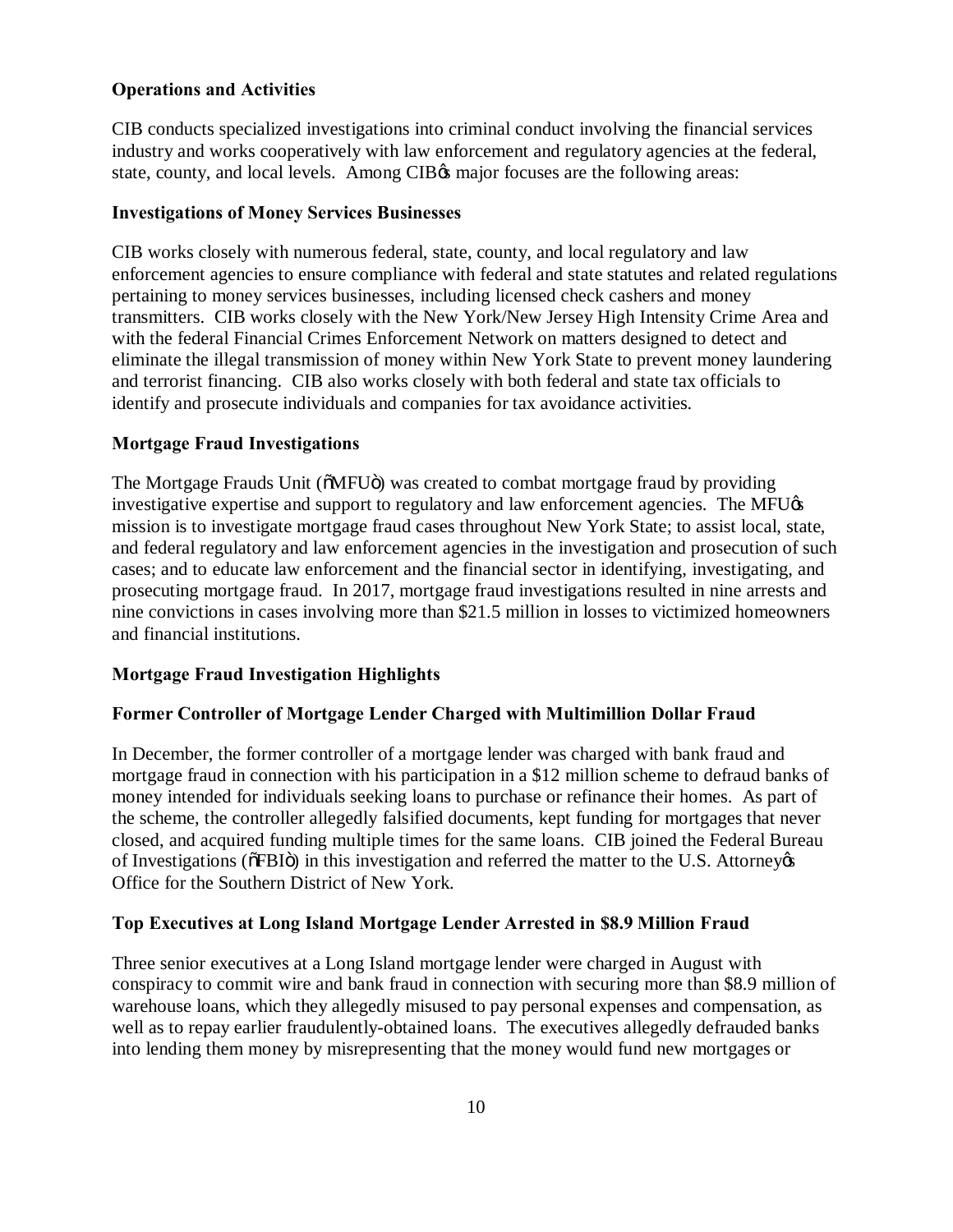refinance existing ones. CIB assisted the FBI and the U.S. Attorney of Office for the Eastern District of New York with the investigation.

# **Guilty Verdict and Pleas in Loan Origination Scheme**

 In July 2017, a jury in the Eastern District of New York found an individual guilty of engaging in a scheme in which he and his co-conspirators recruited straw buyers to purchase properties using fraudulent mortgage loan applications. The loan applications misstated the borrowerse incomes, employment histories, and amounts of money in their bank accounts. His co- conspirators pleaded guilty prior to the trial in May. The Federal Housing Finance Agency requested CIB $\alpha$  assistance with the investigation. The matter was prosecuted by the U.S. Attorney & Office for the Eastern District of New York.

# **Attorney Sentenced to Prison for "Short Sale" Mortgage Fraud Scheme**

 A Long Island attorney who had admitted to defrauding Queens homeowners, financial institutions, and real estate buyers out of more than \$2.3 million in mortgage loan proceeds through a  $\ddot{\text{o}}$ short sale $\ddot{\text{o}}$  mortgage fraud scheme was sentenced to 1 1/3 to 4 years in prison in May. He deceived homeowners into selling their properties by telling them that the underlying mortgages would be satisfied. He also deceived buyers and new mortgage lenders by representing that the purchased properties were free and clear of prior encumbrances when, in fact, the prior mortgages were still outstanding. CIB conducted the initial investigation and referred the matter to Queens District Attorney & Office.

# **Queens Paralegal Charged with Stealing from Clients of Law Firm**

 In June, a paralegal formerly employed at a law firm was charged with stealing \$80,000, and attempting to steal an additional \$44,000, by claiming he could help a firm client and another homeowner in danger of foreclosure with loan modifications on their mortgages. Between September 2009 and April 2012, while the paralegal was employed at a Queens law firm, he allegedly told the individuals that he could help them with loan modifications if they made monthly payments to him instead of to their mortgage servicers. The Queens District Attorney  $\frac{1}{100}$ Office requested CIB $\alpha$  assistance with this matter.

# **Man Arrested for Impersonating a Lawyer**

 An individual was arrested in November for allegedly posing as an attorney to defraud a distressed homeowner out of more than \$100,000. The individual misrepresented himself as an attorney to Brooklyn-based homeowners who sought legal representation regarding a foreclosure judgment and a mortgage modification on properties they owned. CIB conducted the initial investigation and referred the matter to the Nassau County District Attorney & Office.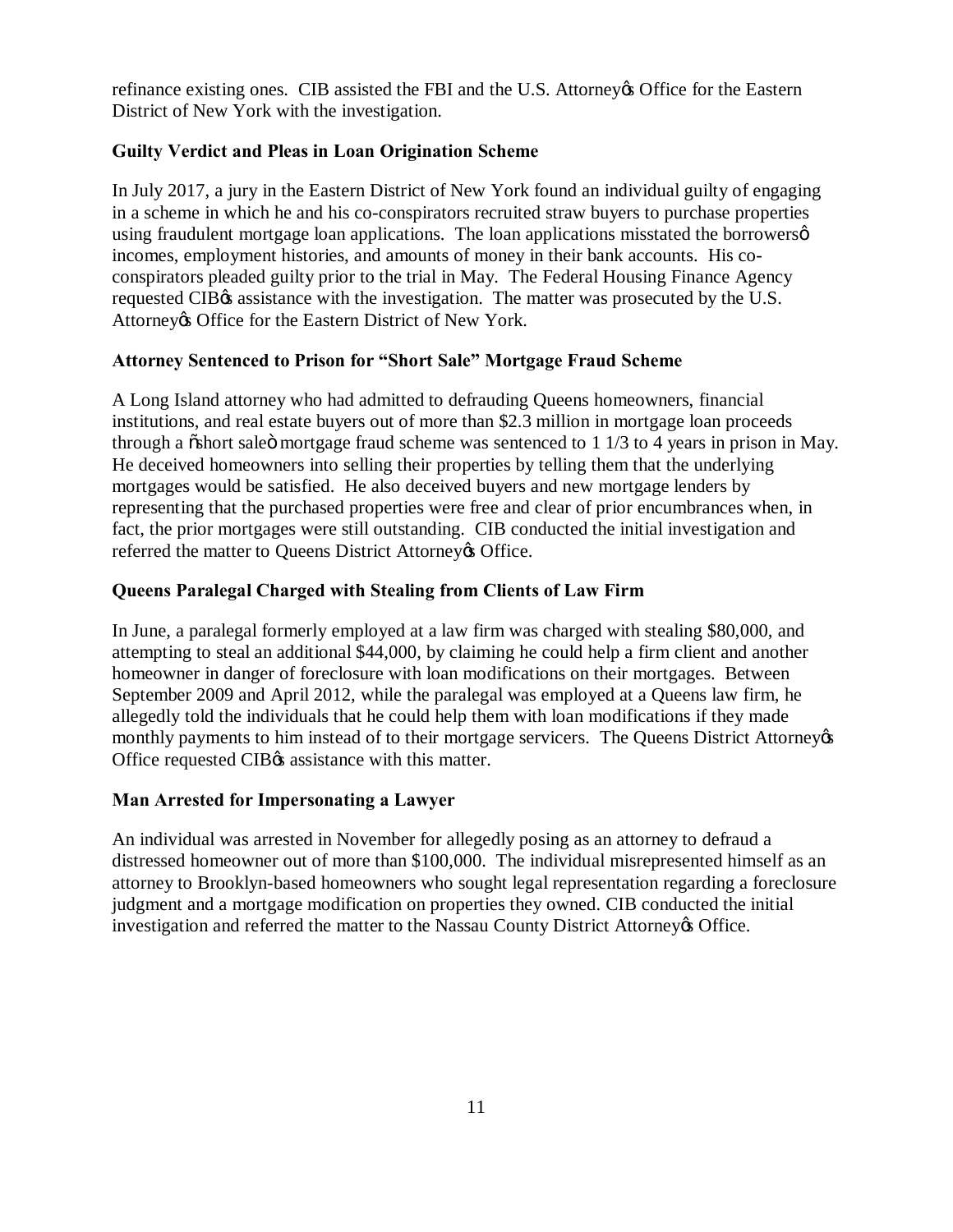# <span id="page-12-0"></span> **Former Chief Lending Officer Pleas Guilty to Defrauding His Employer**

 In October 2017, the former chief lending officer of an Ulster County financial institution pleaded guilty to criminal possession of a forged instrument. He used the forged instrument to obtain a loan of more than \$100,000 from the financial institution at which he worked. CIB initiated the investigation and referred the matter to the Ulster County District Attorney of Office.

# **Employee of Check Casher Arrested for Misappropriation of Money Orders**

 An employee of a check casher appropriated money orders of more than \$12,000 from his employer and used the funds for his personal use. CIB conducted the investigation and referred the matter to the Bronx District Attorney & Office in November.

# **Two Employees of a Money Transmitter Arrested**

 Two employees of a money transmitter were arrested and charged with a scheme to defraud clients of the money transmitter in June. In 2015, the employees allegedly deceived clients into believing that the employees had transmitted approximately \$53,000 as requested, but in fact the employees took the funds for their own use. CIB assisted the New York Police Departmentøs Financial Crimes Task Force in the investigation and the matter was referred to the Manhattan District Attorney & Office for prosecution.

# **Mortgage Loan Originator Licensing Support**

CIB provides support to the Mortgage Banking Unitos efforts to comply with the federal Secure and Fair Enforcement for Mortgage Licensing Act of 2008 ( $\delta$ SAFE Acto). Under the SAFE Act, states are encouraged to increase uniformity, enhance consumer protection, and reduce mortgage fraud through the establishment of a national mortgage licensing system. One key provision of the SAFE Act is the requirement of a criminal background check of each mortgage loan originator applicant. During 2017, CIB investigators reviewed 607 criminal history reports related to mortgage loan originator applications filed with DFS.

# **Due Diligence Support**

CIB provides due diligence investigative support to DFS $\alpha$  Banking Division to ensure that applicants for licenses have the character and fitness to be licensed by the Department. During 2017, CIB Due Diligence Unit processed 49 due diligence reviews.

# **CIB Task Force and Working Group Participation**

 CIB is an active participant in numerous task forces and working groups designed to foster collaboration and cooperation among the many agencies involved in fighting financial fraud. Among the task force groups of which CIB is a member are the following:

• Crime Proceeds Strike Force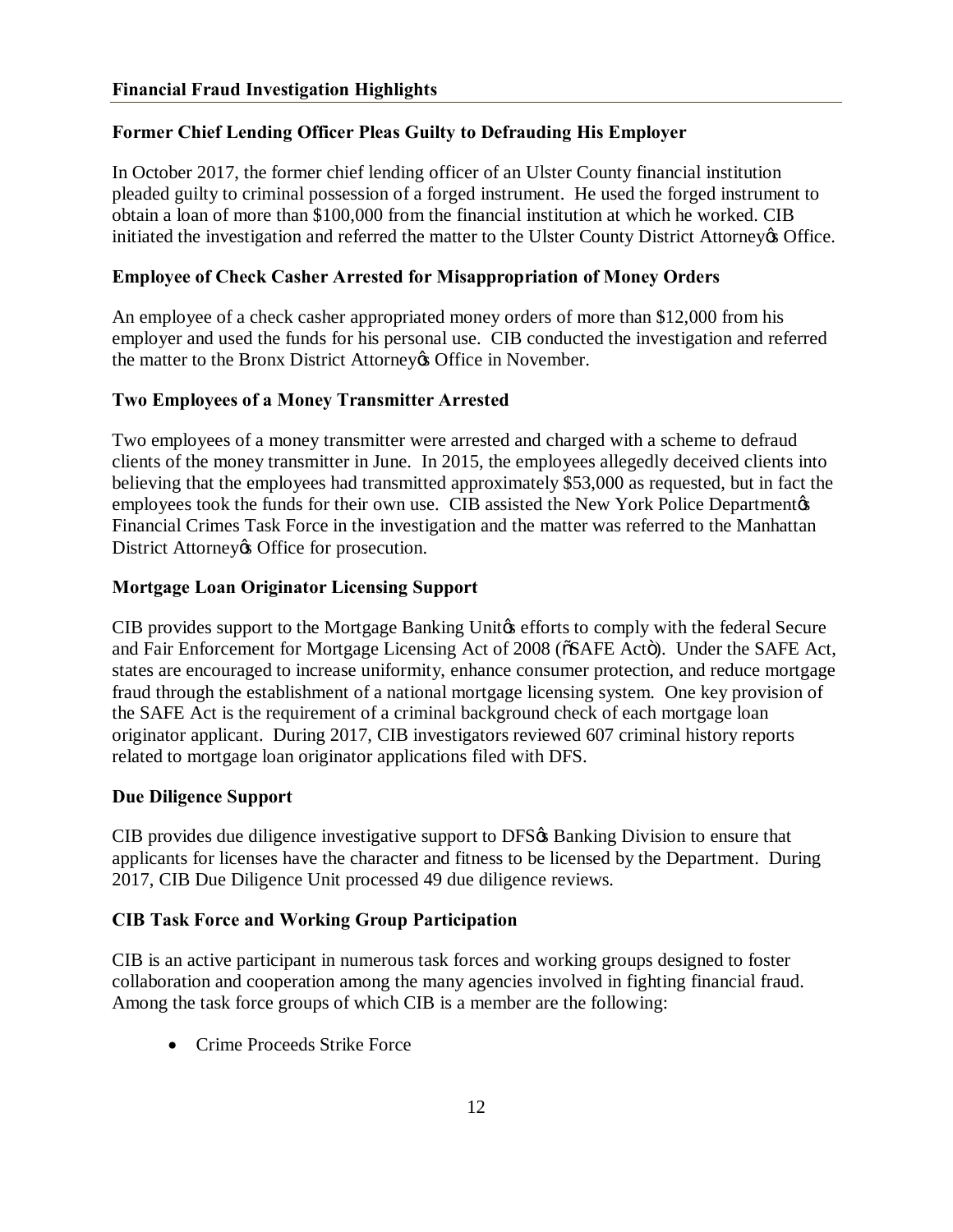- FBI C-3 Mortgage Task Force
- FBI Bank Fraud Task Force
- New York Identity Theft Task Force
- Middle Atlantic-Great Lakes Organized Crime Law Enforcement Network
- New York State Mortgage Fraud Working Group
- National White Collar Crime Center
- New York External Fraud Committee
- Long Island External Fraud Committee

# **Insurance Frauds Bureau**

# **Highlights of 2017**

- The Insurance Frauds Bureau ( $\delta$ Bureauö) opened 521 cases for investigation;
- Investigations led to \$4.7 million in court-ordered restitution;
- Investigations resulted in 292 arrests, 105 of which were for healthcare fraud;
- Prosecutors obtained 226 convictions in cases in which the Bureau was involved;
- • Suspected no-fault fraud accounted for 54% of all fraud reports received by the Bureau.

# **Background**

 The Bureau has a longstanding commitment to combating insurance fraud. It is responsible for the detection and investigation of insurance and financial fraud and the referral for prosecution of persons or entities that commit those frauds. The Bureau is headquartered in New York City, with offices in Garden City, Albany, Syracuse, Oneonta, Rochester, and Buffalo.

# **Reports of Suspected Fraud/Investigations**

The Bureau received 23,876 reports of suspected fraud in 2017. The majority of those reports  $\hat{o}$  $22,823$   $\hat{\text{o}}$  were from licensees required to submit reports of suspected fraud to DFS. The remaining reports were from other sources, such as consumers or anonymous tips. The Bureau opened 521 cases for investigation in 2017. Tables showing the number of fraud reports received, investigations opened, and arrests by type of fraud appear in the Appendices.

 In 2017 the Bureau referred 34 cases to prosecutorial agencies for prosecution and prosecutors obtained 226 convictions in cases in which the Bureau participated.

# **No-Fault Fraud Reports and Investigations**

 The number of suspected no-fault fraud reports received by the Bureau accounted for 54% of all fraud reports received by the Bureau in 2017.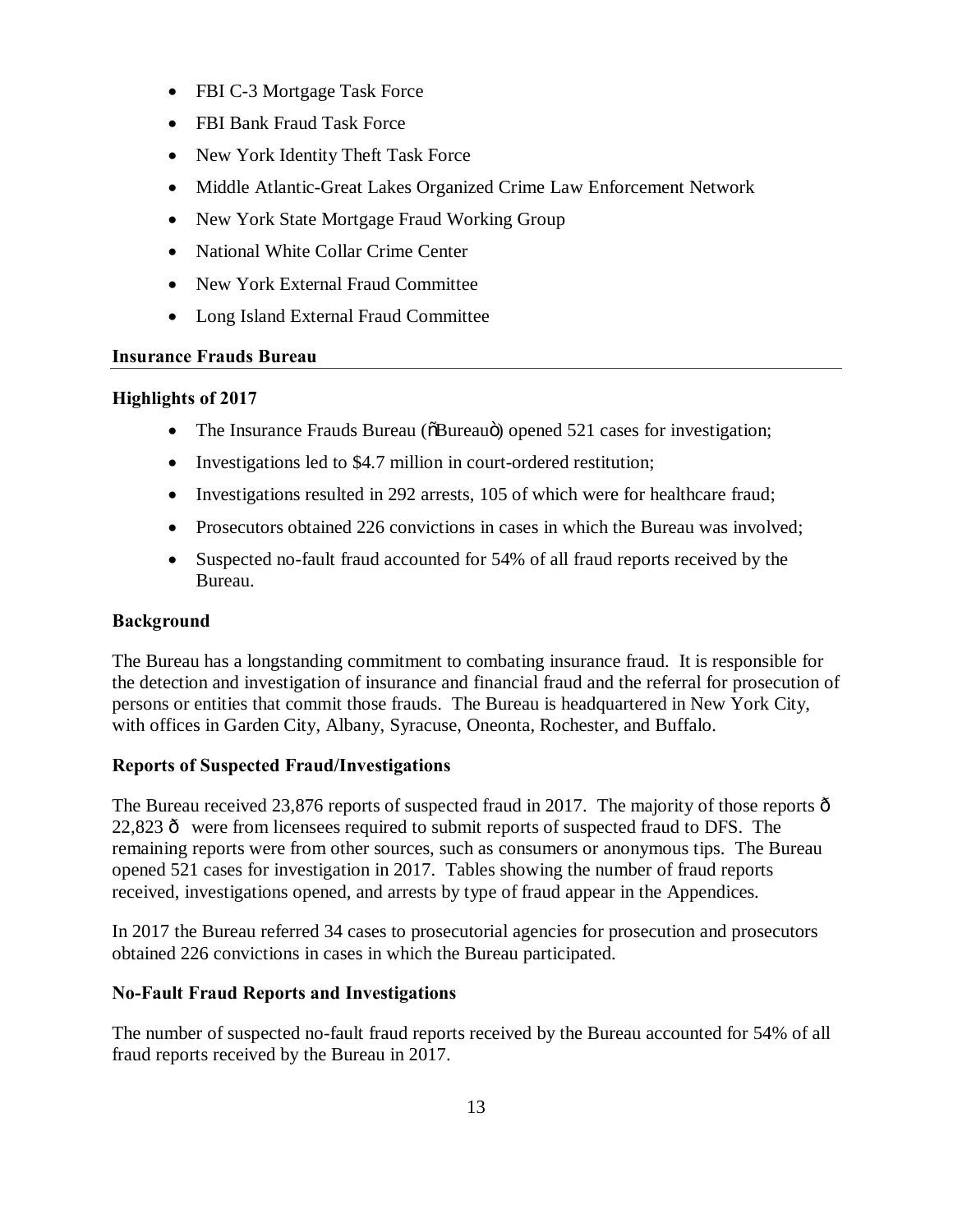

Combating no-fault fraud is one of the DFS $\alpha$  highest priorities. Deceptive healthcare providers and medical mills that bill insurance companies under New York $\alpha$  no-fault system cost New York drivers hundreds of millions of dollars. DFS maintained its aggressive approach to combating this fraud throughout the year.

### **Arrests**

Bureau investigations led to 292 arrests for insurance fraud and related crimes in 2017.

#### **Restitution**

 Criminal investigations conducted by the Bureau resulted in \$4.7 million in court-ordered restitution.

#### **Multi-Agency Investigations**

 In 2017, the Bureau conducted multi-agency investigations with the following government departments, agencies, and offices:

- New York Police Department & Fraudulent Collision Investigation Squad and Auto Crime Division
- Fire Department of New York $\&$  Bureau of Fire Investigations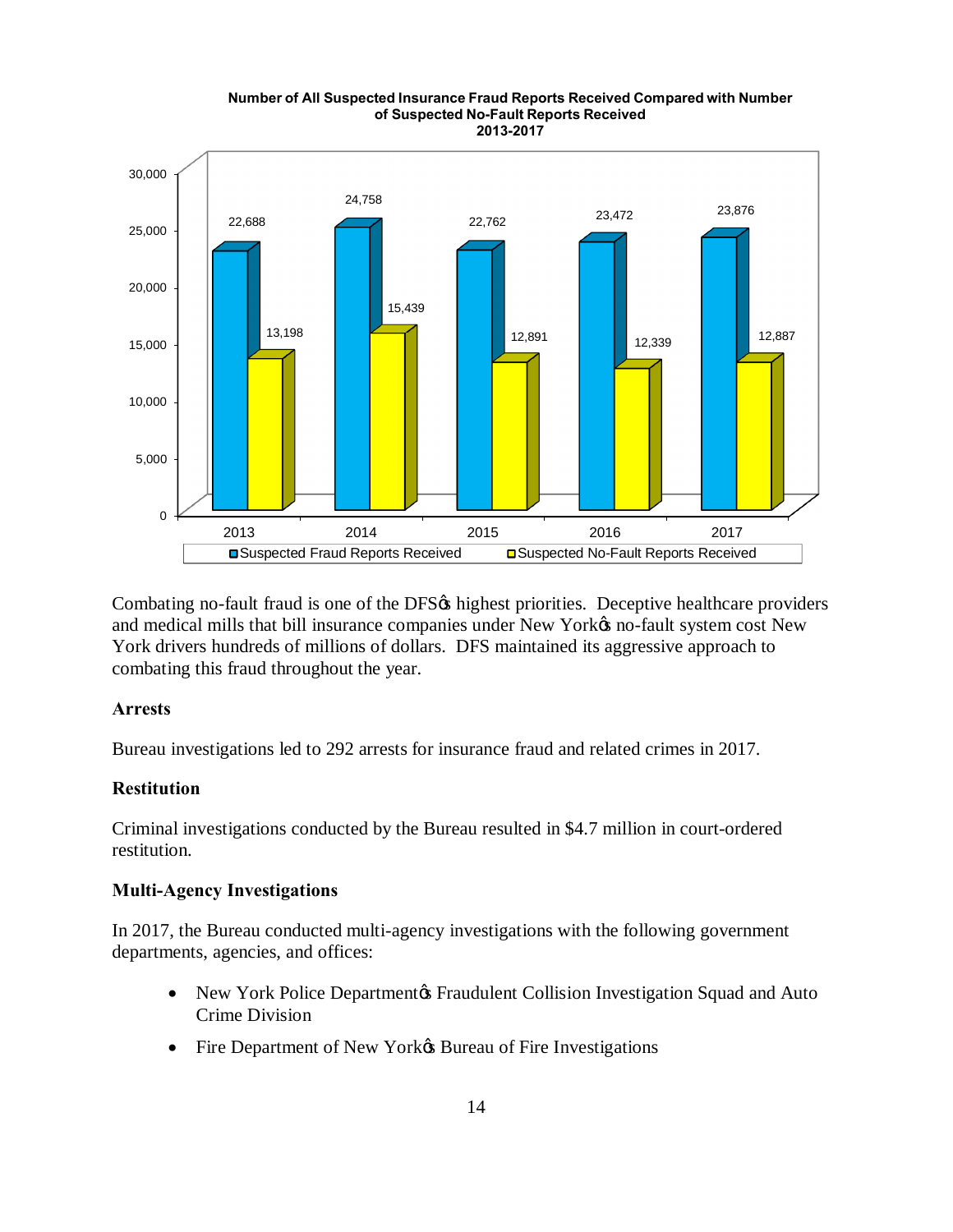- Office of the Workersø Compensation Fraud Inspector General
- New York State Office of Fire Prevention and Control
- New York State Insurance Fund
- District Attorney & Offices
- State and local Police and Sheriff $\alpha$  Departments
- U.S. Attorney & Offices
- New York State Comptroller & Office
- New York State Attorney Generaløs Office
- New York State Department of Motor Vehicles
- New York Auto Insurance Plan
- National Insurance Crime Bureau
- U.S. Postal Inspection Service
- U.S. Department of Labor
- Federal Bureau of Investigation
- U.S. Department of Health and Human Services
- • Drug Enforcement Administration Tactical Diversion Task Force (Upstate/Downstate)

# **Task Force and Working Group Participation**

 The Bureau is an active participant in 10 task forces and working groups designed to foster cooperation among agencies involved in fighting insurance fraud. Participation provides the opportunity for intelligence gathering, joint investigations, information sharing, and effective use of resources. Among the groups in which Bureau staff participated during the past year are the following:

- Western New York Health Care Fraud Task Force
- Central New York Health Care Fraud Working Group
- Rochester Health Care Fraud Working Group
- FBI New York Health Care Fraud Task Force/Medicare Fraud Strike Force
- New York Anti-Car Theft and Fraud Association
- National Insurance Crime Bureau Working Group
- High Intensity Drug Trafficking Area
- • Drug Enforcement Administration Tactical Diversion Task Force (Upstate/Downstate)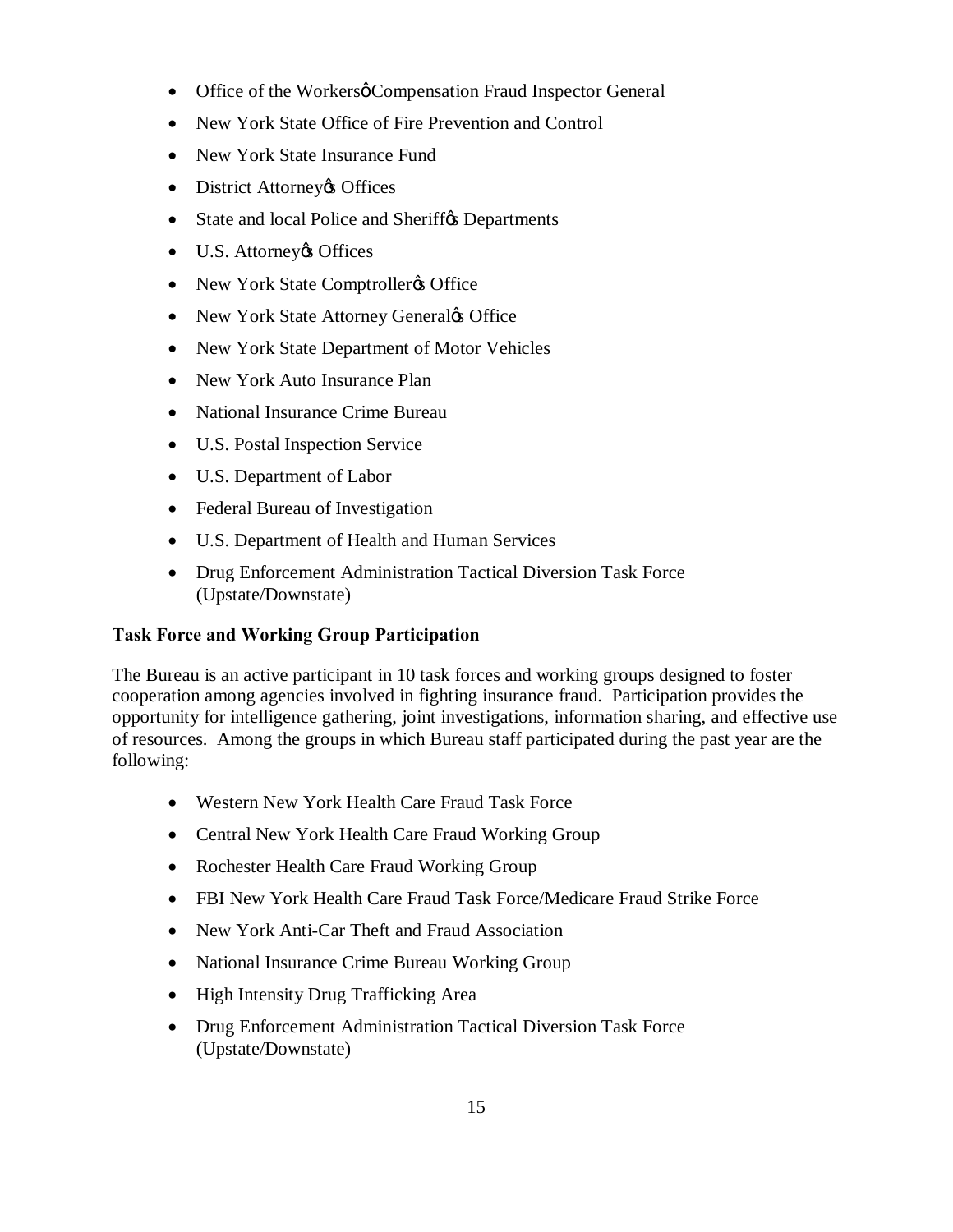- Suffolk County District Attorney & Office Insurance Crime Bureau
- New York Alliance Against Insurance Fraud

# **Highlight of Task Force Participation**

 Bureau personnel assigned to the Drug Enforcement Administration Tactical Division Squad were part of an investigation of a doctor suspected of distributing oxycodone prescriptions without a legitimate medical need. In June, the investigation led to the arrests of the doctor and two others who allegedly steered people looking for illegal narcotics to the doctor who provided prescriptions with little or no examination and to a pharmacy that would fill the prescriptions. The amount of the alleged fraud was estimated to be more than \$4 million. The case is being prosecuted by the U.S. Attorney & Office for the Southern District of New York.

# **Collection of Rate Evasion Data**

 DFS collected data from insurers that wrote at least 3,000 personal lines automobile insurance policies showing the number of instances in which individuals misrepresented the principal location where they garaged and drove their vehicles to obtain lower premiums in 2017. A summary of the data appears in the Appendices under the Section titled  $\delta$ 2017 Data Call: Vehicle Principal Location Misrepresentations.ö

# **Approval of Fraud Prevention Plans**

 Section 409 of the New York Insurance Law requires insurers that write at least 3,000 individual accident and health, workersø compensation, or automobile policies (or group policies that cover at least 3,000 individuals) issued or issued for delivery annually in New York to submit a Fraud Prevention Plan for the detection, investigation, and prevention of insurance fraud. Licensed health maintenance organizations with at least 60,000 enrollees must also submit a Fraud Prevention Plan. Plans must provide for a full-time special investigations unit ( $\delta$ SIU $\ddot{\text{o}}$ ) and that provides the following:

- Interface of SIU personnel with law enforcement and prosecutorial agencies;
- • Coordination with other units of the insurer for the investigation and initiation of civil actions based on information received by or through the SIU;
- • Development of a fraud detection and procedures manual to assist in the detection and elimination of fraudulent activity;
- • Allocation for the level of staffing and resources devoted to the SIU based on objective criteria;
- • In-service training of investigative, claims, and underwriting personnel in identification and evaluation of insurance fraud; and
- • Development of a public awareness program focused on the cost and frequency of insurance fraud and the methods by which the public can assist in preventing fraud.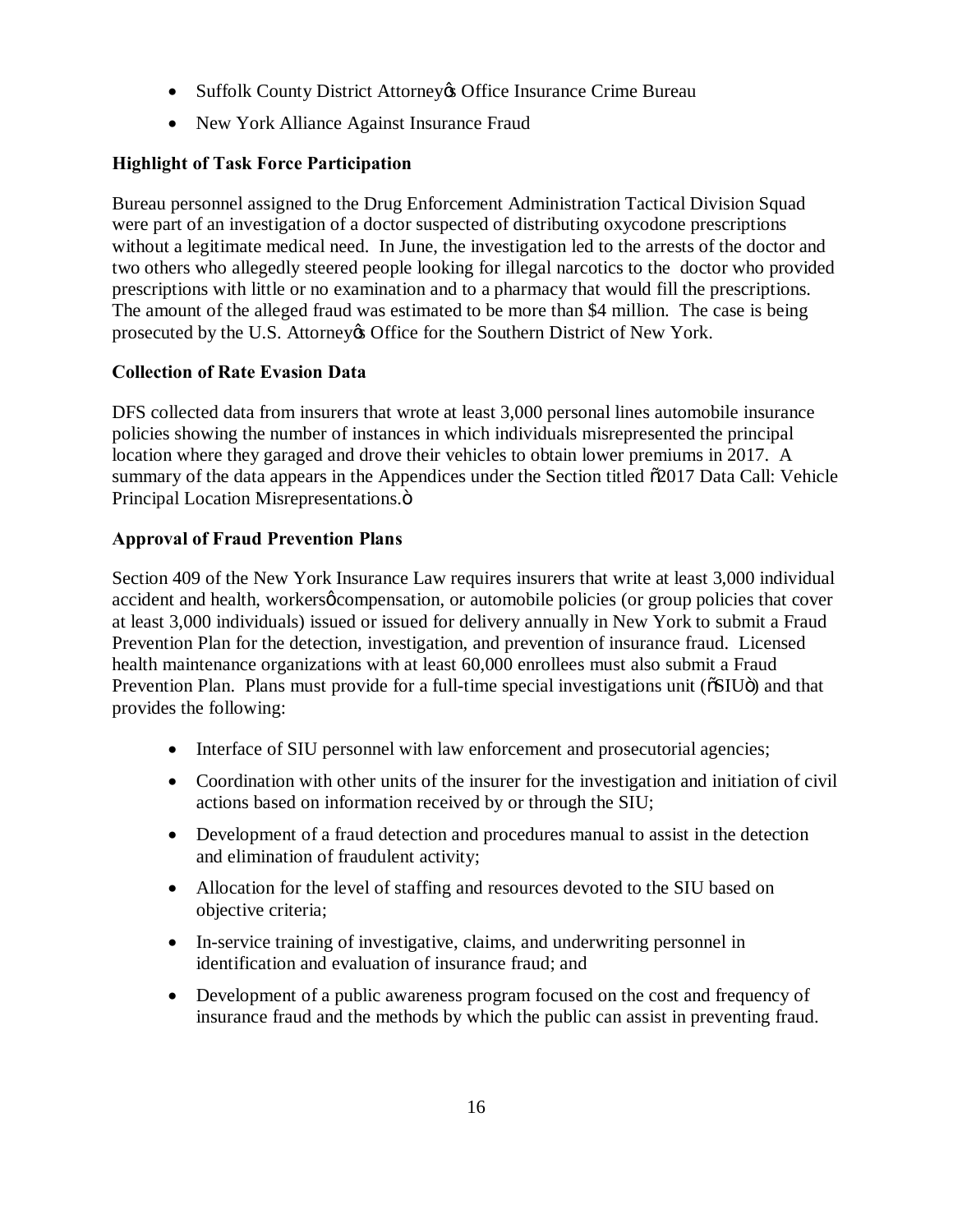Insurers may submit Fraud Prevention Plans for multiple affiliated insurers. A list of insurer Fraud Prevention Plans approved by DFS that were active as of December 31, 2017 appears in the Appendices.

### **Investigation of Life Settlement Fraud and Review of Fraud Prevention Plans**

 A life settlement is the sale of a life insurance policy to a third party, known as the life settlement provider. The owner of a life insurance policy may sell his or her policy for an immediate cash benefit, making the life settlement provider the new owner of the life insurance policy, which entails paying future premiums and collecting the death benefit when the insured dies.

 The Life Settlement Act of 2009 brought the New York life settlement industry under regulation by DFS. The Act provides a comprehensive regulatory framework and creates the crimes for acts of life settlement fraud and aggravated life settlement fraud. The Bureau collaborates with industry and law enforcement in the investigation and prevention of life settlement fraud.

 Life settlement providers must submit Fraud Prevention Plans with their licensing applications. Section 411(e) of the Insurance Law also requires that they submit an annual report by March 15th of each year that describes the provider & experience, performance, and cost effectiveness in implementing its Plan. There were 23 licensed life settlement providers in New York as of December 31, 2017, each with an approved plan on file. A complete list of licensed life settlement providers with approved plans on file appears in the Appendices.

### **Major Insurance Fraud Cases in 2017**

- Working with the N.Y. Attorney General to office ( $\delta$ NYAGö), DFS conducted an investigation that led to the conviction of the mastermind of a massive scheme to fraudulently obtain discounted commercial insurance policies and New York State vehicle registrations for more than 100 vehicles by registering the cars with fake companies. Over the course of eight years, the defendant, along with nine co- conspirators who pled guilty, created fictitious business partnerships through false filings with the Kings County Supreme Court Clerk& Office and then fraudulently obtained commercial automobile insurance for multiple vehicles under the names of the fictitious business partnerships. Among other misrepresentations, to obtain lower premiums they falsely represented that the insured vehicles would be engaged in low- risk businesses and falsely stated where the vehicles would be operated and garaged. The leader of the scheme was convicted of 29 felony counts including various degrees of grand larceny, insurance fraud, offering a false instrument for filing, criminal possession of a forged instrument and scheme to defraud. He will be sentenced in 2018.
- DFS, working with the Suffolk County & District Attorney & Office, investigated an insurance broker who allegedly accepted payments for premiums from businesses seeking insurance coverage but never purchased the insurance for her clients and issued documents purporting to reflect coverage. She and her brokerage firm were indicted for more than \$1 million in falsely financed insurance coverage. The investigation found that she and her firm had engaged in several distinct schemes to defraud a financing company, her clients, and several insurance carriers. After trial,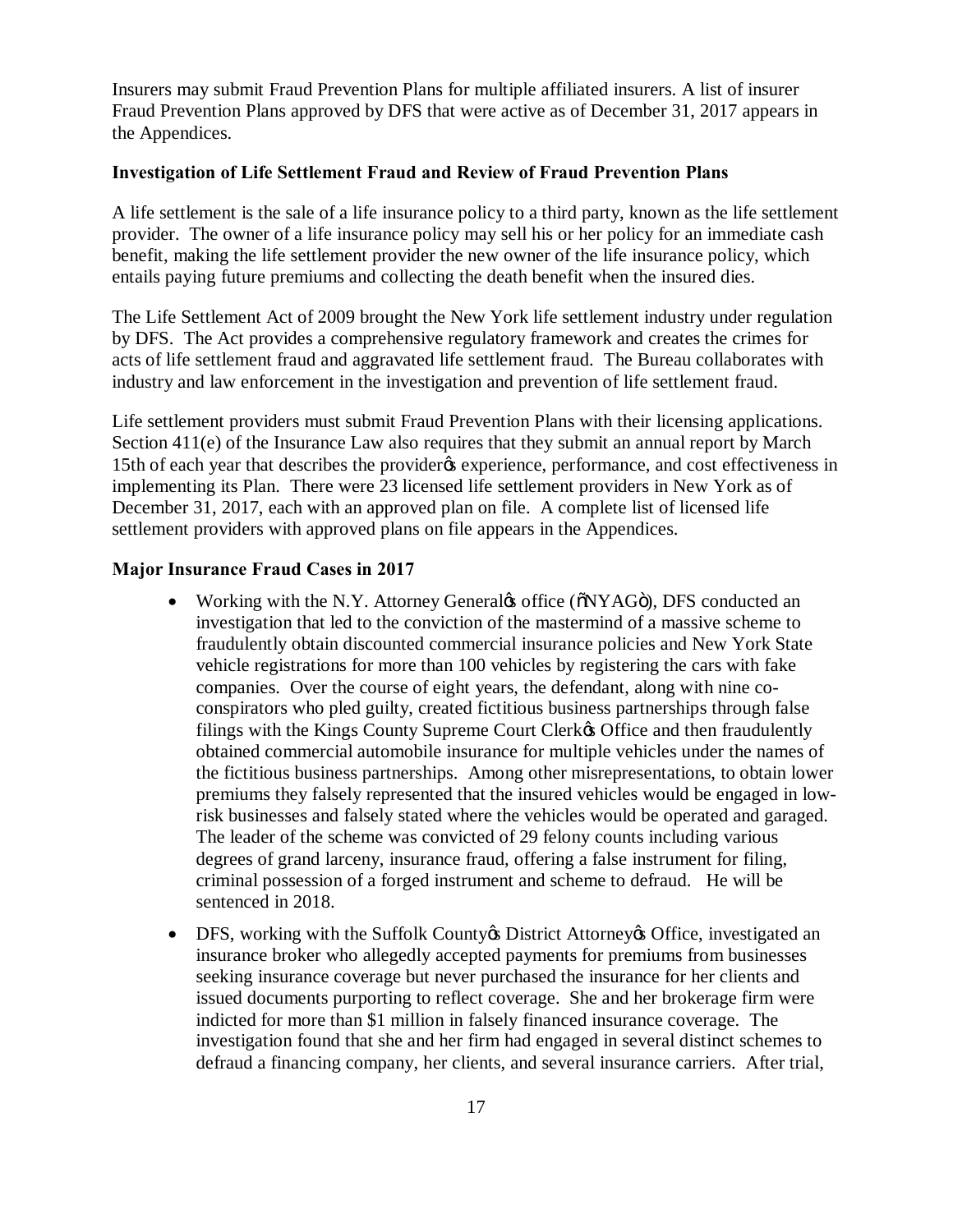while awaiting sentencing, the broker continued her fraudulent activities and was re- arrested. She subsequently pled guilty to grand larceny and scheme to defraud, and was sentenced to 3-to-9 years and ordered to pay \$1.8 million in restitution to her victims.

- • A Brooklyn-based construction company and its owner pleaded guilty to grand larceny for stealing over \$700,000 from workers by failing to pay the prevailing wage on public works projects financed by the New York City School Construction Authority and other government agencies. Between 2012 and 2015, the defendants were granted 15 public works contracts from three government agencies. The defendants inflated contract costs and submitted phony bills, defrauding the public while simultaneously failing to pay their workers the prevailing wage. DFS conducted the investigation in partnership with the Kings County District Attorney  $\alpha$ Office. Under the plea arrangement, the owner will be sentenced to five yearse probation, the company will receive a conditional discharge, and both will be barred from public works contracts for five years. The defendants also agreed to forfeit \$2.5 million. They are scheduled to be sentenced in March 2018.
- • A New Windsor business owner was sentenced to 1-to-3 years in prison and ordered to pay \$64,136 in restitution after pleading guilty to attempted third-degree arson and insurance fraud. The plea followed a year-long joint investigation by DFS, the Newburgh Town Police, fire investigators from Newburgh, and the Orange County District Attorney & Office into a suspected arson at the defendant & restaurant. The investigation determined that the defendant had intentionally set a fire and then filed fraudulent documents to support his insurance claim.
- • A joint investigation by DFS, the U.S. Postal Inspection Service, the Internal Revenue Service¢s Criminal Investigations Division, and the U.S. Attorney¢s Office for the Western District of New York resulted to the defendant aguilty plea to mail fraud and tax evasion in October. While residing in New York, the defendant devised a scheme to defraud more than 100 companies that were holding unclaimed funds listed on the California State Controllerøs website. Using false identities, the defendant sent documentation of entitlement to unclaimed funds to the companies and had more than \$400,000 in funds deposited into bank accounts he controlled. He also committed fraud by underreporting his income and avoiding paying more than \$160,000 in taxes.
- • A cold case homicide investigation concluded in the fall of 2017 after an Otsego County jury found the defendant guilty of murder in the second degree. He was sentenced to 25 years-to-life in prison. The defendant had been charged with intentionally running over his wife with a tractor trailer near the New York State border in Sayre, Pennsylvania, in January 2000. After her death, he made an insurance claim. The death was initially considered an accident, but after receiving information from the victimes family, the case was reopened in early 2016. The Otsego County District Attorney, with the assistance of DFS, investigated and concluded the defendant had intentionally killed his wife.
- • In June 2017, DFS, the NYAG, and the National Insurance Crime Bureau announced a 42-count indictment charging six individuals with participating in an auto insurance fraud scheme to defraud insurance carriers out of more than \$120,000. The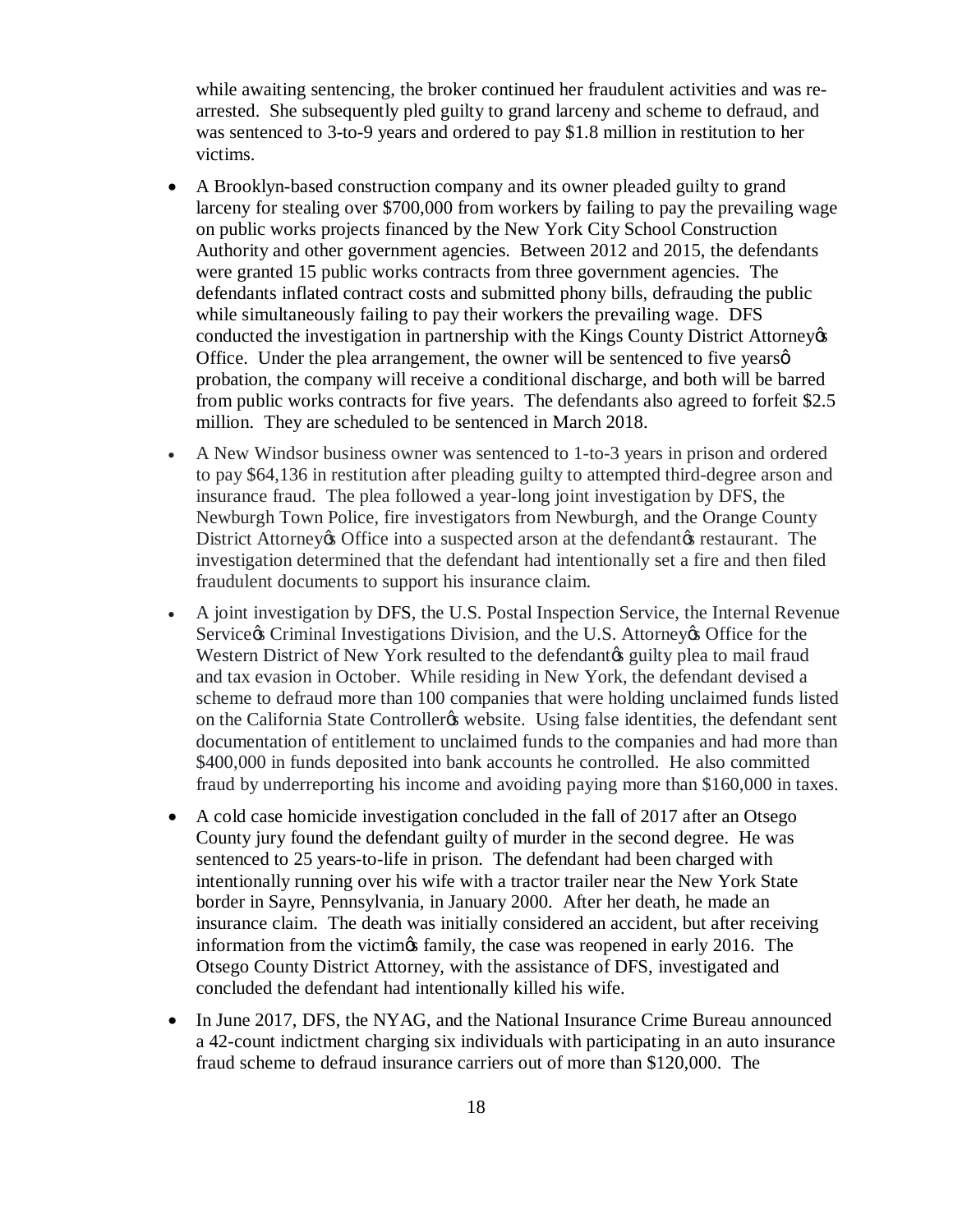<span id="page-19-0"></span> defendants allegedly submitted fake property damage claims for high-end vehicles. Five of the six defendants have been arrested and charged with insurance fraud, identity theft, grand larceny, falsifying business records, scheme to defraud, and conspiracy. The case is pending in Kings County Supreme Court.

### **CONSUMER ASSISTANCE UNIT**

#### **Operations and Activities**

The Consumer Assistance Unit ( $\tilde{o}CAU\tilde{o}$ ) issues licenses for insurance companies, producers (brokers and agents) and non-producers (limited lines producers, independent and public adjusters, reinsurance intermediaries, bail agents, title agents, and life settlement brokers) and handles consumer complaints against those licenses, as well as other financial institutions and providers of financial products and services. The Unit also disseminates consumer alerts and information, responds to consumer inquiries, and mediates and resolves disputes that consumers may otherwise be unable to resolve on their own. In addition, the Unit manages the deployment and staffing of DFS% Mobile Command Center ( $\tilde{o}$ MCC $\tilde{o}$ ), an important tool used to inform, engage and support communities throughout New York State, particularly in the event of emergencies such as flooding in the Lake Ontario Region in 2017. The CAU also acts as industry watchdog, promoting industry accountability by working closely with insurance companies and financial institutions to investigate and help correct patterns of consumer abuse and fraud.

The CAU employs a multifaceted approach to assisting consumers:

- • **Complaint Resolution:** CAU provides a hands-on approach to consumer issues through informal mediation and negotiation. When possible, CAU attempts to resolve issues that extend beyond strict violations of law to the satisfaction of all parties. With the addition of Consumer Representatives to our staff, the CAU is able to mediate complaints in greater numbers, more efficiently, and thus provide an enhanced consumer experience.
- **Consolidation of Complaint System:** Using its enhanced complaint system, CAU staff can quickly track various types of financial complaints and identify trends. Once a trend or issue is identified, it is elevated to the Civil Investigations Unit to review and determine if a more complex review of the issue is needed, with the goal of benefiting a broad class of consumers.
- • **Complaint Triage:** Improved processes for triaging complaints and reevaluating staff assignments have enabled the CAU to route complaints more quickly and use resources and staff more efficiently.
- **Consolidated Call Center (CCC):** To promote efficiencies, DFS integrated its call center function with that of the Department of Tax and Finance. DFS staff works with the CCC to provide updates and new information to assist callers. The call center operates from 8:30 a.m. to 4:30 p.m., Monday through Friday, with extended coverage during disasters.<br>
19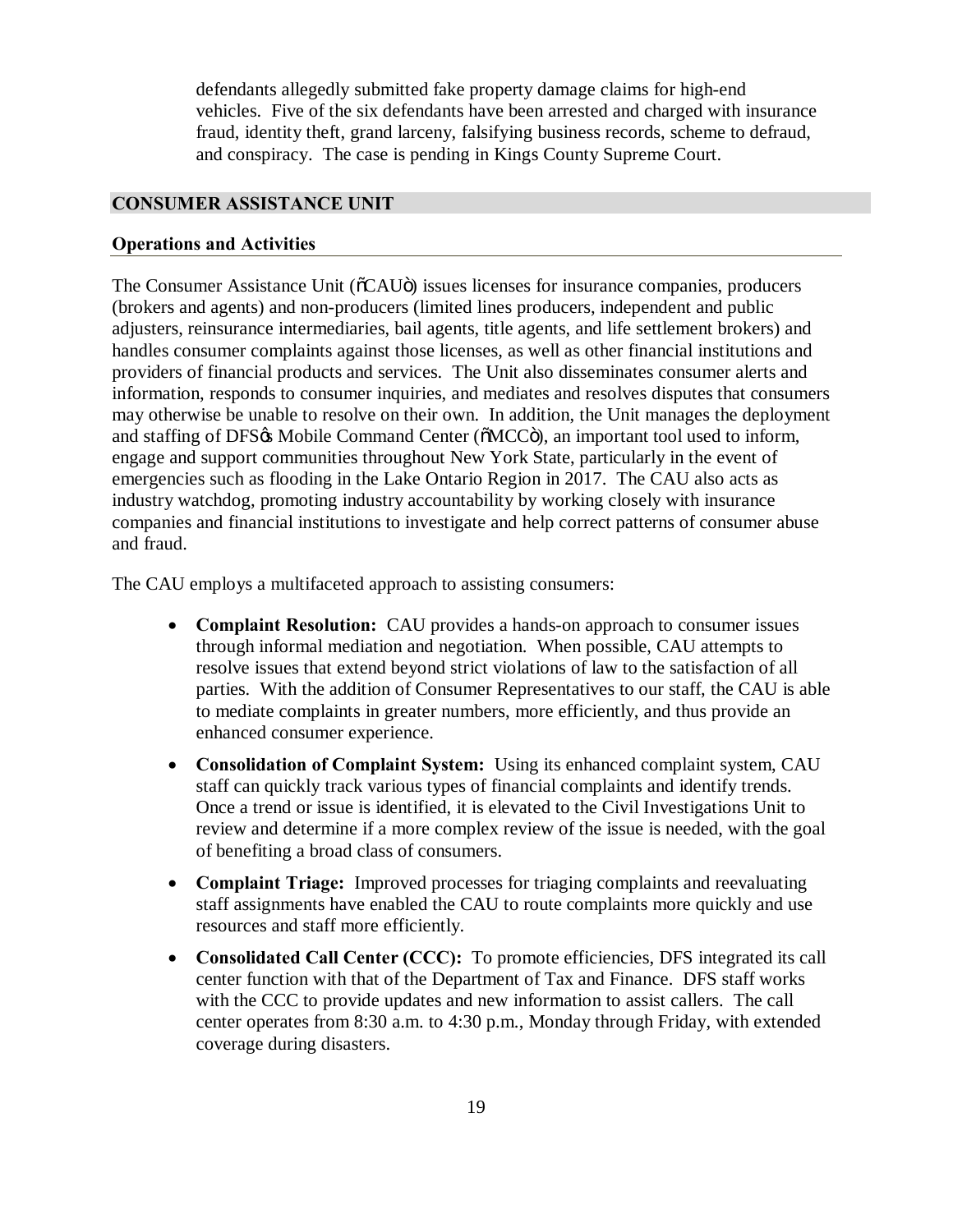• **Consumer Assistance on Financial Products:** The CAU also handles complaints regarding financial products and services such as payday loans, debt collection, prepaid debit cards, and debt settlement, among others. The CAU trains consumer representatives to handle gap product complaints and is developing new procedures to ensure that these complaints are processed and mediated expeditiously.

### **Complaints and Inquiries**

### **Insurance Complaints**

 The CAU received 39,641 insurance complaints in 2017. The Unit processed 30,805 insurance complaints and handled 1,187 insurance inquiries. The processed complaints had the following dispositions: 5,977 were upheld or transferred for prompt pay review; 3,944 were not upheld but were adjusted; 9,465 were not upheld; and 11,419 were referrals, duplicates, withdrawn, or suspended.

 For approximately 30% of the closed files, the Unit successfully recovered monetary value for the consumer in the form of increased claim payment, reinstatement of lapsed coverage, payment for denied medical claims, or coverage for a previously denied disaster-related claim.

A more detailed breakdown is as follows:

| <b>Type</b>                    | <b>Number of Complaints</b> | <b>Recovery</b> |
|--------------------------------|-----------------------------|-----------------|
| <b>Property &amp; Casualty</b> | 910                         | \$7,300,928     |
| <b>Service Contracts</b>       | 9                           | 7,151           |
| No-Fault                       | 310                         | 678,217         |
| Health                         | 833                         | 6,089,029       |
| Auto                           | 639                         | 2,917,958       |
| Investigations                 | 35                          | 198,807         |
| Life                           | 13                          | 1,447,135       |
| Prompt Pay                     | 4,604                       | 23,990,709      |
| <b>Total</b>                   | 7,353                       | \$42,629,934    |

 During 2017, the CAU also required insurance companies to offer reinstatement to 361 policyholders as a result of the CAU $\alpha$  discovery that the same insurer errors involved in individual cases had been made in numerous instances with respect to consumers who had not filed complaints.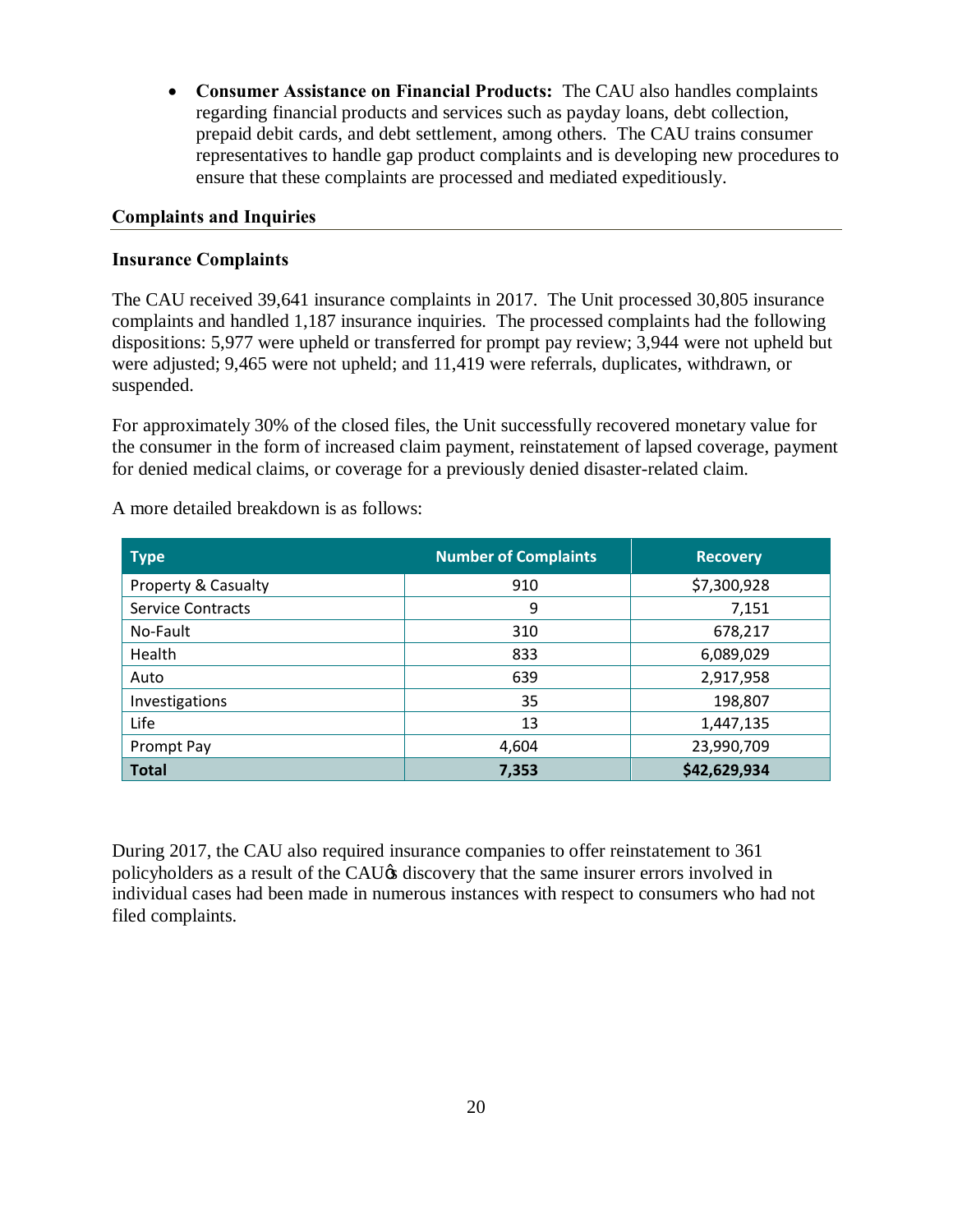# **Banking Complaints, Referrals, and Inquiries (Non-Mortgage)**

 In 2017, the CAU processed 2,722 non-mortgage-related complaints, referrals, and inquiries, representing a .05% increase from 2017. A breakdown is set out below:

|                               | <b>December 31, 2017</b> | <b>December 31, 2016</b> | <b>Percent Change</b> |
|-------------------------------|--------------------------|--------------------------|-----------------------|
| Complaints                    | 2,613                    | 2,649                    | $-1.4%$               |
| Referrals                     | 76                       | 135                      | $-44%$                |
| Written Inquiries             | 33                       | 44                       | $-25%$                |
| <b>Total/Aggregate Volume</b> | 2,722                    | 2,828                    | $-3.98%$              |

# **External Appeals**

 Under Article 49 of the Insurance Law, consumers have the right to request a review of certain coverage denials by medical professionals who are independent of the healthcare plan issuing the denial. An external appeal may be requested when a health plan denies insurance coverage because it deems specific healthcare services to be experimental or investigational, not medically necessary, for the treatment of a rare disease, is for participation in a clinical trial, or require formulary exceptions or step therapy. Additionally, consumers covered by a health maintenance organization (õHMOö) may file an external appeal when their requests for out-of-network exceptions are denied and the HMO offers an alternate in-network treatment.

 CAU screens the appeal applications for completeness and eligibility. Eligible applications are randomly assigned to one of three external appeal agents screened for conflicts of interest. Once assigned, DFS monitors the process to ensure that the external appeal agent renders a timely decision and provides proper notice of the decision.

 The table below summarizes appeals received and appeals closed for 2017 and the preceding five years:

| <b>Summary of External Appeal Applications Received by Year</b>                                                                                                |                 |               |            |                                     |                                |             |
|----------------------------------------------------------------------------------------------------------------------------------------------------------------|-----------------|---------------|------------|-------------------------------------|--------------------------------|-------------|
| Year                                                                                                                                                           | <b>Received</b> | <b>Closed</b> | Ineligible | <b>Voluntary</b><br><b>Reversal</b> | <b>Denial</b><br><b>Upheld</b> | Overturned* |
| 2012                                                                                                                                                           | 5,796           | 5,753         | 1,874      | 360                                 | 2,427                          | 1,092       |
| 2013                                                                                                                                                           | 7,868           | 7,725         | 2,734      | 483                                 | 2,987                          | 1,521       |
| 2014                                                                                                                                                           | 8,520           | 8,296         | 2,502      | 622                                 | 3,357                          | 1,815       |
| 2015                                                                                                                                                           | 9,771           | 9,867         | 2,499      | 721                                 | 4,121                          | 2,526       |
| 2016                                                                                                                                                           | 8,602           | 8,620         | 2,255      | 607                                 | 3,349                          | 2,409       |
| 2017                                                                                                                                                           | 7,909           | 7,879         | 2,311      | 511                                 | 3,208                          | 1,849       |
| Voluntary Reversalsô plan overturned its denial before the appeal was submitted to a reviewer<br>Inclinible the anneal was not eligible for an external review |                 |               |            |                                     |                                |             |

**Ineligible**—the appeal was not eligible for an external review

**Overturned**—includes decisions that overturned the denial in whole or in part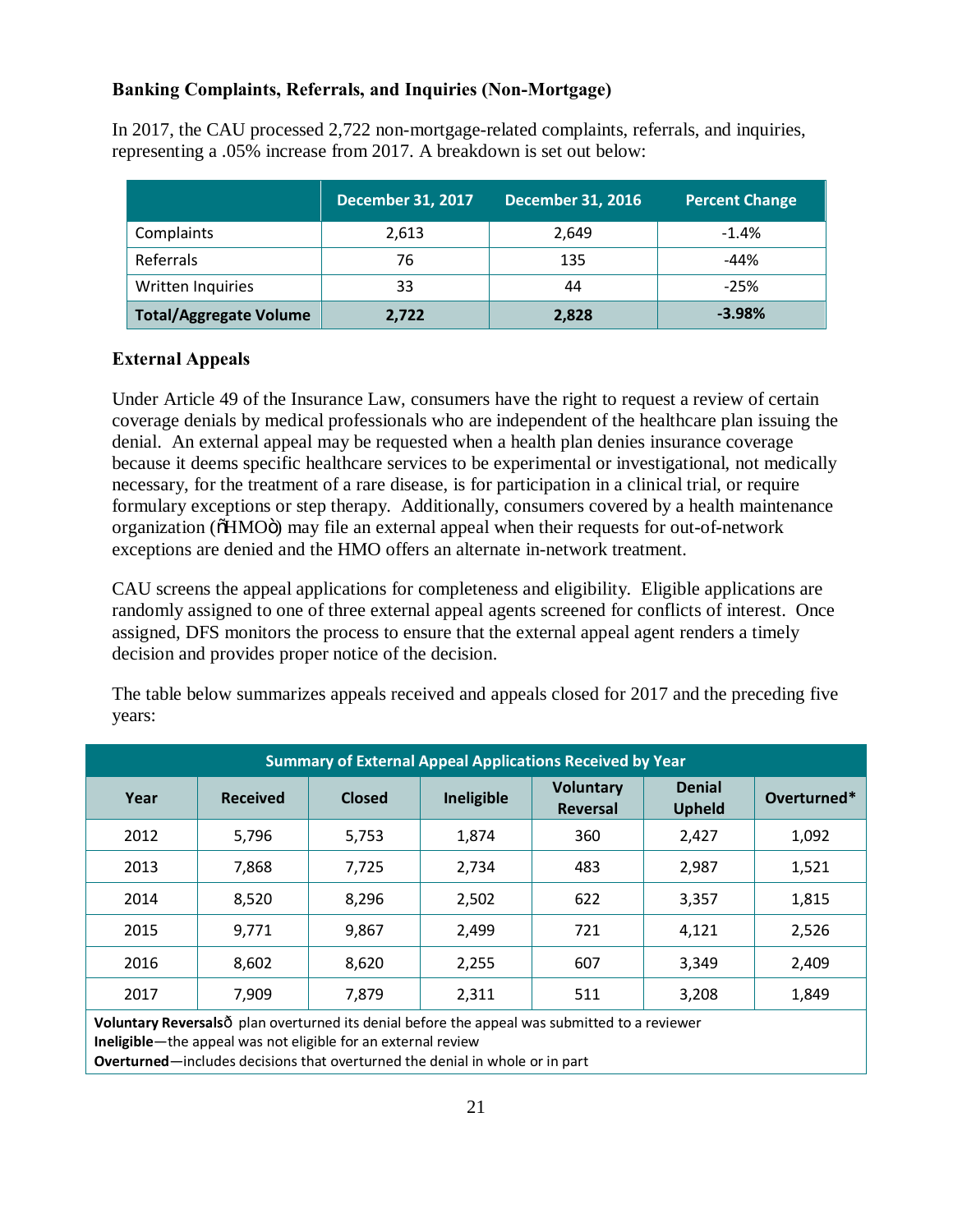| <b>External Appeal Determinations by Type of Appeal in 2017</b> |              |             |                              |               |  |
|-----------------------------------------------------------------|--------------|-------------|------------------------------|---------------|--|
| <b>Type of Denial</b>                                           | <b>Total</b> | Overturned  | Overturned in<br><b>Part</b> | <b>Upheld</b> |  |
| <b>Medical Necessity</b>                                        | 4,775        | 1,539       | 177                          | 3,059         |  |
| Experimental/Investigational                                    | 233          | 110         | 3                            | 120           |  |
| <b>Clinical Trial</b>                                           | 1            | 1           | 0                            | 0             |  |
| <b>Out-of-Network Service</b>                                   | 1            | 0           | 0                            | 1             |  |
| Out-of-network Referral                                         | 39           | 16          | 1                            | 22            |  |
| Rare Disease                                                    | 2            | 1           | 0                            | 1             |  |
| <b>Step Therapy</b>                                             |              | 0           | 0                            |               |  |
| <b>Formulary Exception</b>                                      | 5            | 2           | 0                            | 3             |  |
| Total                                                           | 5,057        | 1,669 (33%) | 181 (3.6%)                   | 3,207 (63.4%) |  |

The table below lists the number of external appeal determinations categorized by type of appeal:

 As part of DFS oversight of the External Appeal program, the CAU reviews all external appeal decisions received to ensure that the appropriate number of clinical peer reviewers was used, the clinical peer reviewer was board-eligible or board-certified in the appropriate specialty, and that the review was conducted in accordance with the standards set out in Article 49 of the Insurance Law. When appropriate, DFS contacts the external appeal agent to obtain a response to medical questions and concerns raised by the consumer or provider.

| 2017 External Appeals Rejected as Ineligible |          |  |  |  |
|----------------------------------------------|----------|--|--|--|
| Reason                                       | Quantity |  |  |  |
| Applicant Withdrew Appeal                    | 147      |  |  |  |
| Contractual Issue                            | 168      |  |  |  |
| <b>Coverage Terminated</b>                   | 2        |  |  |  |
| Covered benefit issue                        | 37       |  |  |  |
| <b>CPT Code</b>                              | 7        |  |  |  |
| <b>Duplicate Application</b>                 | 284      |  |  |  |
| Failure to Respond                           | 774      |  |  |  |
| Federal Employees Health Benefit Program     | 10       |  |  |  |
| <b>Medicaid Fair Hearing</b>                 | 10       |  |  |  |
| Medicare                                     | 93       |  |  |  |
| No Internal Appeal                           | 195      |  |  |  |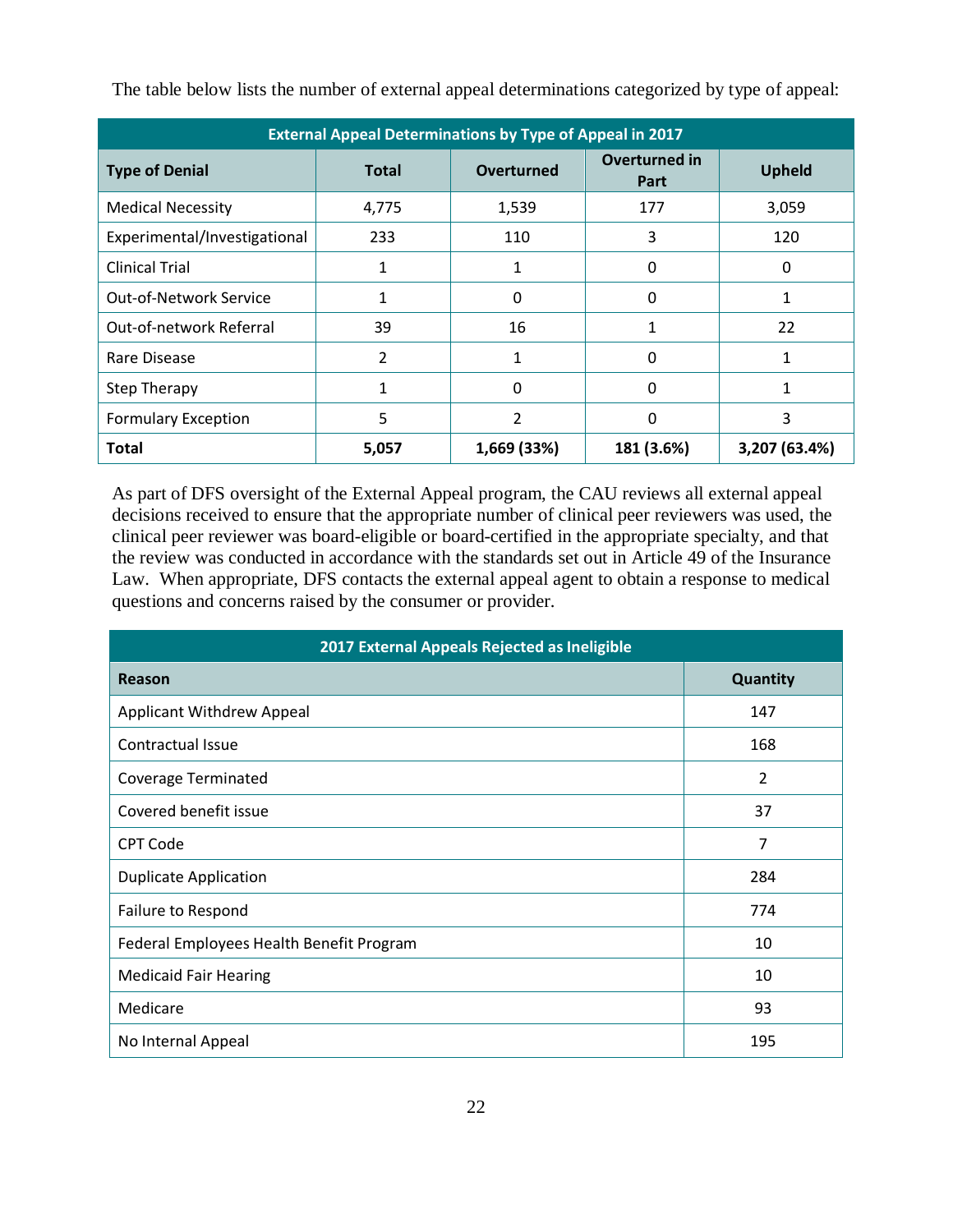| Non-Par Provider              | 1     |
|-------------------------------|-------|
| Out-of-Network                | 4     |
| Out-of-state Contract         | 54    |
| Overturned on Internal Appeal | 29    |
| Provider Ineligible to Appeal | 13    |
| Reimbursement Issue           | 63    |
| Self-Insured Coverage         | 302   |
| Untimely                      | 118   |
| <b>Total</b>                  | 2,311 |

### **Out-of-Network Law**

Article 6 of the Financial Services Law protects consumers from osurprise billsö (as defined by the law) when services are performed by a non-participating (out-of-network) doctor at a participating hospital or ambulatory surgical center in the consumer  $\alpha$  health insurance company os network, or when a participating doctor refers an insured patient to a non- participating provider. The law also protects insured patients from bills for out-of-network emergency services if patients have coverage through a health insurance company subject to New York State law by limiting the patientsø liability to his or her in-network co-payment, coinsurance, or deductible.

### **Independent Dispute Resolution Pursuant to the Out-of-Network Law**

 Under Article 6 of the Financial Services Law, a provider or health insurance company may dispute certain payments, charges for emergency services or surprise bills through a process called Independent Dispute Resolution (õIDRö). An Independent Dispute Resolution Entity ( $\delta$ IDRE $\ddot{\text{o}}$ ) reviewer with experience in healthcare billing, reimbursement, and usual and customary charges will review the dispute in consultation with a licensed doctor in active practice in the same or similar specialty as the doctor providing the service that is the subject of the dispute. Insured and uninsured patients and patients with self-insured coverage may submit a dispute. dispute.<br>23<br>23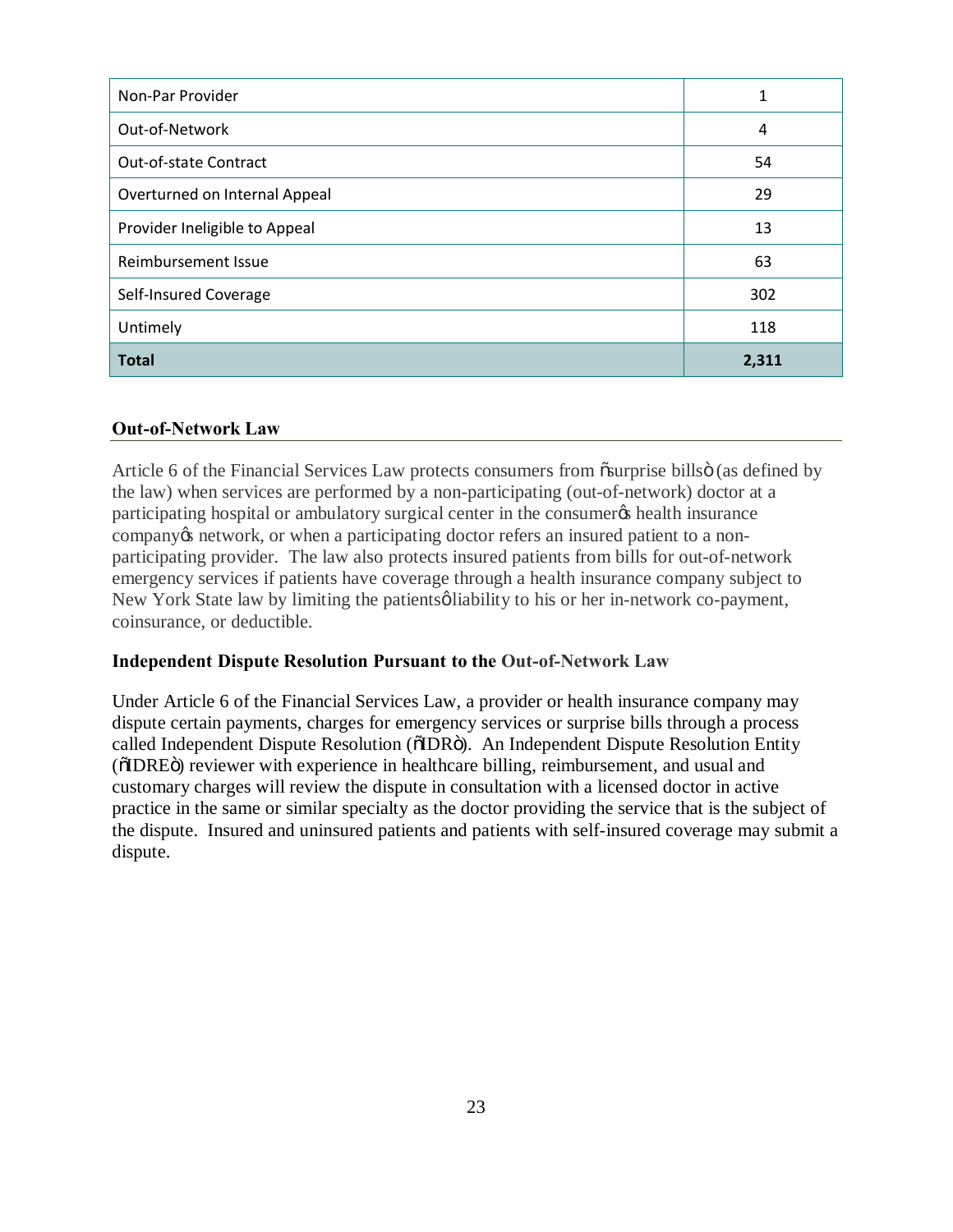The tables below summarize IDR applications filed in 2017:

| Summary of Independent Dispute Resolutions Received in 2017 |     |                                     |     |
|-------------------------------------------------------------|-----|-------------------------------------|-----|
| <b>Emergency Services</b>                                   |     | <b>Surprise Bills</b>               |     |
| <b>Total Received</b>                                       | 637 | <b>Total Received</b>               | 476 |
| Not eligible                                                | 158 | Not eligible                        | 113 |
| Still in process                                            | 50  | Still in process                    | 55  |
| <b>Decision rendered:</b>                                   |     | <b>Decision rendered:</b>           |     |
| Health plan payment more reasonable                         | 181 | Health plan payment more reasonable | 44  |
| Provider charges more reasonable                            | 58  | Provider charges more reasonable    | 128 |
| Split decision                                              | 91  | Split decision                      | 73  |
| Settlement reached                                          | 99  | Settlement reached                  | 63  |
|                                                             |     |                                     |     |

**Not eligible**—dispute was not eligible for a review.

 **Split decision**—health plan payment more reasonable for one or more code and the provider's charge more reasonable for the remaining codes.

**Settlement reached**—health plan and provider agreed to settle the dispute prior to a full review.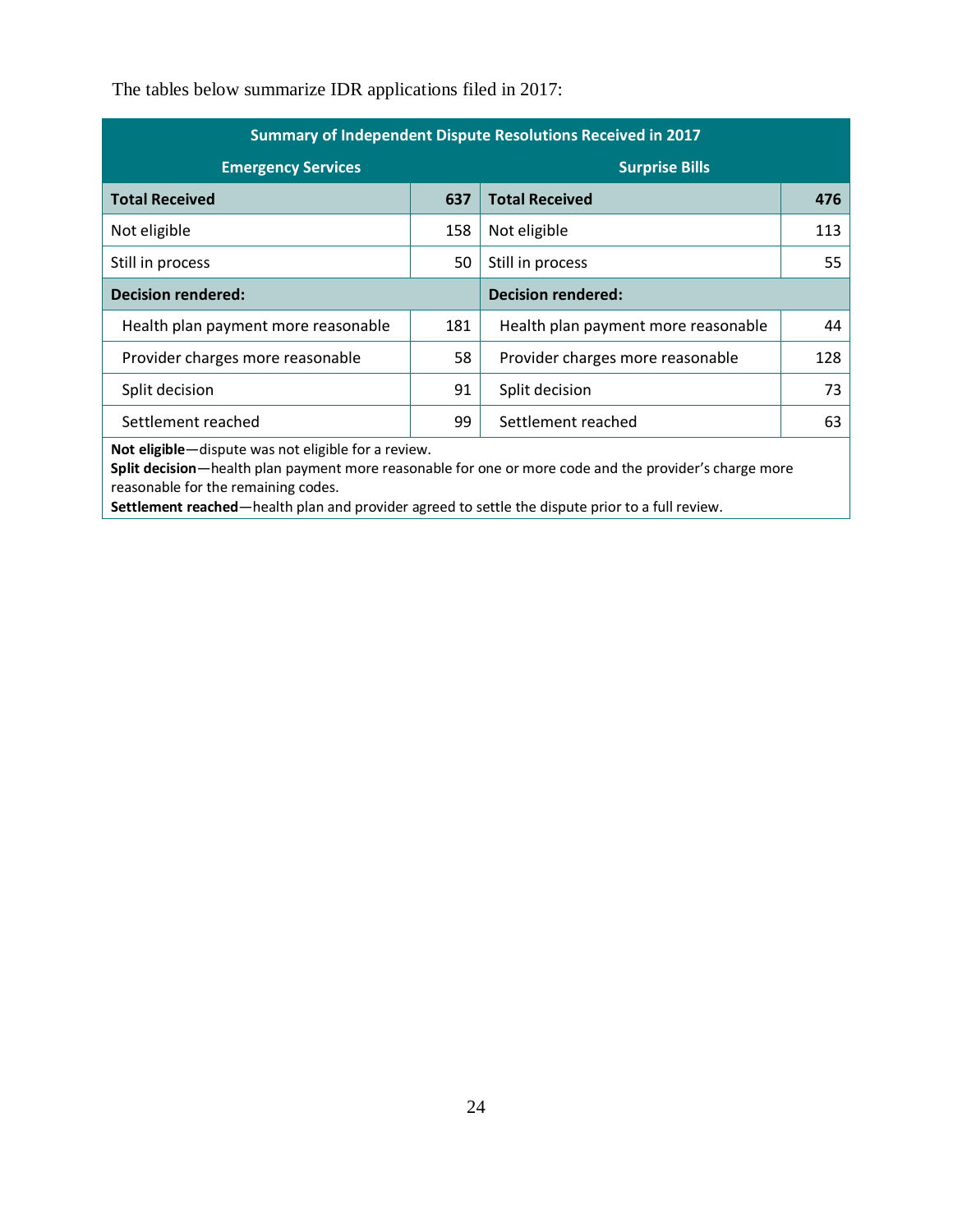IDRs rejected as not eligible:

| Independent Dispute Resolutions Rejected as Ineligible in 2017 |                |                                      |                |  |
|----------------------------------------------------------------|----------------|--------------------------------------|----------------|--|
| <b>Emergency Services</b>                                      |                | <b>Surprise Bills</b>                |                |  |
| AOB not signed/submitted                                       | $\overline{7}$ | AOB not signed/submitted             | 22             |  |
| Application not received by IDRE                               | 12             | Application not received by IDRE     | 8              |  |
| Application withdrawn                                          | 43             | Application withdrawn                | 22             |  |
| Date of service before 3/31/15                                 | 0              | Date of service before 3/31/15       | $\overline{2}$ |  |
| Duplicate submission                                           | 2              | Duplicate submission                 | $\mathbf{1}$   |  |
| <b>Exempt Emergency Room codes</b>                             | 4              | <b>Exempt Emergency Room codes</b>   | 0              |  |
| <b>Essential Plan Coverage</b>                                 | 1              | <b>Essential Plan Coverage</b>       | 0              |  |
| <b>Facility Fees</b>                                           | 1              | <b>Facility fees</b>                 | 3              |  |
| Federal Employee coverage                                      | 5              | Federal Employee coverage            | $\mathbf{1}$   |  |
| Invalid date of service                                        | 0              | Invalid date of service              | 0              |  |
| <b>Medicaid ER Services</b>                                    | 4              | <b>Medicaid ER Services</b>          | 3              |  |
| Medicare                                                       | $\overline{2}$ | Medicare                             | 0              |  |
| No response to eligibility inquiry                             | $\overline{2}$ | No response to eligibility inquiry   | 4              |  |
| Not a surprise bill                                            | 0              | Not a surprise bill                  | 28             |  |
| Not emergency services                                         | 19             | Not emergency services               | 0              |  |
| Out of State coverage                                          | 12             | Out of State coverage                | 3              |  |
| Self-funded coverage                                           | 33             | Self-funded coverage                 | $\overline{7}$ |  |
| Services not rendered by a physician                           | $\overline{2}$ | Services not rendered by a physician | 2              |  |
| Services received out of state                                 | 3              | Services received out of state       | 3              |  |
| Services rendered by a par-provider                            | 1              | Services rendered by a par-provider  | 0              |  |
| Settlement reached before IDR filed                            | 4              | Settlement reached before IDR filed  | $\mathbf{1}$   |  |
| Wrong insurer                                                  | 1              | Wrong insurer                        | 3              |  |
| <b>Total</b>                                                   | 158            | <b>Total</b>                         | 113            |  |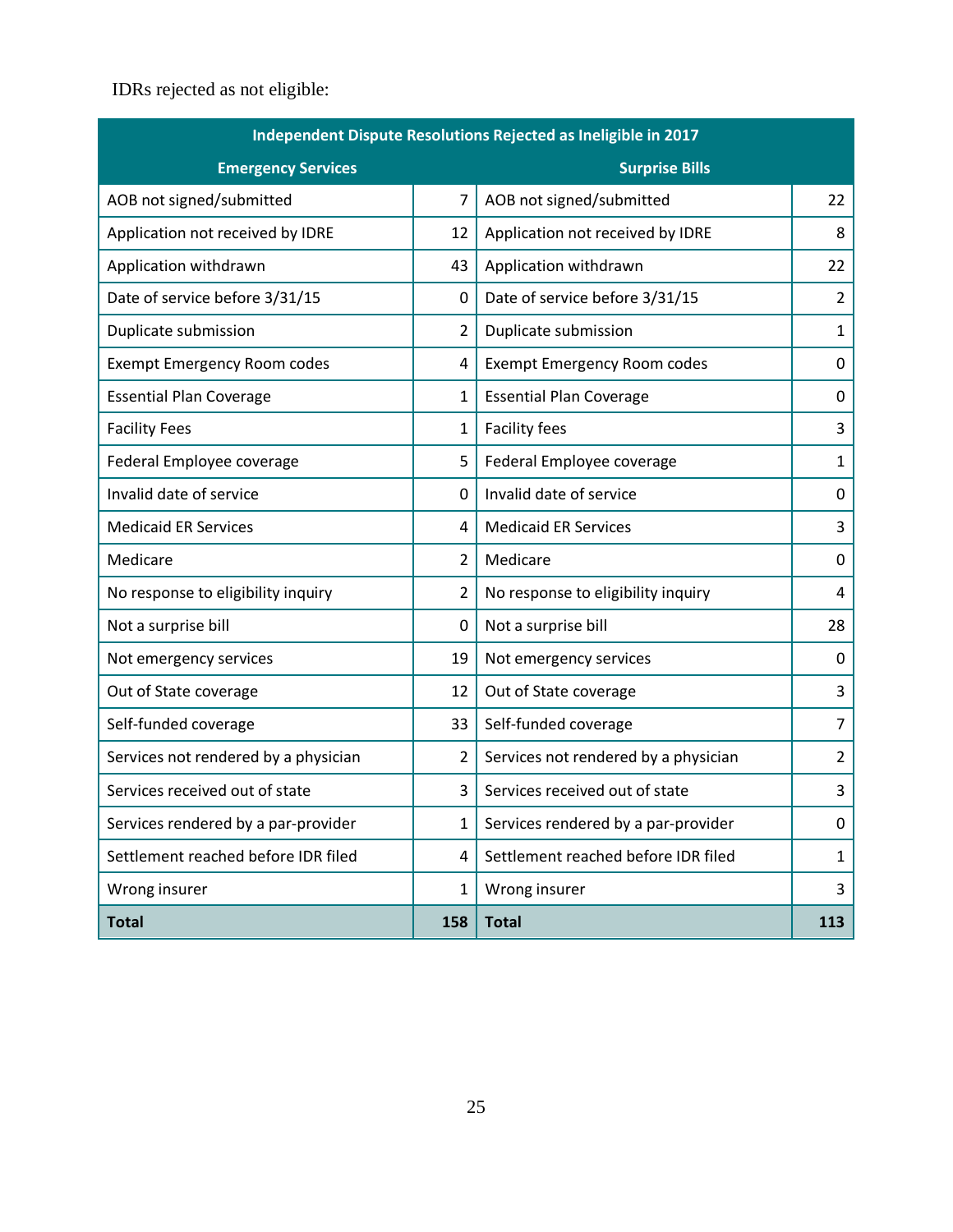# <span id="page-26-0"></span> **Outreach and Response Efforts in 2017**

 The CAU participated in the New York State Fair and more than 50 outreach events in 2017 on topics including elder abuse, identity theft, and health issues. In addition, utilizing DFS& Mobile Command Center, the CAU assisted homeowners and small business owners impacted by the Lake Ontario flooding.

# **Producer Licensing**

 The Producer Licensing Unit reviews applications, issues licenses, and processes renewals for insurance companies, as well as licensed producers, including agents, brokers, adjusters, bail bond agents, life settlement brokers, providers, and intermediaries.

### **Producer Investigations**

 In 2017, the Producer Licensing Unit issued 179,140 licenses and collected more than \$20.1 million in fees. The Producer Licensing Unit also monitors, approves, and audits courses for continuing education.

 The Producer Investigations Unit investigates license applicants and Section 1033 waiver applicants for approval for licenses or waivers. In addition, the Unit investigates licensed producers (agents and brokers) and non-producers (e.g. limited lines producers, independent and public adjusters, reinsurance intermediaries, bail agents, title agents, and life settlement brokers) that have criminal convictions, or have or had administrative or civil actions against them. The unit also investigates complaints filed against producers and non-producers, and helps gather and prepare evidence for administrative proceedings against producers and non-producers for license suspension or revocation, fines, and other administrative remedies.

# **CONSUMER EXAMINATIONS UNIT**

### **Background**

The mission of the Consumer Examinations Unit (õCEUö) is to maintain and enhance consumer confidence in New Yorkøs banking industry and protect the industry t customers. CEU does this by ensuring that regulated institutions abide by the State & consumer protection, fair lending, and Community Reinvestment Act ( $\delta$ CRA $\ddot{o}$ ) laws and regulations, as well as by increasing consumer access to traditional banking services in under-served communities by administering the Banking Development District program ( $\delta$ BDD $\ddot{\text{o}}$ ) and evaluating regulated institutionsøbranching, investment, and merger applications for their performance records and community development objectives. Whenever possible, CEU harmonizes its examination and enforcement activities with those of federal counterparts.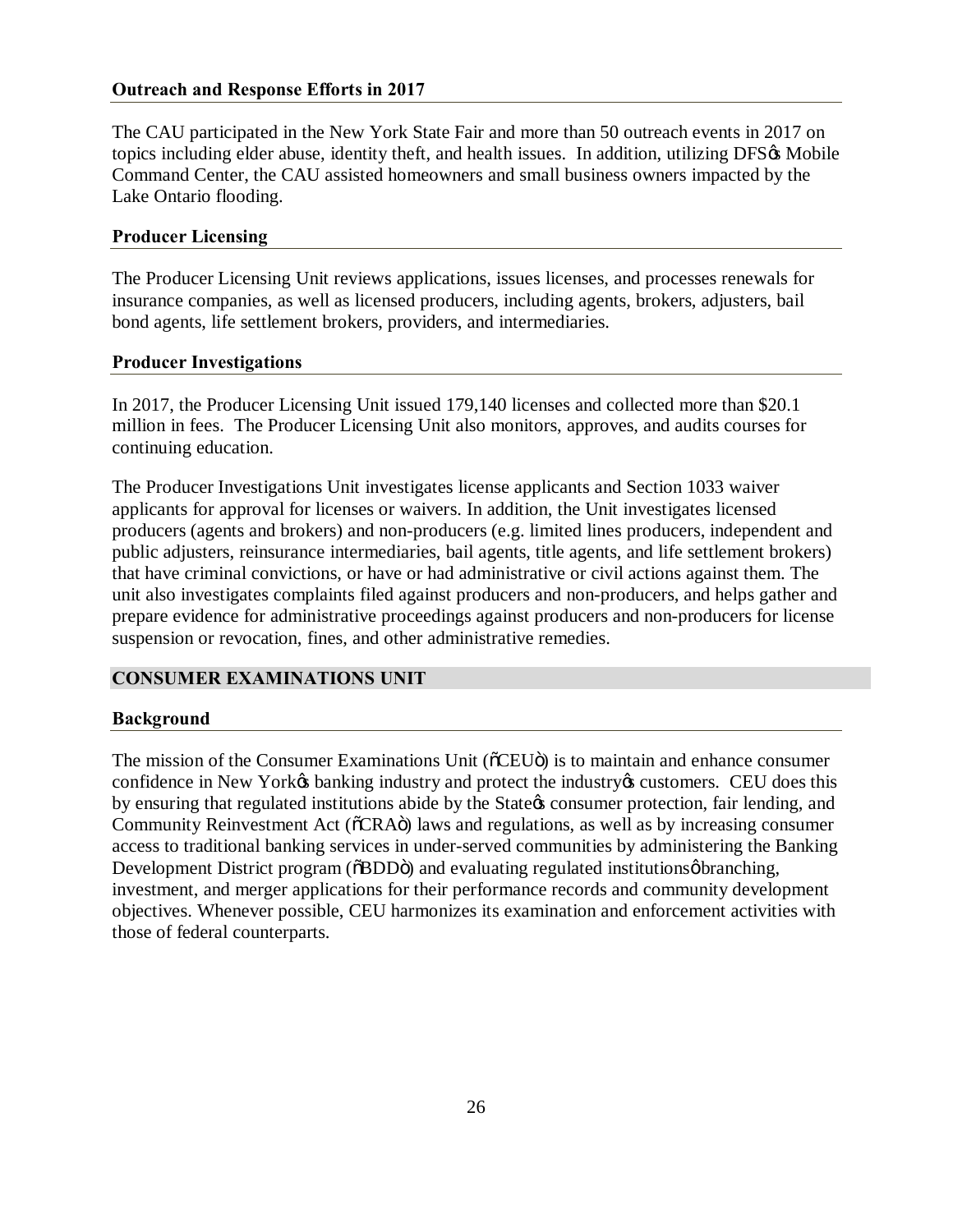# <span id="page-27-0"></span> **Consumer Compliance Examinations**

 CEU's consumer compliance examinations promote consumer confidence in DFS-regulated depository institutions by monitoring institutions o compliance with consumer protection statutes and regulations through biennial on-site compliance examinations.

 In 2017, CEU conducted 24 consumer compliance exams. The examinations revealed that most institutions have adequate compliance processes, although several depository institutions were subject to regulatory risk resulting from their failure to develop and/or properly implement trainings, policies, and procedures covering relevant New York State laws, regulations, and supervisory procedures. CEU examiners also uncovered objectionable practices committed by a number of institutions, including: improper fees charged in connection with loan servicing and origination; improper fees charged on deposit accounts, including fees on dormant savings accounts higher than those charged on active savings accounts, returned deposit item or insufficient fund fees higher than the legal maximum; improperly disclosed or calculated withdrawal and closure penalties; inconsistent disclosures made to consumers relating to loan pricing; lack of required disclosures (or disclosures made in improper form) including those mandated by the Truth in Lending Act, the Truth in Savings Act, those relating to the basic banking account or approved alternative account required by New York law, and those relating to safe deposit boxes; and improper retention of lender credits purchased by borrowers. CEU works with the institutions to improve their compliance practices.

CEU $\alpha$  examination of Mortgage Research, LLC, doing business as VAMortgageCenter and Veterans Home Loans, identified improper retention of surplus lender credits. DFS entered into a consent order with the company in August 2017 that provided for approximately \$604,000 in restitution to New York consumers and a \$500,000 fine. CEU $\alpha$  compliance examinations have also resulted in depository institutions refunding to 4,267 New York consumers a total of \$146,947 in improper and/or illegal fees and interest.

# **Fair Lending Examinations**

 DFS seeks to ensure that New York borrowers are treated fairly and equitably in all aspects of the credit application, underwriting, and servicing processes. The fair lending examination and analyzing pertinent data from regulated entities; and guiding institutions on the content and implementation of their written fair lending plans. The subject areas of these examinations extend to predatory lending, subprime loans, and mortgage fraud investigations. includes on-site examinations, targeted examinations, and in-depth investigations; processing

 In 2017, CEU conducted 25 fair lending exams of 24 depository institutions and 1 non- depository institution. CEU examiners discovered various improper practices, including: unlawful improper imposition of age limits in underwriting programs; inadequate fair lending training given to key lending personnel and failure to ensure training adequacy through testing; inadequate safeguards against fair lending violations committed by third parties involved in the lending process; and excessive discretion to individual lending personnel in approving/denying applicants and in pricing loans. Combining the expertise of its fair lending data analysts and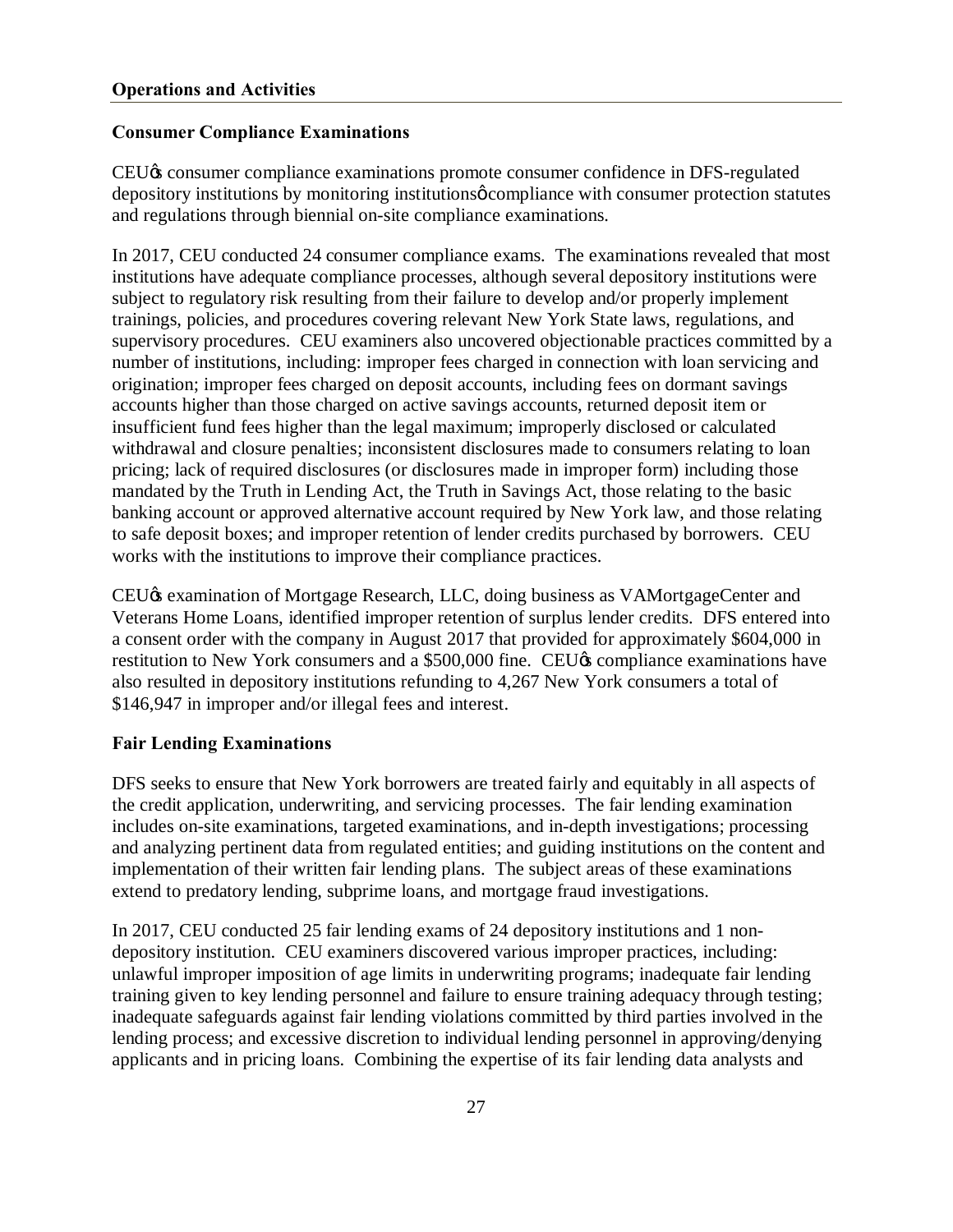examiners, CEU identified and investigated the reasons for statistical disparities among borrowers of protected and non-protected classes. As a result, CEU has sought restitution for consumers and required improvements in fair lending risk monitoring and prevention. CEU also reviewed and recommended improvements to numerous institutionsø written fair lending plans.

### **Community Reinvestment Act ("CRA") Examinations**

 and services to support the economic stability, growth, and revitalization of the communities they serve, particularly for low- and moderate-income ( $\ddot{o}LMI\ddot{o}$ ) individuals and small businesses and in LMI neighborhoods. CRA examinations also try to ensure that borrowers and businesses at all income levels have access to appropriate financial resources at a reasonable cost, consistent with safe and sound banking practices. CRA examinations seek to ensure that regulated institutions are providing loans, investments,

with safe and sound banking practices.<br>In 2017, the Consumer Examination Unit conducted 18 CRA exams. Through analysis of loan data, CEU assesses how well banks serve the credit needs of their communities. CEU conducts intensive on-site examinations to support banksøefforts to comply with New York State & CRA regulations and issues examination ratings and reports that must be shared with the public.

### **Community Development Unit**

The Community Development Unit (õCDUö) facilitates the development and preservation of banking services in under-served and LMI neighborhoods. CDU researches and analyzes community demographic information to ascertain the financial needs of consumers. CDU also reviews the impact on communities of applications to merge, convert charter, make community development equity investments, and open, close, or relocate branches. CDU also administers the Banking Development District program, which includes reviewing the requests of participating banks for the renewal of BDD deposits and making recommendations to the Office of the State Comptroller regarding those renewals. In addition, CDU fosters working relationships with community groups, financial institutions, municipal governments, and other regulatory and supervisory agencies to ensure that residents, businesses, and communities throughout New York State have access to the banking information, products, and services they need.

### **Banking Development District Applications**

 The Banking Development District (BDD) Program is a DFS priority, as it assists communities in obtaining better access to affordable financial services, and helps small businesses to develop and grow as part of New York $\alpha$  communities.

 As part of this effort, CDU approved the designation of three new BDDs in 2017, in the Village of Sylvan Beach in the Town of Vienna, Oneida County, and in sections of the Bronx and Brooklyn, and received inquiries on behalf of 11 communities seeking to establish a BDD. As of December  $31<sup>st</sup>$ , the inquiries resulted in five communities commencing the BDD designation application process.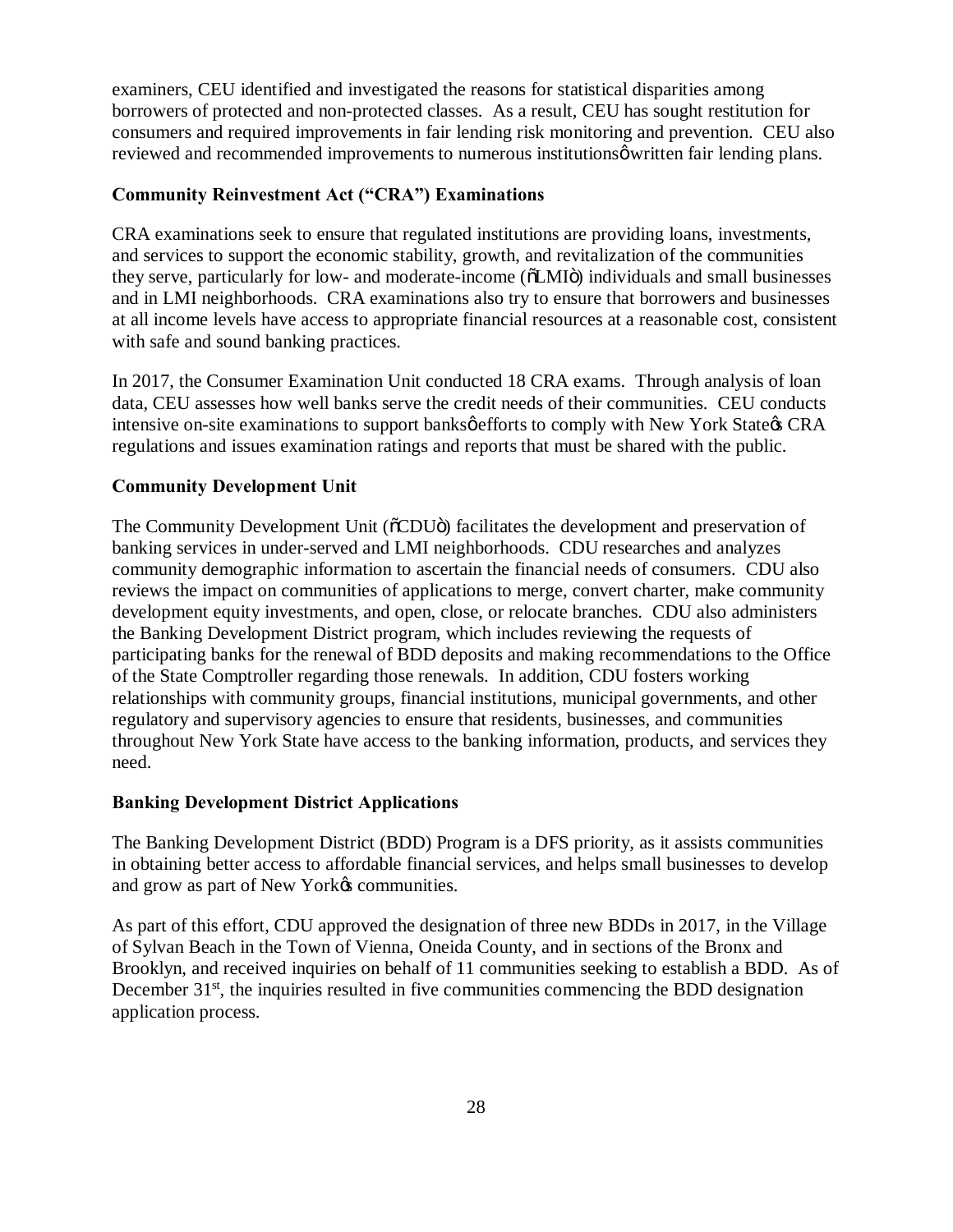CDU reviewed 15 BDD Request for Renewal of Deposit Applications and issued recommendations for the renewal of deposits resulting from the reviews. The reviews resulted in 13 recommendations for renewal with no reservations and two recommendations for nonrenewal of deposits. In addition, CDU reviewed two BDD Progress Reports for which it issued responses noting satisfactory progress.

# **Review of Applications for Community Impact**

 In 2017, CDU processed 63 branch applications for the following: 19 closings; 11 electronic facility (ATM branch) openings; 29 full branch openings; and 4 relocations. In addition, CDU processed 16 specialized applications, including nine basic banking account alternatives, two changes of control, two conversions, one merger, one acquisition and one sale of deposit business. Finally, CDU reviewed 18 community development equity investment notifications (including 11 requests for prior approval of investments and seven self-certification notifications), of which 17 were either acknowledged or approved, and one was referred to another operating unit at DFS for proper notification and filing.

# **Community Outreach and Special Projects**

CDU continued to coordinate with New York City & Department of Housing Preservation and Development and the University Neighborhood Housing Program to further DFS& mission to protect tenants of multifamily properties in physical or financial distress through CRA examinations

examinations.<br>CDU actively participated in the CRA Interagency Group, composed of community affairs officials from the Federal Deposit Insurance Corporation, the Federal Reserve Bank, and the Office of the Comptroller of the Currency. CDU participated in the coordination and delivery of four CRA workshops for banks and two CRA workshops for community-based organizations.

# **Summary of Consumer Examination Unit**

 CEU conducted 24 consumer compliance, 25 fair lending, and 18 CRA exams, and made recommendations regarding 63 bank applications and 15 requests for the renewal of BDD branch deposits in 2017.

| <b>Type of Work</b>           | 2017 | Scheduled in 2018 |
|-------------------------------|------|-------------------|
| <b>Consumer Compliance</b>    | 24   | 27                |
| Fair Lending (FL)             | 25   | 34                |
| <b>FL Depositories</b>        | 24   | 27                |
| FL Non-depositories           | 1    | 7                 |
| <b>CRA</b>                    | 18   | 28                |
| $CDU$ – applications          | 63   | N/A               |
| CDU - BDD request for renewal | 15   | 13                |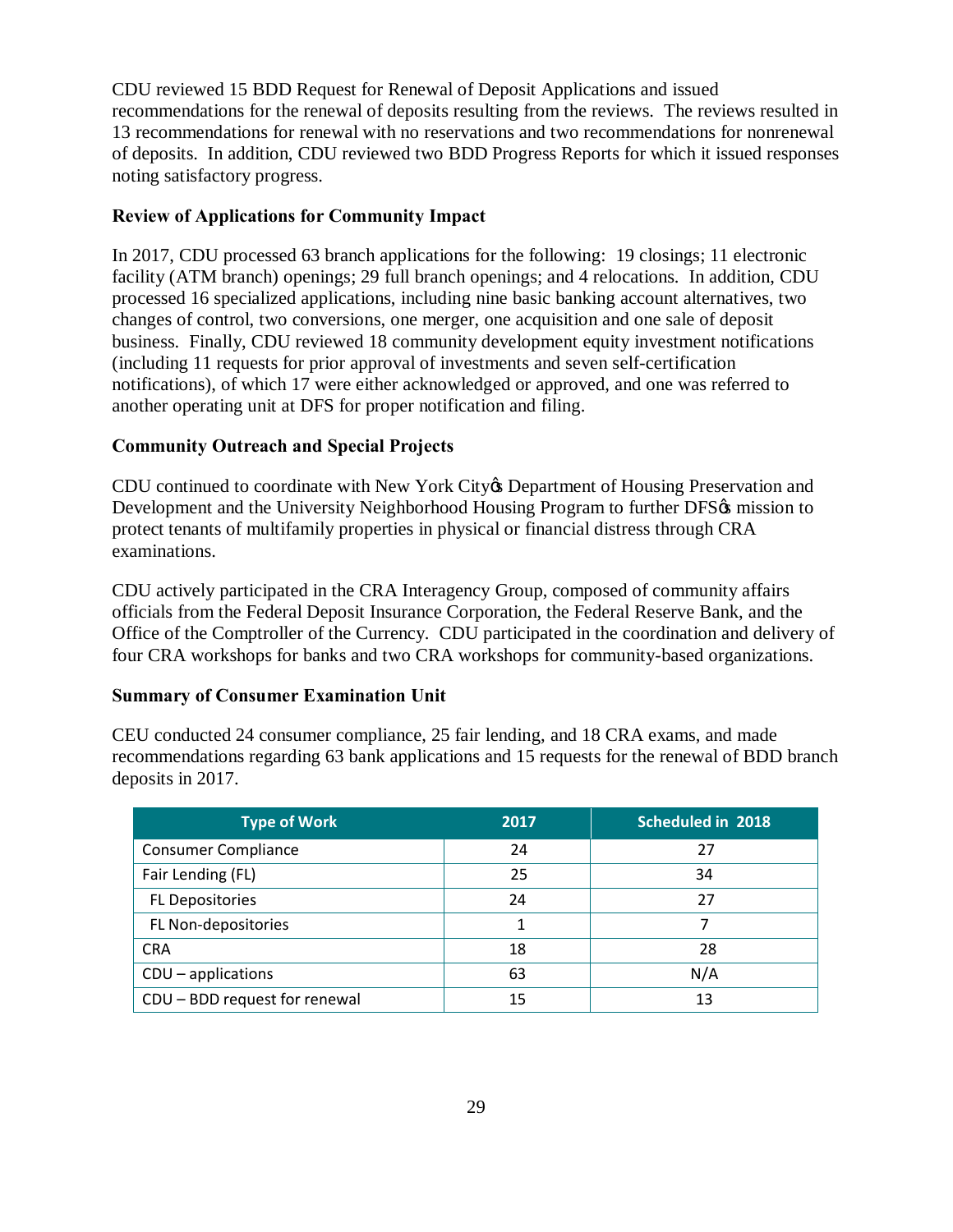#### <span id="page-30-0"></span>**HOLOCAUST CLAIMS PROCESSING OFFICE**

1

The Holocaust Claims Processing Office (OHCPOO) helps Holocaust victims and their heirs recover assets deposited in banks, unpaid proceeds of insurance policies issued by European insurers, and artworks that were lost, looted, or sold under duress. The HCPO accepts claims for Holocaust-era looted assets from anywhere in the world and charges no fees for its services.

 From its inception through December 31, 2017, the HCPO has received claims from 5,773 individuals from 46 states, the District of Columbia, and 40 countries. In total, the HCPO has successfully resolved 15,455 claims of 5,252 individuals in which an offer was presented, or the asset was deemed non-compensable.

To date, the HCPO has secured  $9,161$  offers, the combined total<sup>1</sup> of which for bank, insurance, and other losses amounts to \$176,929,962. The office facilitated restitution settlements involving 140 cultural objects. In 2017, HCPO claimants received \$2,001,593 in offers and the office coordinated settlements for 10 works of art.

As required by Section 37-a of the Banking Law, HCPO submitted its 2017 Annual Report to the Governor and Legislature on January 16, 2018. The report is available on the Department  $\alpha$ website.

<sup>&</sup>lt;sup>1</sup> Processes offer victims or heirs monetary compensation calculated on the value of the lost assets; however, the total amount of funds available to a claims agency may be limited and may not allow for full payment of loss. Thus, the actual payment may be substantially less than the value of the lost asset. The full value noted in a decision is important as it recognizes the actual loss and guides in determining the amount of payment when full payment is not possible. Therefore, the HCPO reports the full value. Sometimes victims do not consider the offer adequate and do not agree to settle. In other cases, the percentage of the full value that is offered is the amount paid.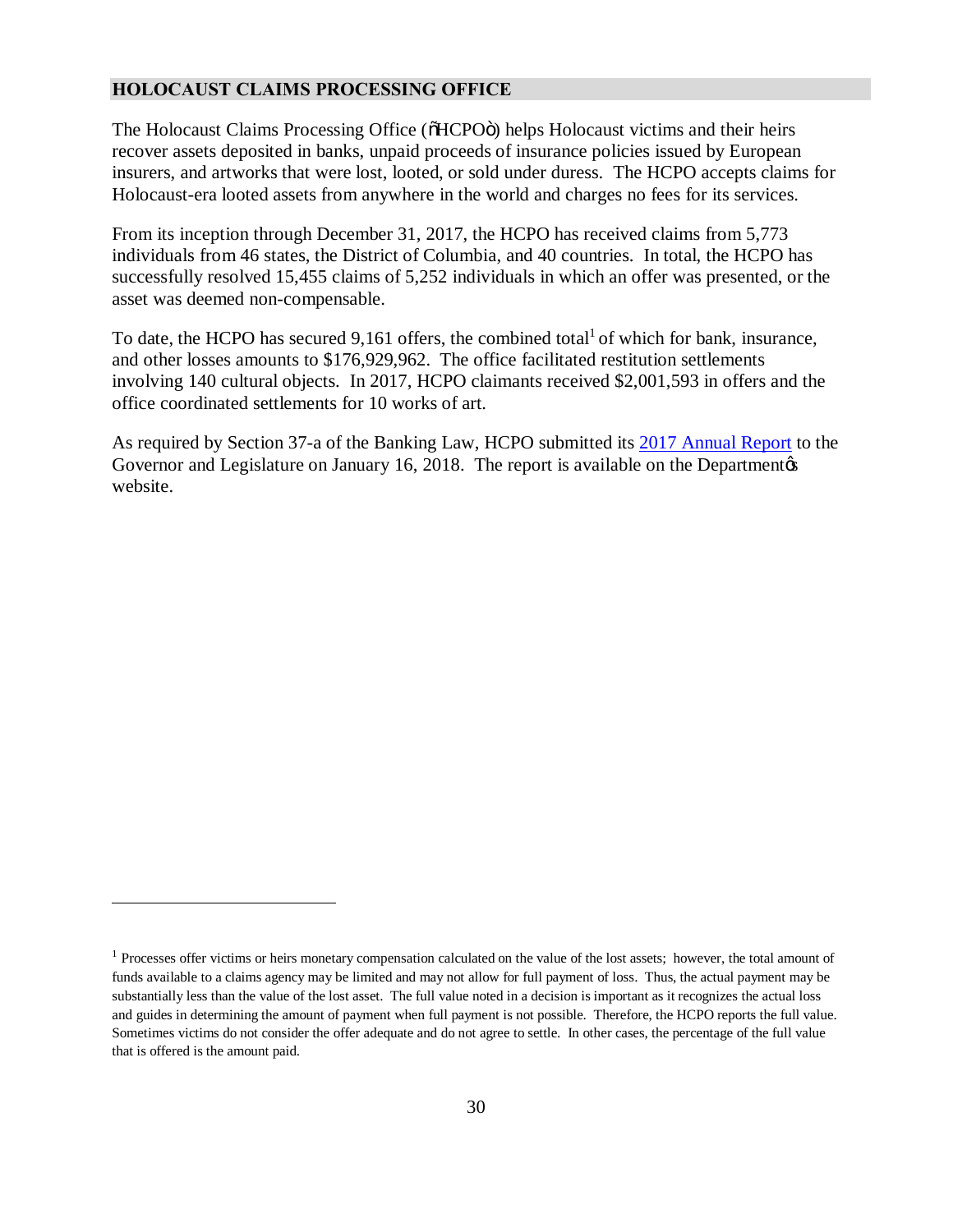# **APPENDICES—2017 STATISTICS**

The FFCPD received 23,876 reports of suspected fraud in 2017, compared with 23,472 in 2016.

### **Number of Suspected Fraud Reports Received**



### **Information Furnished By (IFB) Reports Received by Year**

| <b>IFBs Received by Year</b>    | 2013  | 2014  | 2015  | 2016  | 2017  |
|---------------------------------|-------|-------|-------|-------|-------|
| <b>Boat Theft</b>               | 0     | 2     | 8     | 0     | 4     |
| Auto Theft                      | 751   | 693   | 721   | 613   | 559   |
| Theft from Auto                 | 29    | 18    | 26    | 22    | 28    |
| Auto Vandalism                  | 239   | 213   | 308   | 372   | 324   |
| <b>Auto Collision Damage</b>    | 1,812 | 1,654 | 1,933 | 2,542 | 2,293 |
| <b>Auto Fraudulent Bills</b>    | 80    | 219   | 201   | 111   | 114   |
| <b>Auto Miscellaneous</b>       | 1,271 | 1,503 | 1,273 | 1,433 | 1,342 |
| Auto I.D. Cards                 | 11    | 6     | 8     | 4     | 6     |
| <b>Total-Auto Unit</b>          | 4,193 | 4,308 | 4,478 | 5,097 | 4,670 |
| <b>Workers' Compensation</b>    | 1,014 | 998   | 1,230 | 1,650 | 1,147 |
| <b>Total-Workers' Comp Unit</b> | 1,014 | 998   | 1,230 | 1,650 | 1,147 |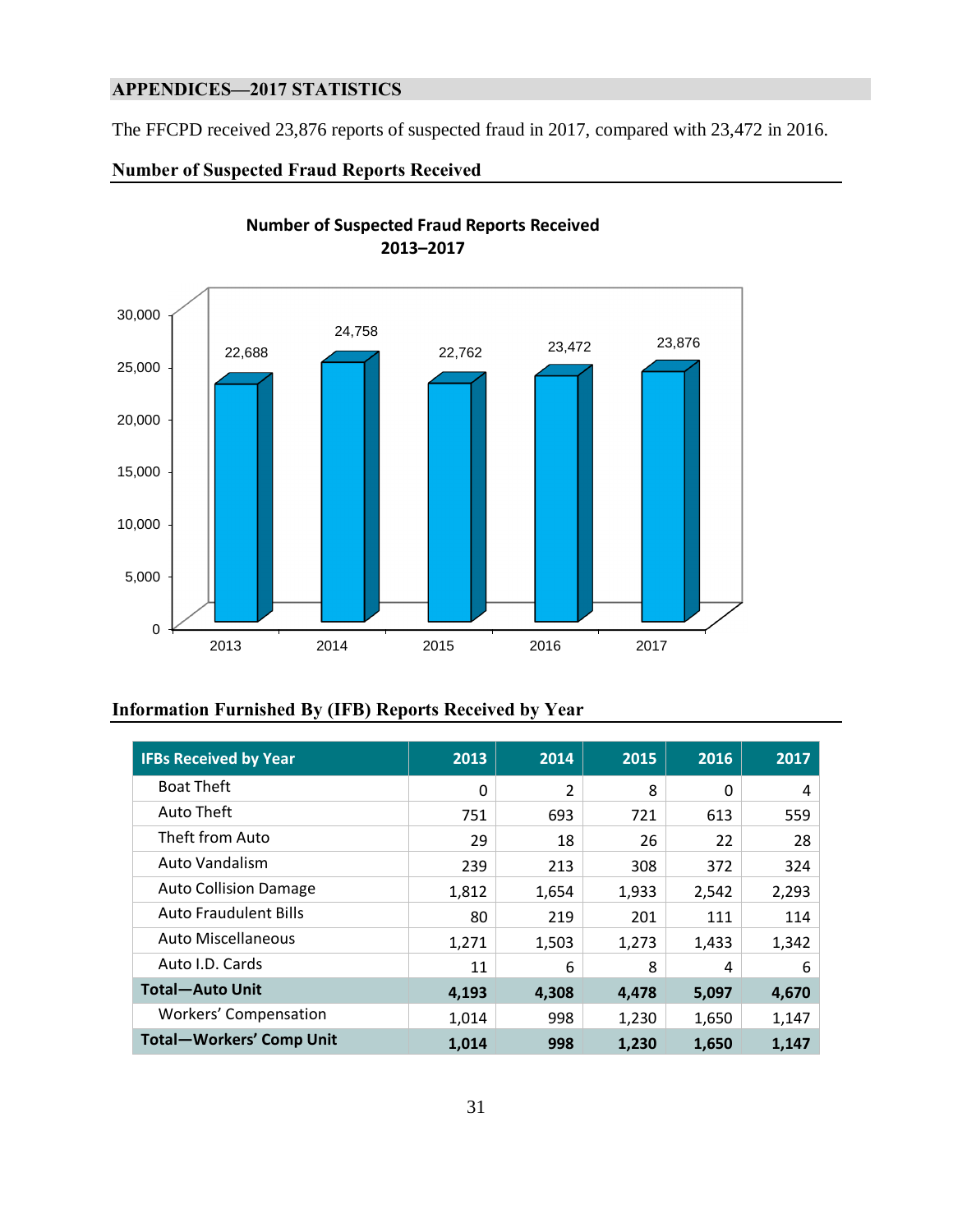| <b>Disability Insurance</b>        | 182    | 162            | 205            | 267            | 235          |
|------------------------------------|--------|----------------|----------------|----------------|--------------|
| <b>Health Accident Insurance</b>   | 1,163  | 1,234          | 1,356          | 1,535          | 1,500        |
| No-Fault Insurance                 | 13,198 | 15,439         | 12,891         | 12,339         | 12,887       |
| <b>Total-Medical/No-Fault Unit</b> | 14,543 | 16,835         | 14,452         | 14,141         | 14,622       |
| <b>Boat Fire</b>                   | 0      | 0              | 1              | $\overline{2}$ | 0            |
| <b>Auto Fire</b>                   | 185    | 167            | 153            | 113            | 126          |
| Fire-Residential                   | 89     | 104            | 104            | 106            | 99           |
| Fire-Commercial                    | 21     | 40             | 23             | 24             | 36           |
| <b>Total-Arson Unit</b>            | 295    | 311            | 281            | 245            | 261          |
| Burglary-Residential               | 254    | 174            | 196            | 194            | 179          |
| Burglary-Commercial                | 45     | 33             | 32             | 33             | 33           |
| Homeowners                         | 1,068  | 769            | 765            | 674            | 580          |
| Larceny                            | 79     | 77             | 83             | 125            | 214          |
| Lost Property                      | 109    | 172            | 190            | 478            | 1,027        |
| Robbery                            | 14     | $\overline{7}$ | 20             | 24             | 15           |
| <b>Bonds</b>                       | 9      | 3              | $\mathbf{1}$   | 3              | 3            |
| Life Insurance                     | 397    | 433            | 481            | 400            | 517          |
| Ocean Marine Insurance             | 18     | 13             | 15             | 13             | 12           |
| Reinsurance                        | 0      | 1              | 1              | $\mathbf 0$    | $\mathbf{1}$ |
| Appraisers/Adjusters               | 5      | 8              | 17             | 9              | 5            |
| Agents                             | 56     | 90             | 84             | 83             | 71           |
| <b>Brokers</b>                     | 45     | 46             | 45             | 53             | 40           |
| Ins. Company Employees             | 4      | 4              | 4              | $\overline{2}$ | 5            |
| <b>Insurance Companies</b>         | 62     | 33             | 52             | 37             | 81           |
| Title/Mortgage                     | 38     | 11             | $\overline{4}$ | 8              | 17           |
| <b>Commercial Damage</b>           | 103    | 77             | 123            | 110            | 287          |
| Unclassified                       | 337    | 355            | 208            | 93             | 89           |
| <b>Total-General Unit</b>          | 2,643  | 2,306          | 2,321          | 2,339          | 3,176        |

| <b>IFBs Received</b>            | 2013   | 2014   | 2015   | 2016   | 2017   |
|---------------------------------|--------|--------|--------|--------|--------|
| <b>Auto Unit Totals</b>         | 4.193  | 4,308  | 4.478  | 5,097  | 4,670  |
| <b>Workers Comp Unit Totals</b> | 1,014  | 998    | 1,230  | 1,650  | 1,147  |
| Medical/No-Fault Unit Totals    | 14,543 | 16,835 | 14,452 | 14.141 | 14,622 |
| <b>Arson Unit Totals</b>        | 295    | 311    | 281    | 245    | 261    |
| <b>General Unit Totals</b>      | 2,643  | 2,306  | 2,321  | 2,339  | 3,176  |
| <b>Grand Total</b>              | 22,688 | 24,758 | 22,762 | 23,472 | 23,876 |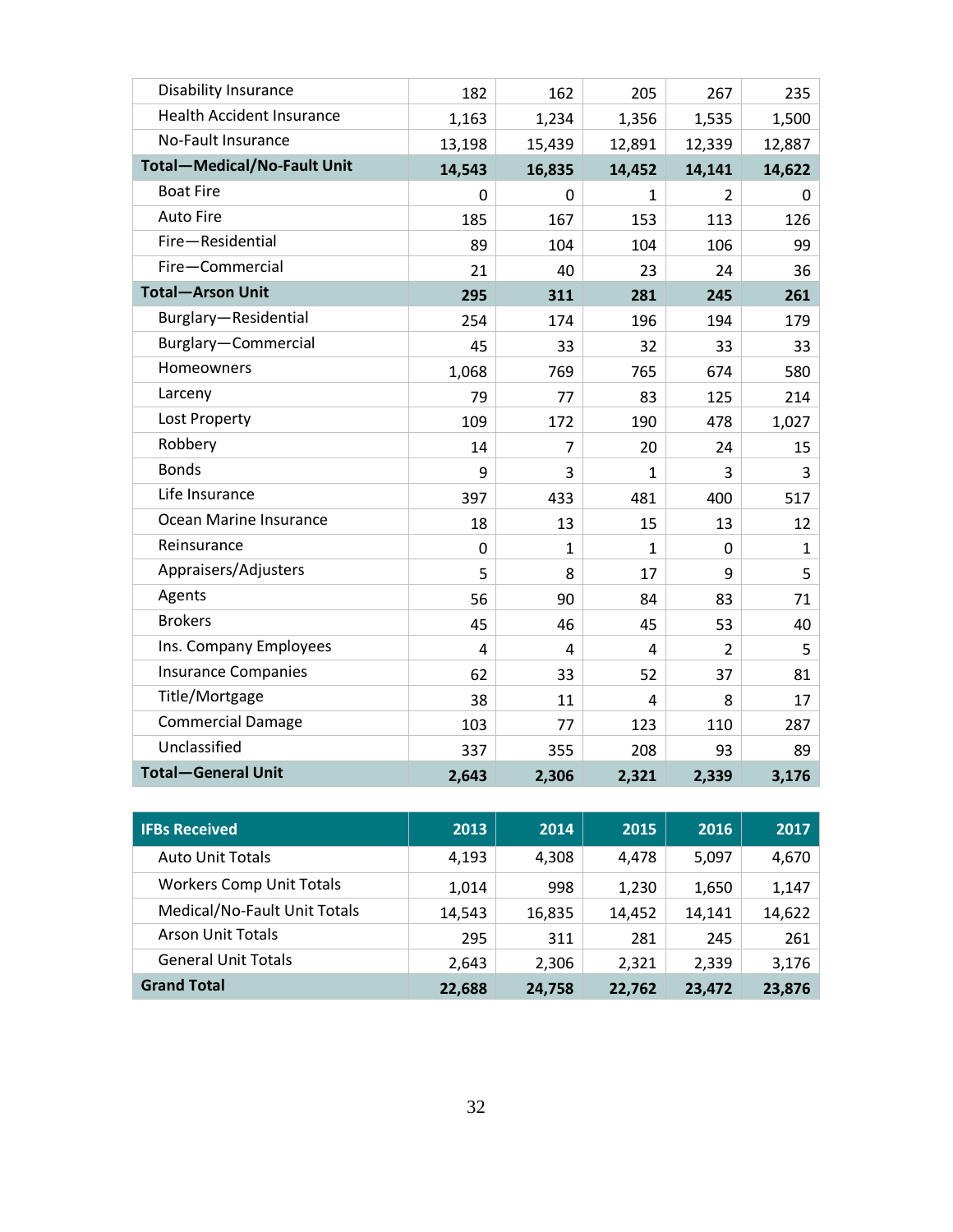| <b>Cases Opened by Year</b>        | 2013           | 2014           | 2015           | 2016           | 2017           |
|------------------------------------|----------------|----------------|----------------|----------------|----------------|
| <b>Boat Theft</b>                  | 0              | 0              | 0              | 0              | 0              |
| <b>Auto Theft</b>                  | 55             | 56             | 85             | 22             | 55             |
| Theft from Auto                    | 0              | 2              | $\overline{2}$ | 0              | 1              |
| Auto Vandalism                     | 3              | $\mathbf{1}$   | $\overline{2}$ | 9              | 11             |
| <b>Auto Collision Damage</b>       | 25             | 34             | 26             | 24             | 26             |
| <b>Auto Fraudulent Bills</b>       | $\overline{2}$ | 4              | $\overline{a}$ | 0              | $\mathbf{1}$   |
| <b>Auto Miscellaneous</b>          | 16             | 27             | 23             | $\overline{7}$ | 11             |
| Auto I.D. Cards                    | $\mathbf 0$    | $\Omega$       | $\Omega$       | $\Omega$       | $\overline{2}$ |
| <b>Total-Auto Unit</b>             | 101            | 124            | 142            | 62             | 107            |
| Workers' Compensation              | 98             | 88             | 99             | 90             | 136            |
| <b>Total-Workers' Comp Unit</b>    | 98             | 88             | 99             | 90             | 136            |
| Disability Insurance               | $\overline{2}$ | 10             | 9              | 13             | 10             |
| <b>Health Accident Insurance</b>   | 32             | 34             | 37             | 43             | 39             |
| No-Fault Insurance                 | 22             | 65             | 46             | 58             | 67             |
| <b>Total-Medical/No-Fault Unit</b> | 56             | 109            | 92             | 114            | 116            |
| <b>Boat Fire</b>                   | $\Omega$       | $\Omega$       | 0              | $\Omega$       | 0              |
| <b>Auto Fire</b>                   | 14             | 11             | 17             | 6              | 14             |
| Fire-Residential                   | 8              | 6              | 8              | 16             | 10             |
| Fire-Commercial                    | 6              | 9              | 5              | 5              | 6              |
| <b>Total-Arson Unit</b>            | 28             | 26             | 30             | 27             | 30             |
| Burglary - Residential             | $\mathbf{1}$   | $\overline{2}$ | 9              | 9              | 4              |
| <b>Burglary - Commercial</b>       | $\mathbf{1}$   | 0              | $\overline{2}$ | $\mathbf 0$    | 0              |
| Homeowners                         | 6              | 9              | 15             | 20             | 9              |
| Larceny                            | 14             | 11             | 20             | 26             | 13             |
| Lost Property                      | 0              | $\mathbf{1}$   | $\overline{2}$ | 6              | 3              |
| Robbery                            | 0              | $\mathbf{1}$   | $\mathbf{1}$   | 0              | 0              |
| <b>Bonds</b>                       | 5              | 0              | 1              | 0              | 0              |
| Life Insurance                     | 11             | 10             | 17             | 20             | 26             |
| Ocean Marine Insurance             | $\mathbf{1}$   | 0              | 0              | 0              | $\mathbf{1}$   |
| Reinsurance                        | 0              | 0              | 0              | 0              | 0              |
| Appraisers/Adjusters               | $\overline{2}$ | $\Omega$       | 1              | 0              | 0              |
| Agents                             | 9              | 15             | 10             | 6              | 10             |
| <b>Brokers</b>                     | 8              | 6              | 10             | 13             | $\overline{7}$ |
| Ins. Company Employees             | 0              | 1              | 0              | 1              | $\mathbf{1}$   |
| <b>Insurance Companies</b>         | 0              | 6              | $\mathbf{1}$   | 3              | 0              |
| Title/Mortgage                     | $\overline{2}$ | $\mathbf{1}$   | 0              | 0              | 0              |
| <b>Commercial Damage</b>           | $\overline{2}$ | $\overline{7}$ | 0              | $\overline{4}$ | $\mathbf{1}$   |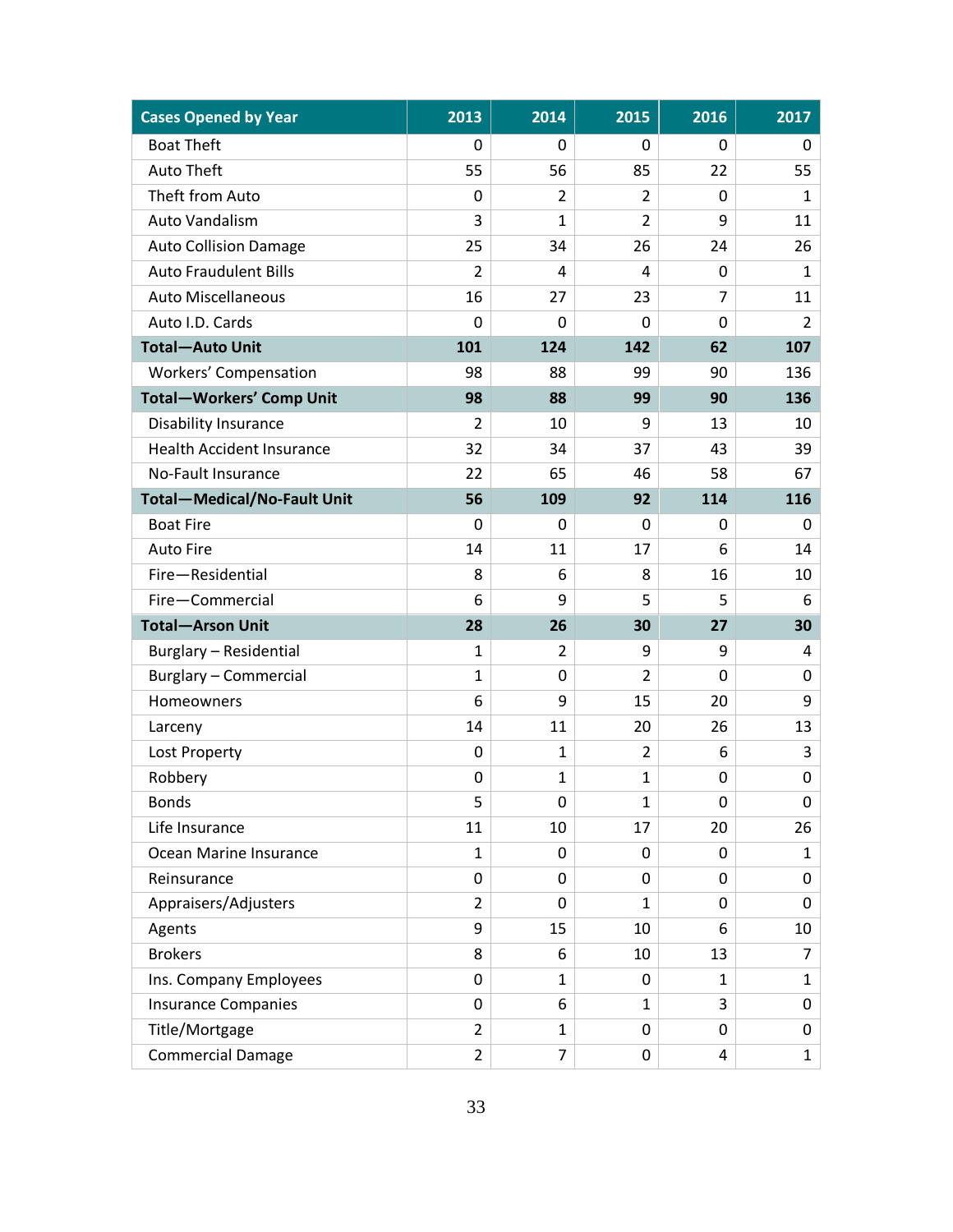| Miscellaneous                   | 48   | 26   | 38   | 48   | 57   |
|---------------------------------|------|------|------|------|------|
| <b>Total-General Unit</b>       | 110  | 96   | 127  | 156  | 132  |
|                                 |      |      |      |      |      |
| <b>Grand Total</b>              | 393  | 443  | 490  | 449  | 521  |
| <b>Cases Opened by Year</b>     | 2013 | 2014 | 2015 | 2016 | 2017 |
| <b>Auto Unit Totals</b>         | 101  | 124  | 142  | 62   | 107  |
| <b>Workers Comp Unit Totals</b> | 98   | 88   | 99   | 90   | 136  |
| Medical/No-Fault Unit Totals    | 56   | 109  | 92   | 114  | 116  |
| <b>Arson Unit Totals</b>        | 28   | 26   | 30   | 27   | 30   |
| <b>General Unit Totals</b>      | 110  | 96   | 127  | 156  | 132  |
| <b>Total</b>                    | 393  | 443  | 490  | 449  | 521  |

| 2013                        | <b>IFBs</b> | <b>Cases</b> | <b>Arrests</b>  |
|-----------------------------|-------------|--------------|-----------------|
| <b>Auto Unit Total</b>      | 4,193       | 101          | 97 <sup>1</sup> |
| Workers' Comp Unit Total    | 1,014       | 98           | 85              |
| Medical/No-Fault Unit Total | 14,543      | 56           | 170             |
| Arson Unit Total            | 295         | 28           | 17 <sup>1</sup> |
| <b>General Unit Total</b>   | 2,643       | 110          | 99              |
| <b>Grand Total</b>          | 22,688      | 393          | 468             |

| 2014                        | <b>IFBs</b> | <b>Cases</b> | <b>Arrests</b> |
|-----------------------------|-------------|--------------|----------------|
| <b>Auto Unit Total</b>      | 4,308       | 124          | 87             |
| Workers' Comp Unit Total    | 998         | 88           |                |
| Medical/No-Fault Unit Total | 16,835      | 109          |                |
| <b>Arson Unit Total</b>     | 311         | 26           | 18             |
| <b>General Unit Total</b>   | 2,306       | 96           | 50             |
| <b>Grand Total</b>          | 24,758      | 443          | 303            |

| 2015                        | <b>IFBs</b> | <b>Cases</b> | <b>Arrests</b> |
|-----------------------------|-------------|--------------|----------------|
| <b>Auto Unit Total</b>      | 4,480       | 142          | 117            |
| Workers' Comp Unit Total    | 1,230       | 99           | 38             |
| Medical/No-Fault Unit Total | 14,452      | 92           | 79.            |
| Arson Unit Total            | 279         | 30           | 32             |
| <b>General Unit Total</b>   | 2,321       | 127          | 64             |
| <b>Grand Total</b>          | 22,762      | 490          | 330            |

| 2016                        | <b>IFBs</b> | <b>Cases</b> | <b>Arrests</b>  |
|-----------------------------|-------------|--------------|-----------------|
| <b>Auto Unit Total</b>      | 5,097       | 62           | 35 <sup>1</sup> |
| Workers' Comp Unit Total    | 1,650       | 90           | 33              |
| Medical/No-Fault Unit Total | 14,141      | 114          | 133             |
| Arson Unit Total            | 245         | 27           | 14              |
| <b>General Unit Total</b>   | 2,339       | 156          | 80 <sup>1</sup> |
| <b>Grand Total</b>          | 23,472      | 449          | 295             |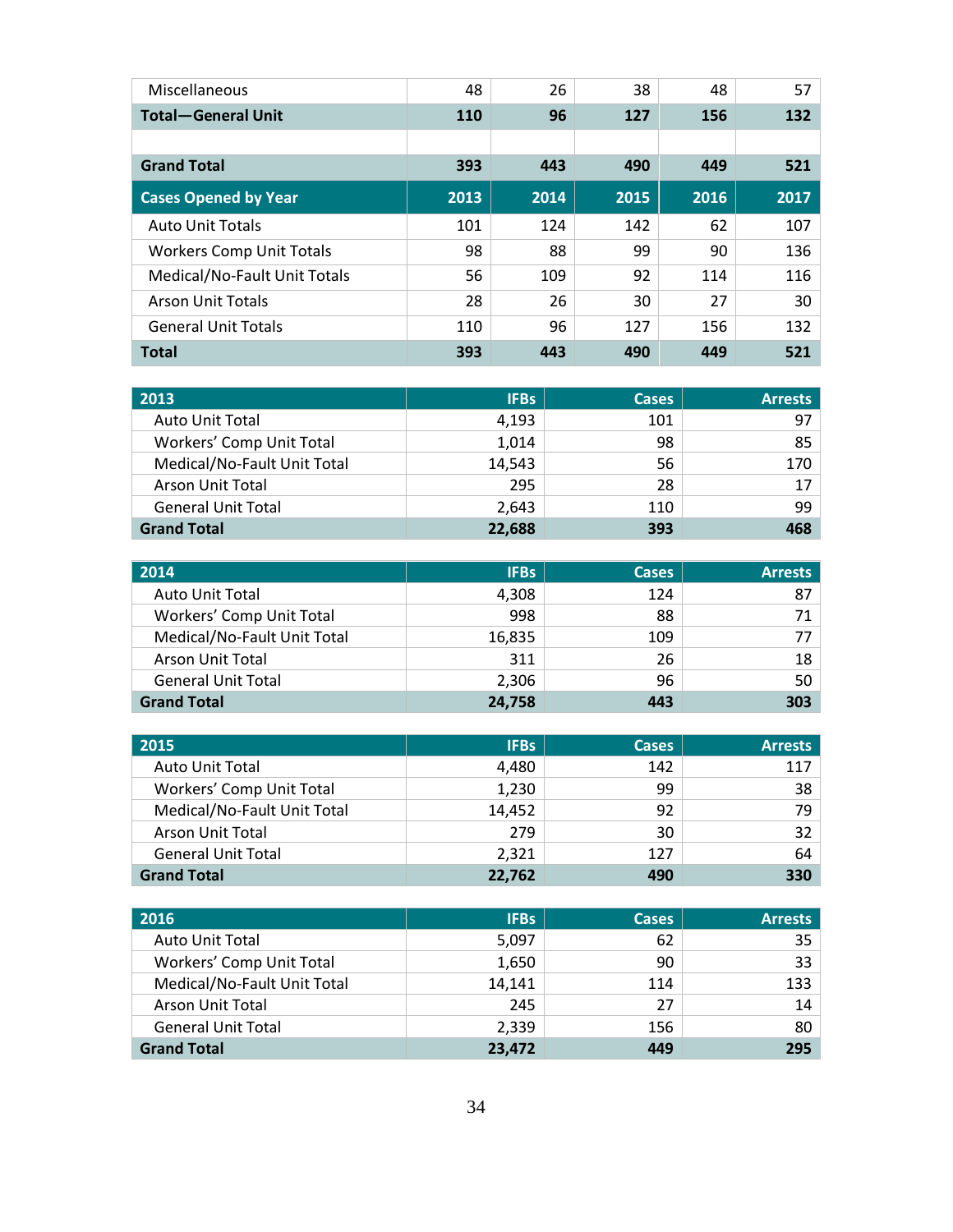| 2017                        | <b>IFBs</b> | <b>Cases</b> | <b>Arrests</b> |
|-----------------------------|-------------|--------------|----------------|
| <b>Auto Unit Total</b>      | 4,670       | 107          | 63             |
| Workers' Comp Unit Total    | 1,147       | 136          | 38             |
| Medical/No-Fault Unit Total | 14,622      | 116          | 105            |
| <b>Arson Unit Total</b>     | 261         | 30           |                |
| <b>General Unit Total</b>   | 3,176       | 132          | 77             |
| <b>Grand Total</b>          | 23,876      | 521          | 292            |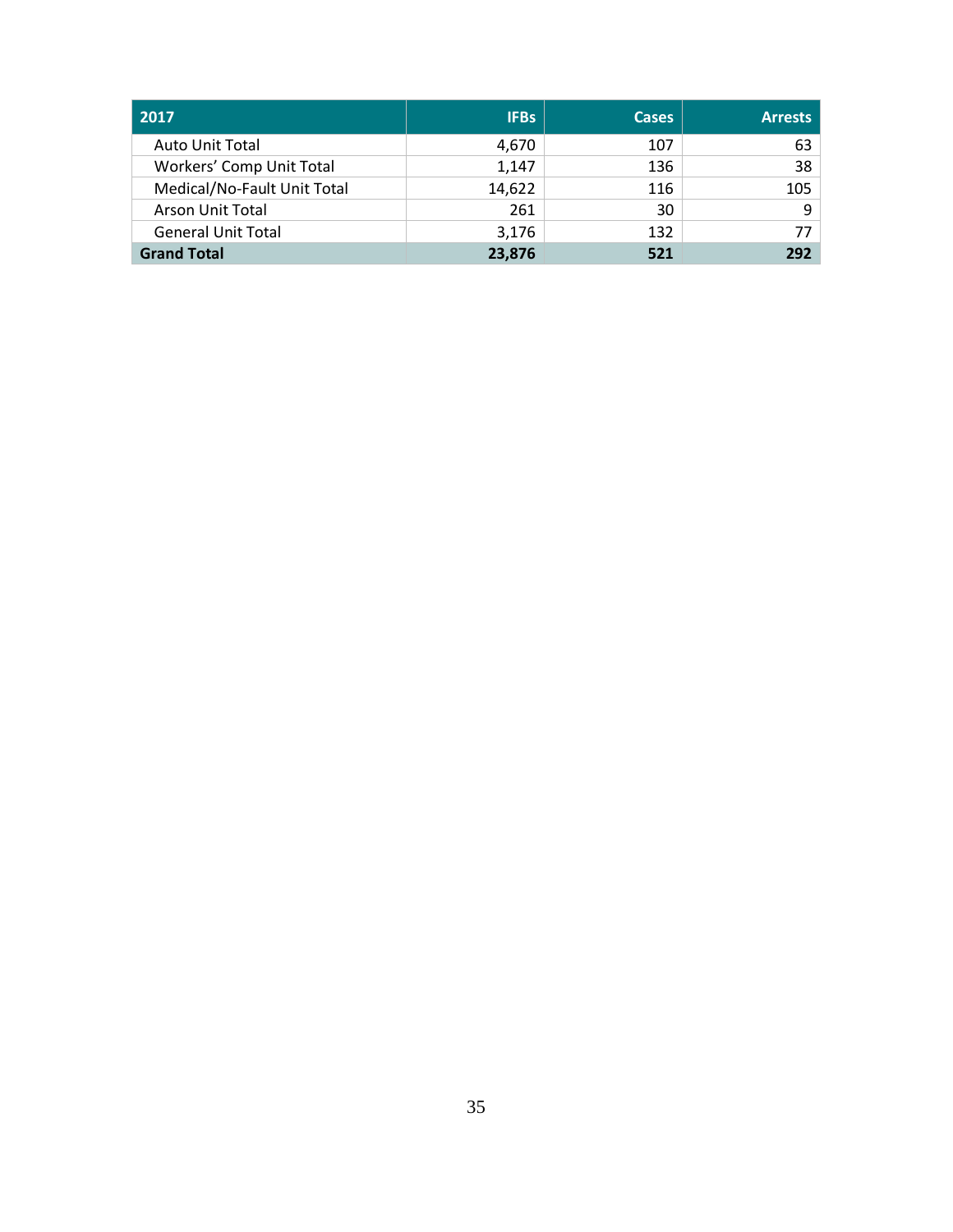# **2018 DATA CALL: VEHICLE PRINCIPAL LOCATION MISREPRESENTATION**

 The 2018 Vehicle Principal Location Misrepresentation data call concerned misrepresentations by New York insureds of the principal place where their vehicles were garaged and/or driven during 2017.

### **Summary of Data Reported**

- More than 99% (determined by market share) of the personal line automobile insurance market responded to the data call.
- • The total number of reported New York insureds who misrepresented the principal place where their vehicles were garaged and/or driven in 2017 was 15,440.
- The total amount of reported premium lost in 2017 as a result of New York insureds who misrepresented the principal place where their vehicles were garaged and/or driven was \$18,982,480.
- • In 2017, 83% of the reported misrepresentations involved a location within New York State. The remaining 17% involved a location outside of New York State.

### **Misrepresentations Involving a New York State Location**

- • Total amount of reported premium lost in 2017 due to misrepresentations that involved a location (county) within New York State was \$17,068,480.
- • Top reported New York counties where insureds, who misrepresented the garaging/driving location of their vehicles, actually garaged and/or drove their vehicles in 2017:

| Kings        | 25.76% |
|--------------|--------|
| Queens       | 17.74% |
| <b>Bronx</b> | 13.95% |
| Nassau       | 7.28%  |
| Suffolk      | 5.25%  |
| New York     | 4.11%  |
| Westchester  | 3.80%  |
| Monroe       | 3.25%  |
| Onondaga     | 2.76%  |
| Albany       | 2.08%  |
| Frie         | 1.75%  |
| Schenectady  | 1.19%  |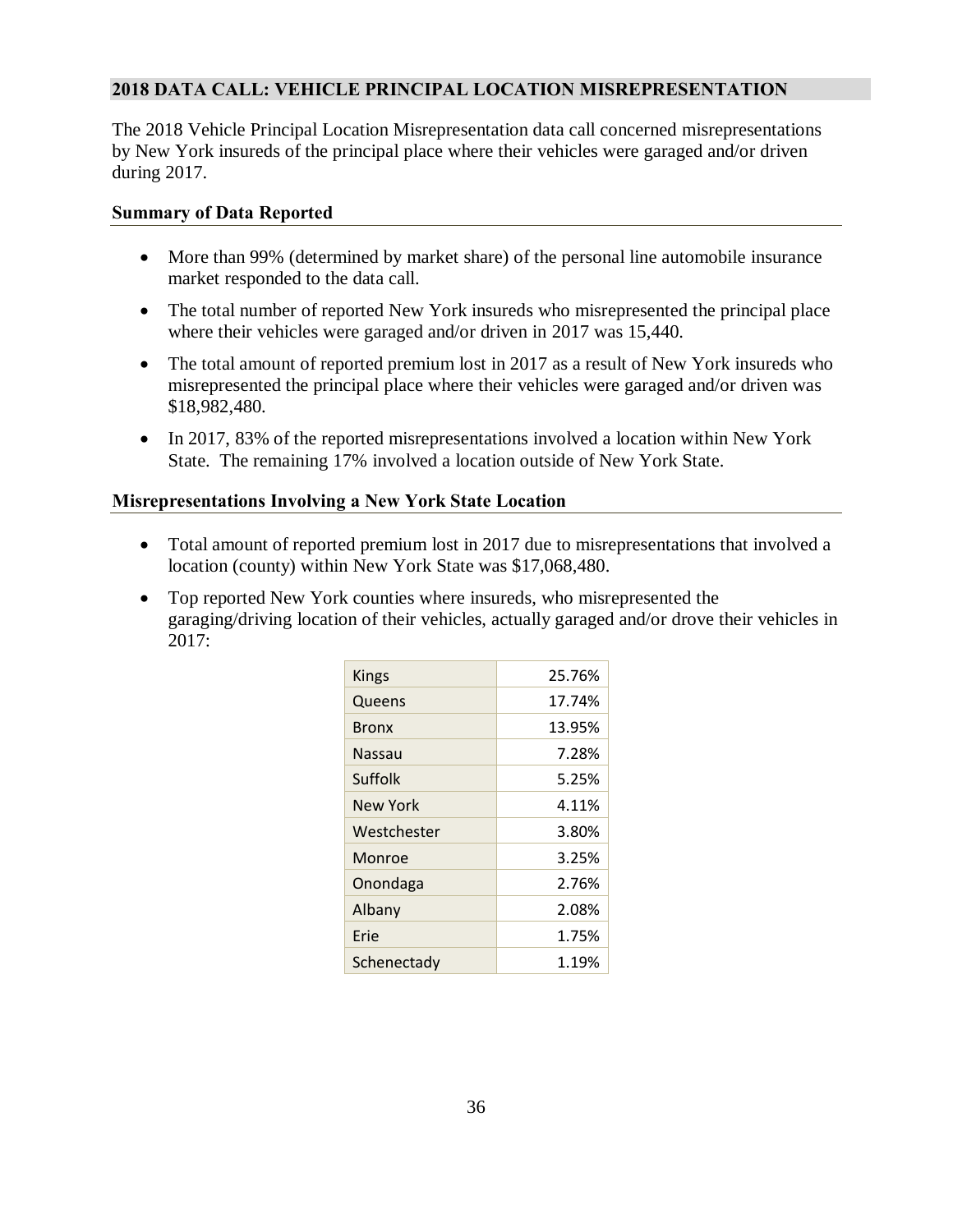• Top reported New York counties used by insureds to misrepresent where their vehicles were garaged and/or driven in 2017:

| Suffolk       | 11.56% |
|---------------|--------|
| Westchester   | 8.76%  |
| <b>Nassau</b> | 7.78%  |
| Monroe        | 5.75%  |
| Albany        | 5.26%  |
| Onondaga      | 4.04%  |
| New York      | 3.72%  |
| Queens        | 3.45%  |
| Orange        | 3.35%  |
| Frie          | 3.19%  |
| Schenectady   | 3.07%  |
| Broome        | 3.06%  |

# **Misrepresentations that Involved a Location Outside of New York State**

- • Total amount of reported premium lost in 2017 due to misrepresentations that involved a location outside of New York State was \$1,914,436.
- • Top reported New York counties where insureds, who misrepresented the garaging or driving location of their vehicles, actually garaged and/or drove their vehicles in 2017:

| Suffolk      | 15.28% |
|--------------|--------|
| Nassau       | 12.28% |
| Kings        | 12.25% |
| Queens       | 10.15% |
| New York     | 8.80%  |
| <b>Bronx</b> | 5.28%  |
| Westchester  | 5.06%  |
| Frie         | 3.37%  |
| Richmond     | 3.18%  |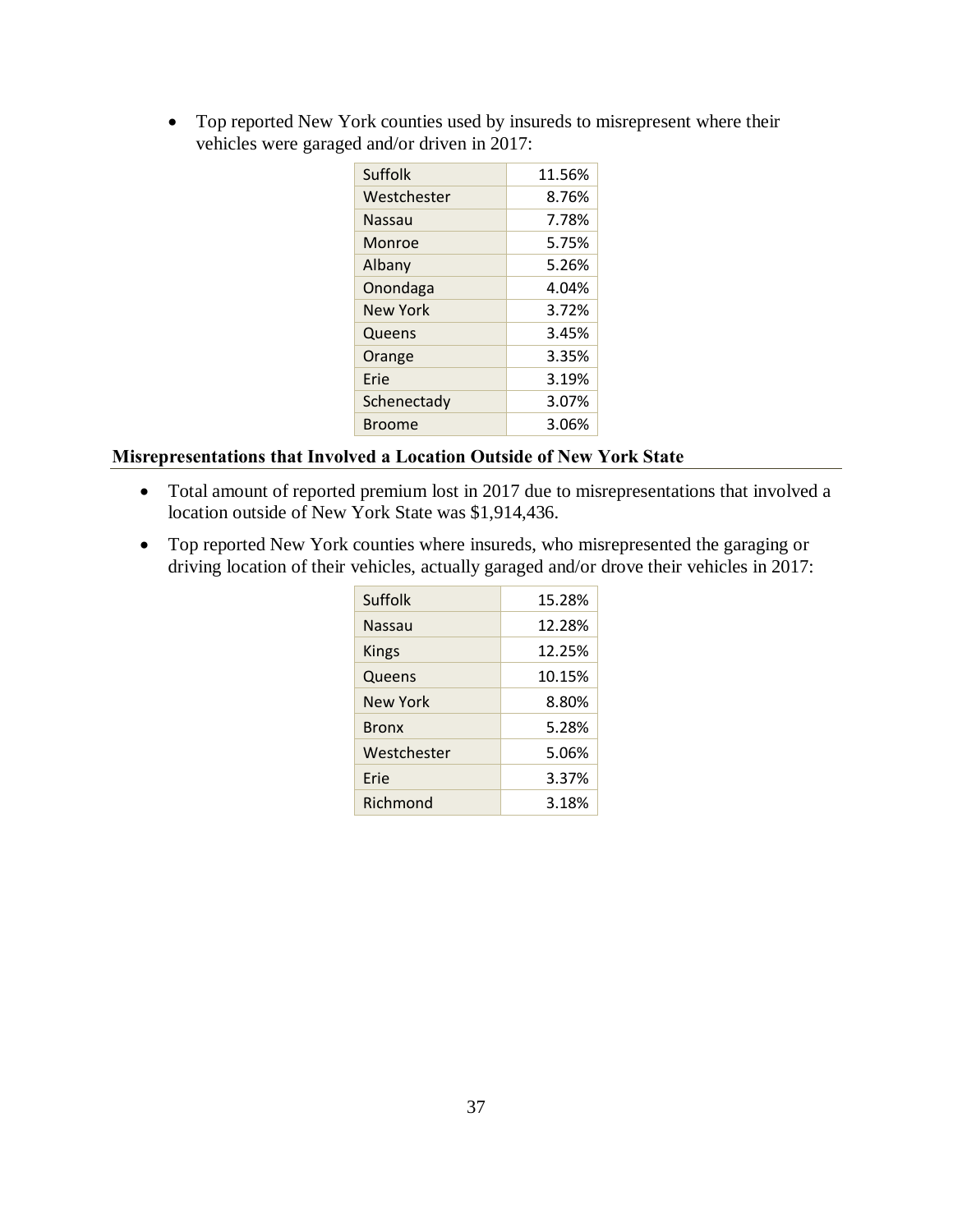• Top reported states used by insureds to misrepresent where vehicles were garaged and/or driven in 2017:

| Florida               | 55.39% |
|-----------------------|--------|
| Pennsylvania          | 6.82%  |
| Connecticut           | 4.49%  |
| South Carolina        | 4.31%  |
| <b>New Jersey</b>     | 3.26%  |
| <b>North Carolina</b> | 3.26%  |
| Virginia              | 2.77%  |
| Arizona               | 2.32%  |
|                       |        |

#### **Approved Fraud Prevention Plans on File as of December 31, 2017**

| Aetna Life Insurance Company                       | AXA Equitable Insurance Company                      |
|----------------------------------------------------|------------------------------------------------------|
| <b>AIG</b> Companies                               | Bankers Conseco Life Insurance Company               |
| Allstate Insurance Group                           | Capital District Physiciansø Health Plan             |
| Allstate Life Insurance Company of New York        | CareConnect Ins Co.                                  |
| Amalgamated Life Insurance Company                 | <b>Central Mutual Insurance Company</b>              |
| American Family Life Assurance of New York         | Chubb Group of Insurance Companies                   |
| American Modern Insurance Group                    | <b>CIGNA Health Group</b>                            |
| American Progressive Life & Health Ins Co of NY    | Cincinnati Insurance Company                         |
| American Transit Insurance Company                 | <b>CMFG Life Insurance Company</b>                   |
| Ameritas Life Insurance Corp. of New York          | <b>Commercial Travelers Mutual Insurance Company</b> |
| <b>AMEX Assurance Company</b>                      | <b>CNA Insurance Companies</b>                       |
| Amica Mutual Insurance Company                     | Countryway Insurance Company                         |
| Allianz Global Corporate & Specialty North America | Country-Wide Insurance Company                       |
| <b>AMTrust Financial Services Inc.</b>             | CSAA Fire & Casualty Insurance Company               |
| Anthem, Inc.                                       | Dairyland Insurance Company                          |
| <b>Arch Insurance Company</b>                      | Dearborn National Life Insurance Company of NY       |
| <b>Assurant Group</b>                              | Delta Dental Insurance Company                       |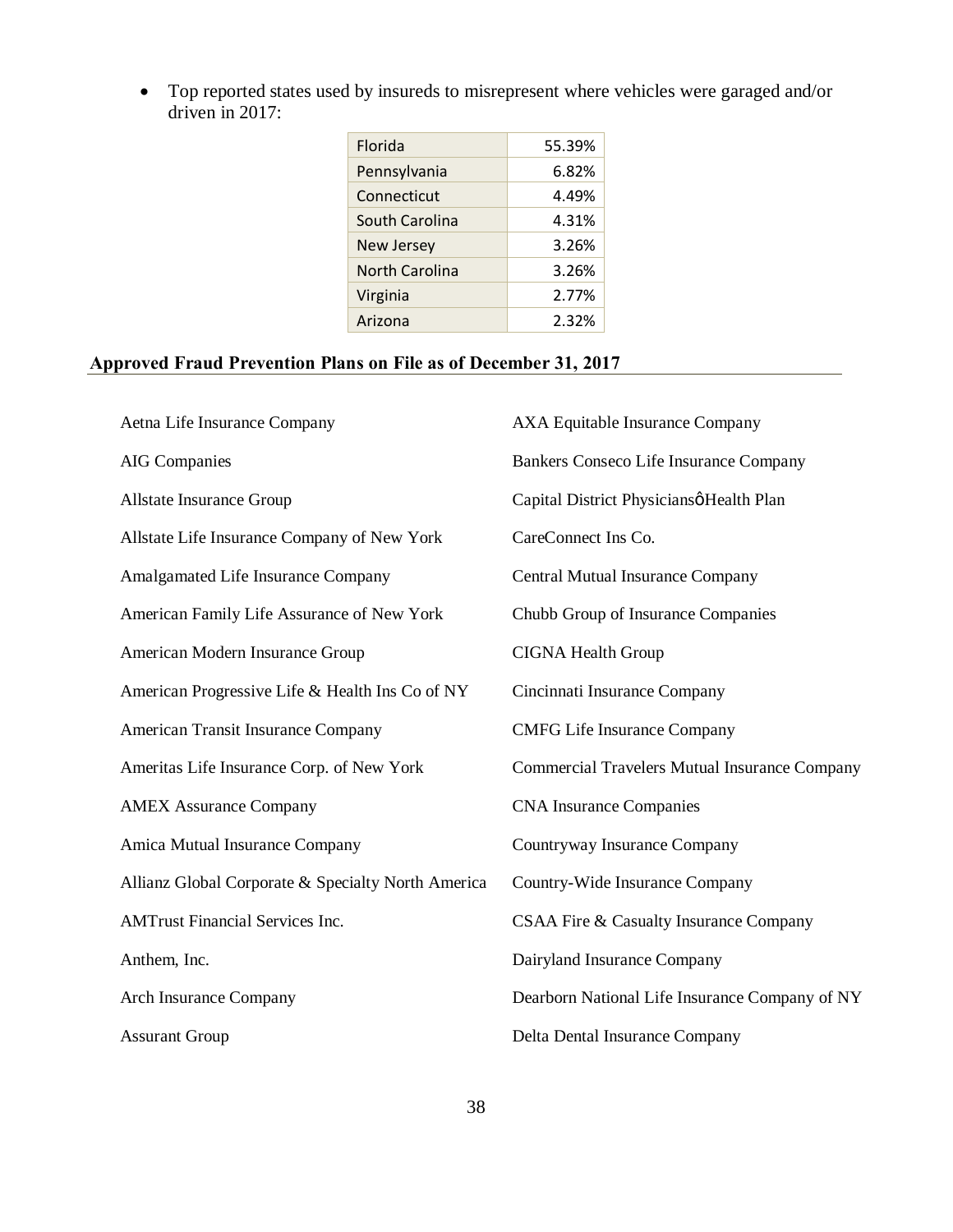Delta Dental of New York Dentcare Delivery Systems Eastern Vision Service Plan Electric Insurance Company Erie Insurance Group Esurance Insurance Company Farm Family Casualty Insurance Company Farmersø New Century Insurance Company First Reliance Standard Life Insurance Company First Symetra National Life Insurance Company Genworth Life Insurance Company of New York Gerber Life Insurance Company Global Liberty Insurance Company of New York Guard Insurance Group Guardian Life Insurance Company of America The Hartford Financial Services Group HealthNow of New York Inc. Hereford Insurance Company HM Life Insurance Company of New York IDS Property Casualty Insurance Company EmblemHealth Excellus BlueCross BlueShield **GEICO** Hanover Group Healthplex Insurance Company

 Independent Health Association, Inc. Interboro Insurance Company Ironshore Indemnity Incorporated John Hancock Life Insurance Company of New York Kingstone Insurance Company Lancer Insurance Company Liberty Mutual Insurance Life Insurance Company of Boston and New York Lincoln Life & Annuity Company of New York Magna Carta Companies Main Street America Group MAPFRE Insurance Company of New York Markel North American Insurance Group Mercury Insurance Group Metropolitan Life Insurance Company Metropolitan Property and Casualty Insurance Group Mutual of Omaha Insurance Company MVP Health Plan National General Insurance National Liability and Fire Insurance Company Nationwide Insurance Group New York Automobile Insurance Plan Kemper MassMutual Financial Group Merchants Insurance Company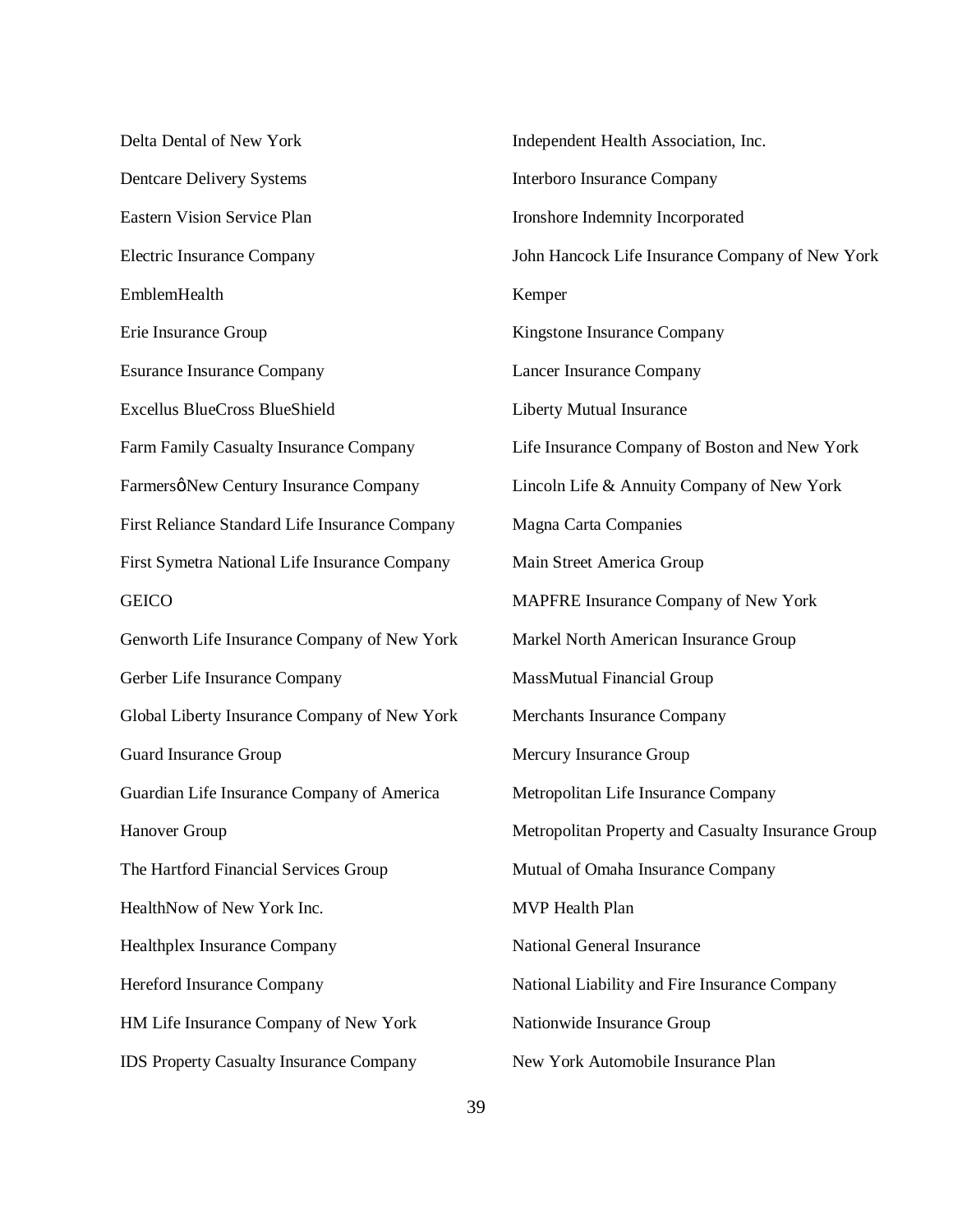New York Central Mutual Fire Insurance Company New York Life Insurance Company New York State Insurance Fund Nippon Life of America Northwestern Mutual Life Insurance Company Philadelphia Indemnity Insurance Company Preferred Mutual Insurance Company Principal Life Insurance Company Progressive Group of Insurance Companies Renaissance Health Insurance Company of NY SBLI Mutual Life Insurance Company Securian Financial Group Security Mutual Life Insurance Company of NY Selective Selective<br>ShelterPoint Life Insurance Company Standard Life Insurance Company of New York Standard Security Life Insurance Company of New York State Farm Mutual Sun Life Insurance and Annuity Company of New York Transamerica Financial Life Insurance Company Tri-State Consumer Insurance Company Prudential QBE Insurance Group Limited Torchmark **Travelers** 

 Trustmark Insurance Company Uniamerica Insurance Company of New York, Inc. Union Labor Life Insurance Company Union Security Life Insurance Company of New York United Concordia Insurance of New York United Healthcare Insurance Company of New York United Healthcare of New York, Inc. Utica National Insurance Group Unum Provident Company Voya Retirement and Annuity Company Zurich North America USAA Group